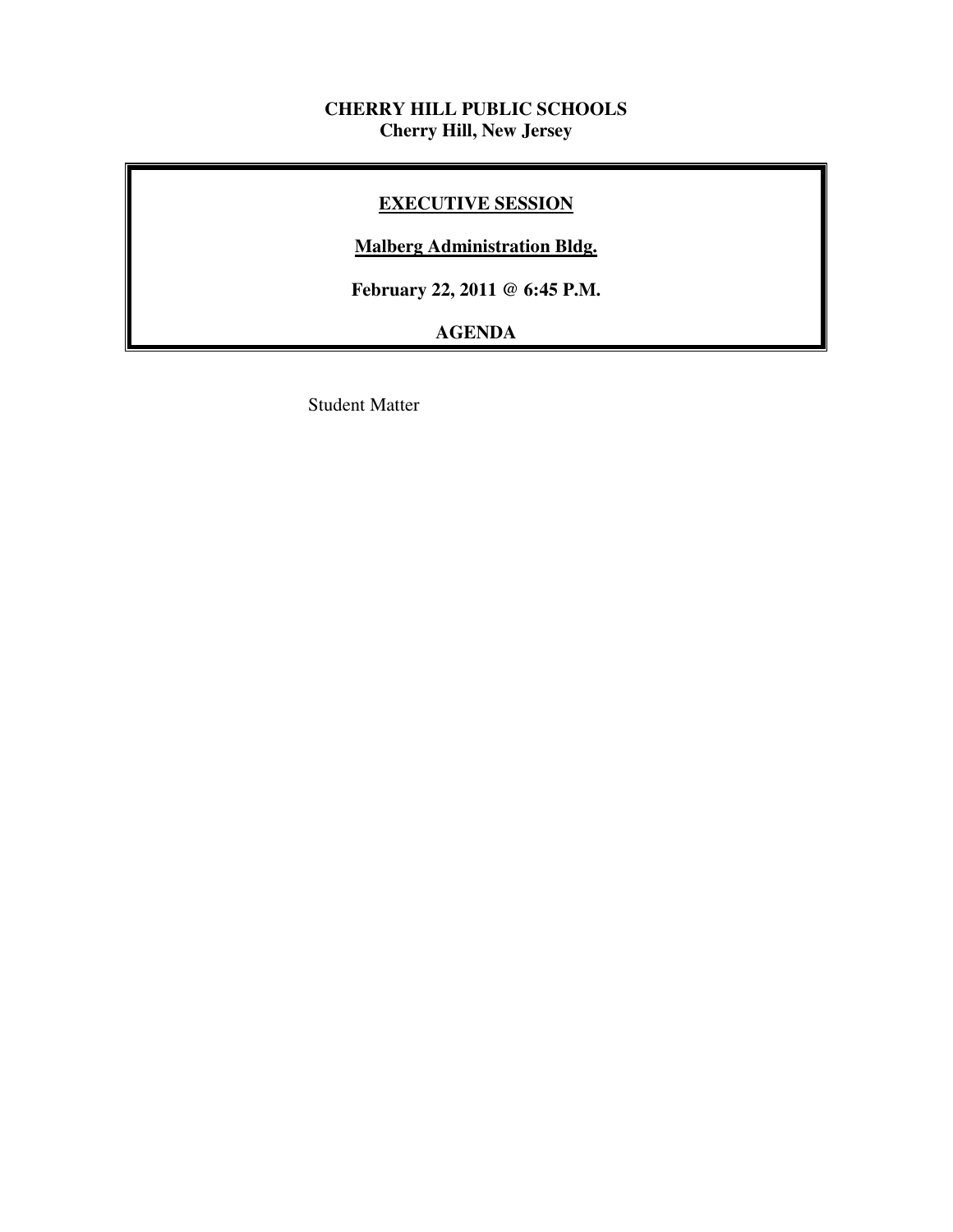#### CHERRY HILL PUBLIC SCHOOLS Cherry Hill, New Jersey

#### **ACTION AGENDA**

February 22, 2011

Malberg Administration Bldg.

7:00 P.M. Action Meeting

 **Meeting called to order by \_\_\_\_\_\_\_\_\_\_\_\_\_\_\_\_\_\_\_\_\_\_\_\_\_\_\_** 

## **ROLL CALL**

 Mr. Seth Klukoff, President Mrs. Kathy Judge, Vice president Mrs. Sherrie Cohen Mr. Eric Goodwin Mrs. Colleen Horiates Mrs. Carol Matlack Mr. Steven Robbins Mr. Elliott Roth Mr. Wayne Tarken

 *Student Representatives to the Board of Education* 

**Jonathan Silverstone, H.S. East** Chandani Desai, H.S. East Alternate **Kevin Ryan, H.S. West Alternate** 

*Samantha Farkas, H.S. West* 

 *Dr. David C. Campbell, Superintendent Mr. James Devereaux, Assistant Superintendent, Business/Board Secretary Dr. Lawyer Chapman, Assistant Superintendent, Pre-K – 12 Dr. Maureen Reusche, Assistant Superintendent, Curriculum & Instruction Ms. Nancy Adrian, Director of Human Resources Mr. Donald Bart, Director of Support Operations Mrs. Susan Bastnagel, Public Information Officer* 

 *Mr. Paul Green – Board Solicitor* 

 **Pledge of Allegiance** 

 **Approval of Minutes**: Regular Meeting dated, January 25, 2011 and the Board Work Session/Special Action Meeting dated January 11, 2011, and Special Meetings dated, January 18, 2011, January 19, 2011 and January 20, 2011. Executive Sessions dated January 11, 2011, January 18, 2011, January 19, 2011, January 20, 2011, and January 25, 2011.

**MOTION\_\_\_\_\_\_\_\_\_\_\_\_\_\_\_\_\_\_\_\_\_\_\_\_SECOND\_\_\_\_\_\_\_\_\_\_\_\_\_\_\_\_\_\_\_\_\_\_\_\_ VOTE\_\_\_\_\_\_\_\_\_\_\_\_\_\_** 

Presentation: Correspondence

Presentation:<br>Board Representative Reports Public Discussion (up to three minutes per person) Superintendent's Comments Action Agenda Second Public Discussion (up to three minutes per person)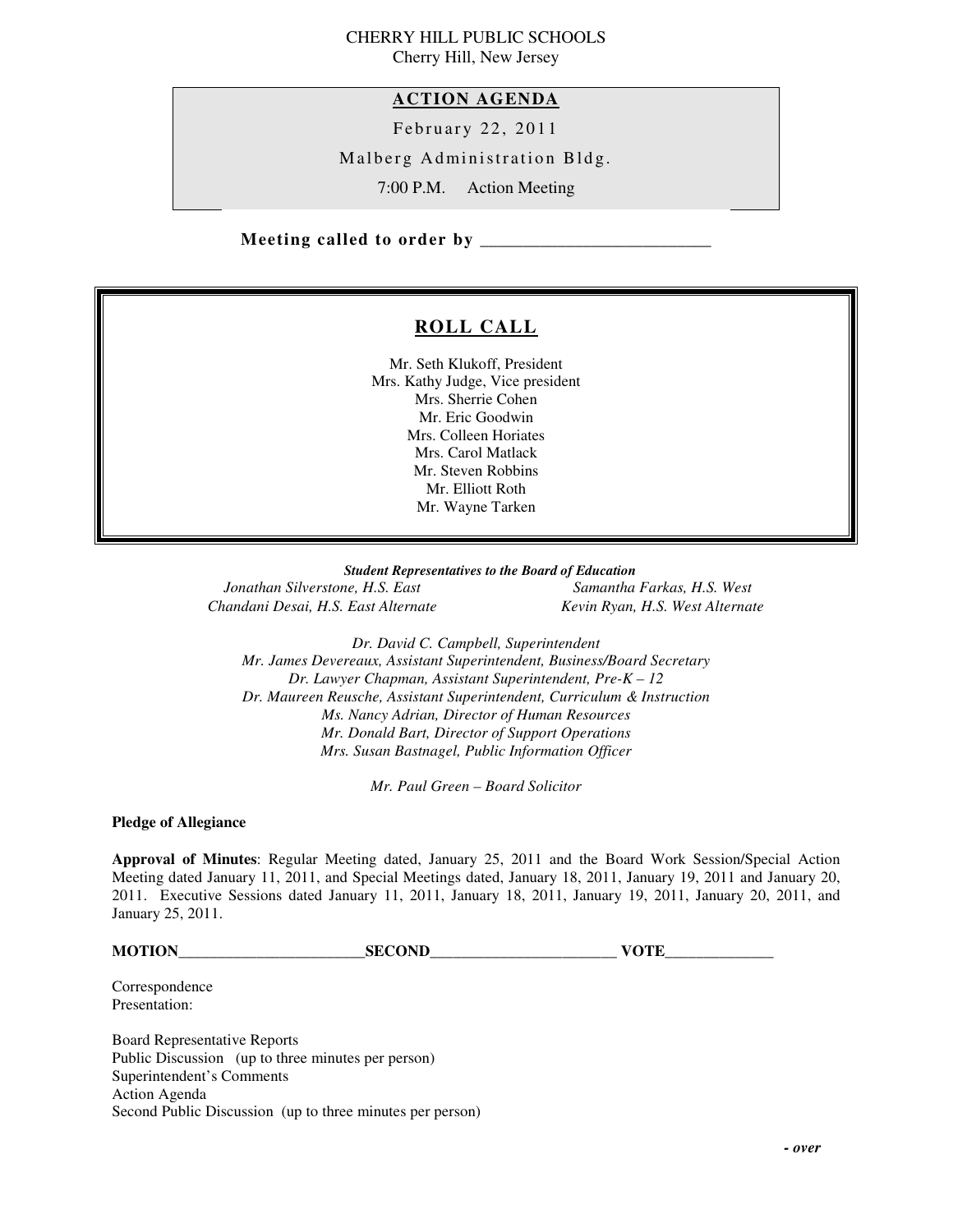#### **ACTION AGENDA F e b r u a r y 2 2 , 2 0 1 1**

#### **BOARD OF EDUCATION COMMITTEES**

#### **Curriculum & Instruction Committee Members (yellow)**

Chairperson: Eric Goodwin

Administrative Liaison: Maureen Reusche

Committee Members: Sherrie Cohen, Colleen Horiates, Carol Matlack

#### **Business & Facilities Committee Members (blue)**

Chairperson: Steve Robbins

Administrative Liaison: James Devereaux

Committee Members: Elliott Roth, Wayne Tarken

#### **Negotiations, Human Resources & Litigation Committee Members (pink)**

Chairperson: Kathy Judge

Administrative Liaison: Nancy Adrian

Committee Members: Sherrie Cohen, Colleen Horiates

#### **Policy & Legislation Committee Members (green)**

Chairperson: Kathy Judge

Administrative Liaison: James Riordan

Committee Members: Eric Goodwin, Seth Klukoff, Carol Matlack

#### **Strategic Planning**

Chairperson: Elliott Roth

Administrative Liaison: James Devereaux

Steve Robbins, Seth Klukoff, Wayne Tarken



 *PLEASE NOTE: ALL CHANGES & ADDITIONS TO THE ACTION MEETING ARE TYPED IN BOLD FACE*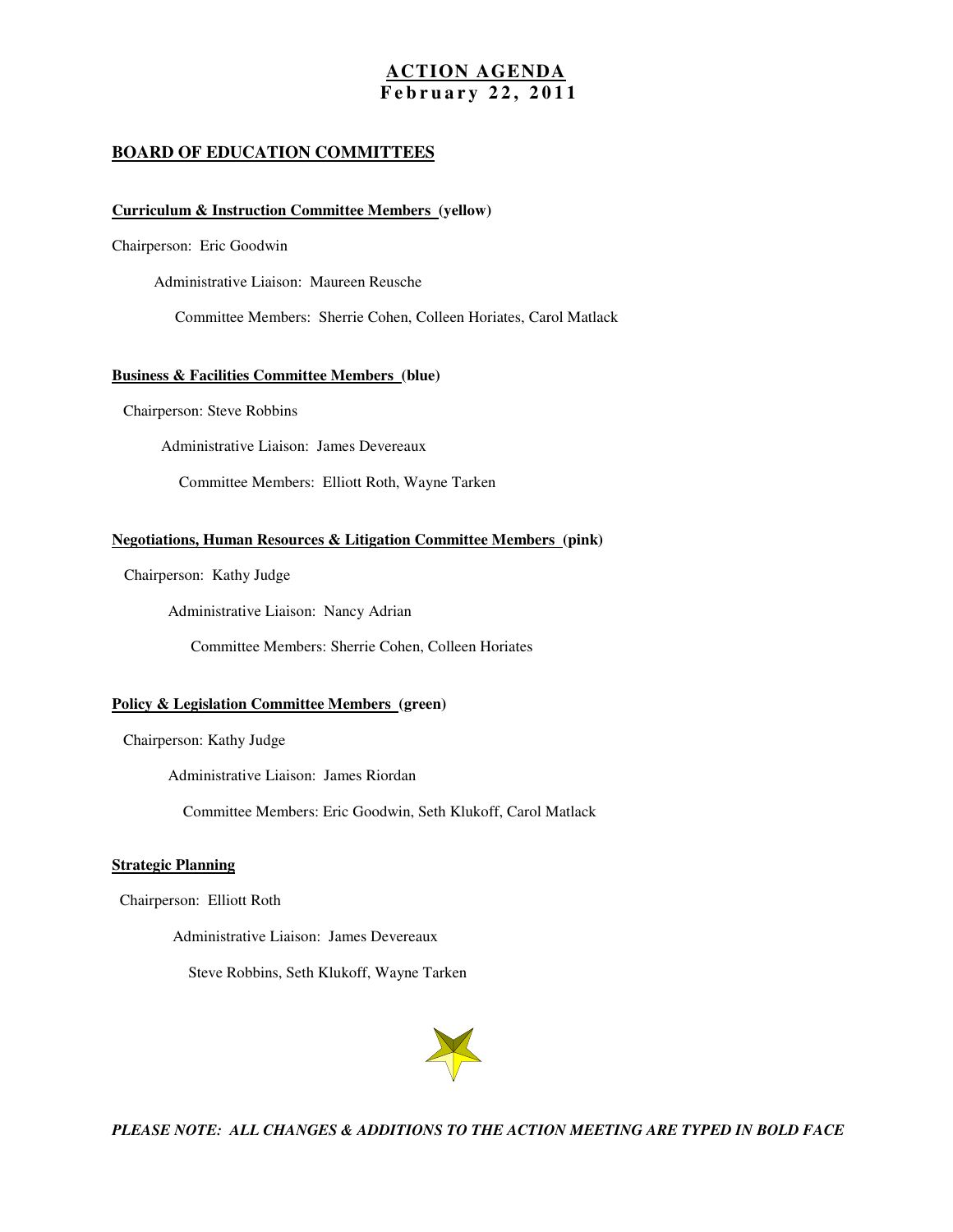## **A. CURRICULUM & INSTRUCTION**

#### *Long Range Plan Goals:*

- \_ *"Establish for students, high academic, social and moral standards which reflect the attributes of a responsible, well-rounded and contributing member of society."*
- \_ *"Design all aspects of curriculum to ensure all students are provided with opportunities to meet or exceed high academic standards."*
- \_ *"Design curriculum that ensures all students acquire the knowledge, skills and behavior necessary to prepare them for higher education and/or the workplace now and in the future."*

The Superintendent recommends the following:

- 1. Approval of Mt. Misery Mileage
- 2. Approval of Attendance at Conferences and Workshops
- 3. Approval of Consultants for Cherry Hill
- 4. Approval of High School Textbook
- 5. Approval of Out of District Student Placements
- 6. Approval Extended School Year 2011
- 7. Approval of Resolution for Services

#### **ITEM 1. APPROVAL OF MT. MISERY MILEAGE**

#### $1(A)$

 Board approval is requested that the following employees from Beck Middle School be approved to receive mileage reimbursement to and from Mt. Misery during the weeks of March 29, April 5, and April 12, 2011. The cost is \$.31 per mile for a round trip of 49.8 miles at a cost of \$15.43 per round trip. The cost is budgeted to  $11-190-100-580-66-0002$ .

| <b>Scott Klear</b>       | Lisa Lebenstein-Lipman | Jim Southard       |
|--------------------------|------------------------|--------------------|
| <b>Christopher Corey</b> | Amy Graves             | Barbara Kase-Avner |
| Marissa McKinney         | Ann Allen              | Linda Ascola       |
| Louis Tortu              | Barbara Ross           | Michael Miracola   |
| Clifford Ireland         | Joe Di Carlo           | Rose Casey         |
| Melanie Wyckoff          | Lisa Riess             | Amy Fowles         |
| Gary Haaf                | Kelly Hands McKenzie   | Deborah Nemerosky  |
| Ramona Bregatta          | Marnie Malcarney       | Al Morales         |
| Karen Kuliczkowski       | Julie Lane             | Dennis Perry       |
| Beth Kendall             | Michael Sherman        | Michelle Lanko     |
| Val McDonald             | Jeffrey Heller         | Nancy Puche        |
| Danielle DiRenzo         | Carmelo Griffo         |                    |

#### **1 (B)**

 Board approval is requested for John Deitelbaum from Carusi Middle School, as Mt. Misery Program Coordinator, be approved to receive mileage reimbursement to and from Mt. Misery during the week of March 29, 2011. The cost is \$.31 per mile for a round trip of 56.78 miles at a cost of \$17.60 per round trip. The cost is budgeted to 11-190-100-580-66-0002.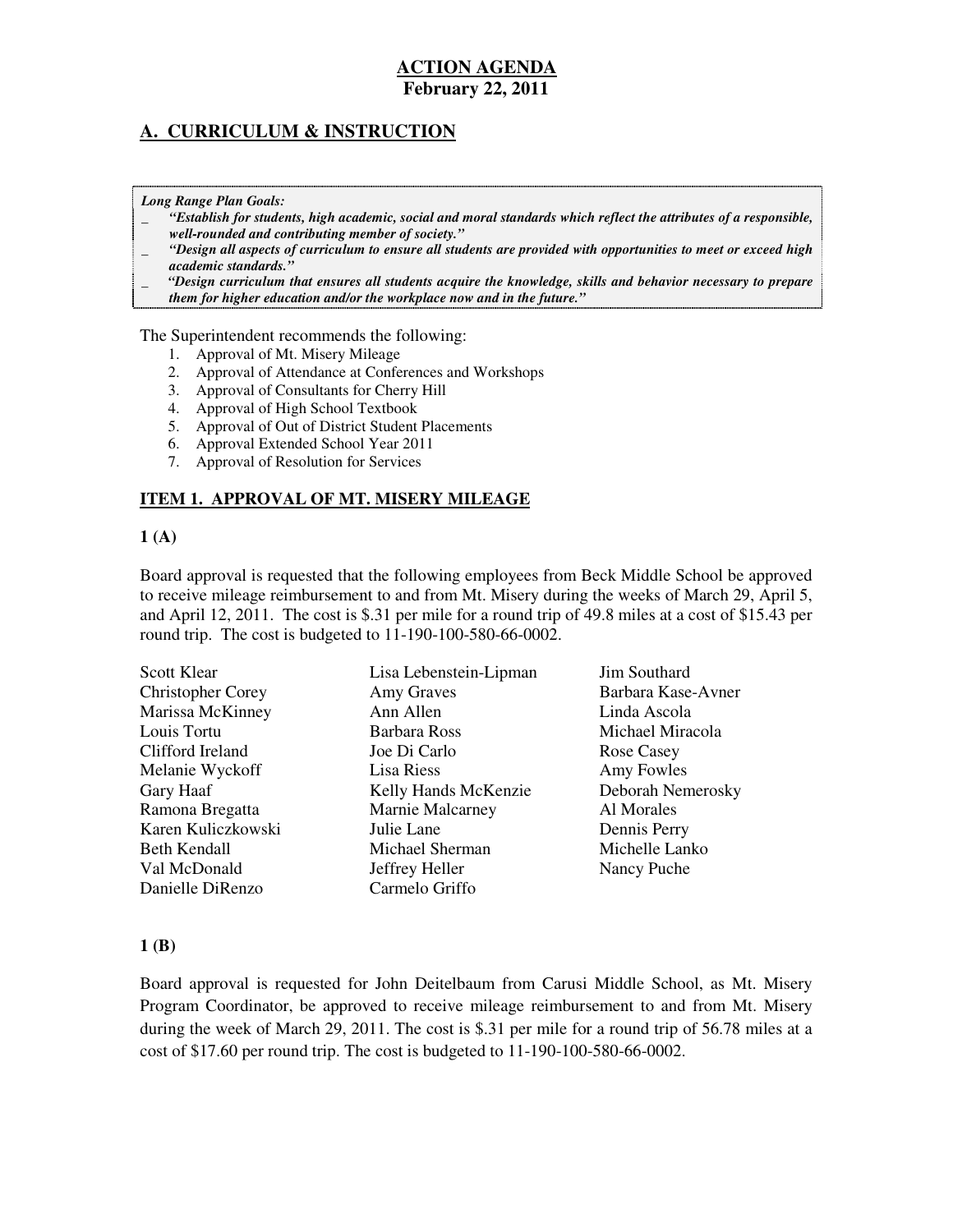## **A. CURRICULUM & INSTRUCTION**

### **ITEM 1. APPROVAL OF MT. MISERY MILEAGE-continued**

#### $1$  (C)

 It is recommended that approval for mileage be granted to Mr. Eric Stinson, Education Assistant at Carusi Middle School to attend the Cherry Hill Environmental Residency Program on March 9, 2011 at Mt. Misery. Mr. Stinson will be a one on one assistant for daytime only. The cost is \$.31 per mile for a round trip of 56.78 miles for a cost of \$17.60 per round trip. The cost is budgeted to account code 11-190-100-58-66-0002

#### **1 (D)**

 It is requested that the following employees from Carusi Middle School be approved to receive mileage reimbursement to and from Mt. Misery during the weeks from  $3/8/11$ - $3/11/11$  and  $3/14/11 - 3/17/11$  The cost is \$.31 per mile for a round trip of 56.78 miles at a cost of \$17.60 per trip. The cost is budgeted to  $11-190-100-580-66-0002$ .

**Christine Robertson** Inez Korff Paula Antonelli Alex Tedesco Kevin Brake Lindsay Amoroso Rina Ligas Denise Santucci Alex Tedesco Zachary Semar Donean Parker Kevin Brake Susan Pitzorella Ric Miscioscia Inez Korff Opal Mino Michelle Taylor Paula Antonelli Lydia Krupa Martha Brown

Opal Mino Lydia Krupa Rina Ligas Rosemarie Blumenstein

Kirk Rickansrud Donean Parker Ric Miscioscia Denise Santucci

## **ITEM 2. APPROVAL OF ATTENDANCE AT CONFERENCES AND WORKSHOPS**

 **WHEREAS**, certain Cherry Hill School District employees have requested authorization to attend the conference(s)/workshop(s) listed below, and

 **WHEREAS**, the attendance of each employee at the specified conference/workshop is educationally necessary, fiscally prudent and 1) directly related to and within the scope of the employee's current responsibilities and the District's professional development plan, and 2) critical to the instructional needs of the District or furthers the efficient operation of the District;

 **NOW, THEREFORE, BE ITRESOLVED**, that the Cherry Hill Board of Education authorizes the attendance of the employees at the specified conferences/workshops listed below, and be it

 **FURTHER RESOLVED**, that the Board hereby determines that the estimated expenses related to the authorized travel listed below are justified and therefore authorizes payment of any registration fees and reimbursement of statutorily authorized travel expenditures to the designated employees, not to exceed District budgetary limitations and to be in accordance with the provisions of *N.J.S.A.* 18A:11-12, the District's travel policy and procedures, State travel payment guidelines established by the Department of Treasury in NJOMB circular letter 08-13 OMB, and with guidelines established by the federal Office of Management and Budget: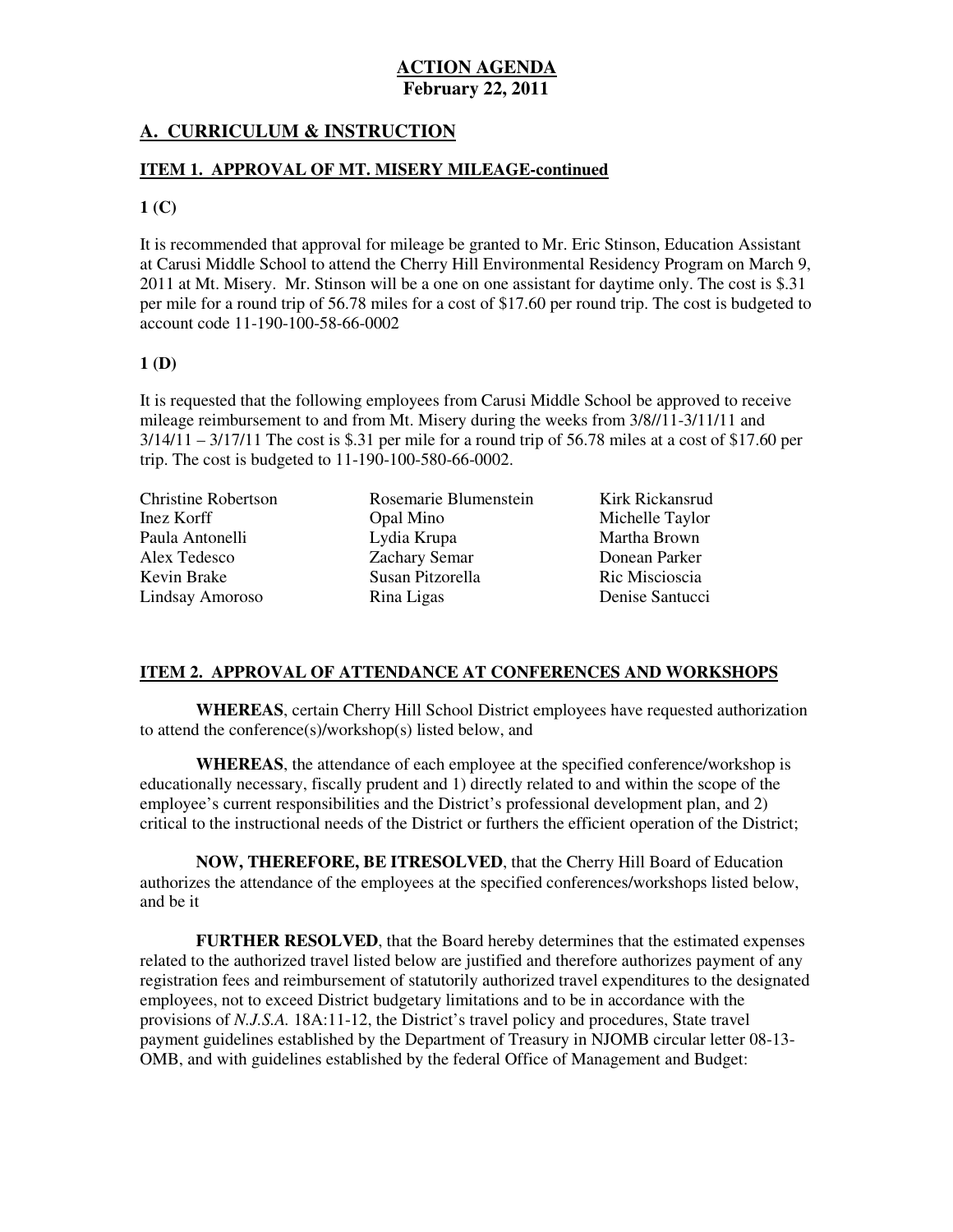### **A. CURRICULUM & INSTRUCTION**

| #        | <b>NAME</b>                                        | <b>CONFERENCE</b>                                                                                                               | <b>DATE</b>                                                      | <b>COST</b><br><b>NOT TO EXCEED</b>                     |
|----------|----------------------------------------------------|---------------------------------------------------------------------------------------------------------------------------------|------------------------------------------------------------------|---------------------------------------------------------|
| A        | Linda Pezzella<br>Woodcrest                        | Developing Citizens of<br>Character, Lawrenceville, NJ                                                                          | 3/15/11                                                          | \$115.40<br>Registration/Mileage<br><b>General Fund</b> |
| B        | Debra Shumaker<br>Resurrection<br>Catholic         | Differentiated Assessment &<br>Grading, Cherry Hill, NJ                                                                         | 3/16-17, 2011                                                    | \$329.00<br>Registration<br>Title IIA                   |
| C        | Andrea Walsh<br>Resurrection<br>Catholic           | Differentiated Assessment &<br>Grading, Cherry Hill, NJ                                                                         | 3/16-17, 2011                                                    | \$329.00<br>Registration<br>Title IIA                   |
| D        | Elizabeth<br>Rebbecchi<br>Resurrection<br>Catholic | Differentiated Assessment &<br>Grading, Cherry Hill, NJ                                                                         | 3/16-17, 2011                                                    | \$329.00<br>Registration<br>Title IIA                   |
| E        | Maureen Reusche<br>Malberg (NJ ASCD<br>Member)     | NJ ASCD 2011 Annual State<br>Conference, E. Windsor, NJ<br>(NJ ASCD cancelled 1/12/11 due<br>to weather)                        | 3/3/11<br>(Previously<br><b>BOE</b> approved<br>11/23/10         | \$174.60<br>Registration/Travel<br>General Fund         |
| F        | Michelle Smith<br>Malberg (NJ ASCD<br>Non-Member)  | NJ ASCD 2011 Annual State<br>Conference, E. Windsor, NJ<br>(NJ ASCD cancelled 1/12/11 due<br>to weather)                        | 3/3/11<br>( <i>Previously</i><br><b>BOE</b> approved<br>11/23/10 | \$224.60<br>Registration/Travel<br>General Fund         |
| G        | <b>Susan Fortin</b><br>Woodcrest                   | Developing Citizens of<br>Character, Lawrenceville, NJ                                                                          | 3/15/11                                                          | \$75.00<br>Registration<br>General Fund                 |
| H        | Mary Kline<br>Malberg                              | The Newly Adopted Common<br>Core Standards in Language<br>Arts & Math, Monroe Twp.,<br>NJ (Cancelled 2/01/11 due to<br>weather) | 4/15/11                                                          | \$112.76<br>Registration/Travel<br>General fund         |
| $\bf{I}$ | Michelle Smith<br>Malberg                          | The Newly Adopted Common<br>Core Standards in Language<br>Arts & Math, Monroe Twp.,<br>NJ (Cancelled 2/01/11 due to<br>weather) | 4/15/11<br>(Previously<br><b>BOE</b> approved<br>12/21/10        | \$112.76<br>Registration/Travel<br>General fund         |
| J        | Evelyn Minutolo<br>West (DECA<br>Advisor)          | DECA State Conference,<br>Cherry Hill, NJ                                                                                       | $3/9 - 11/11$                                                    | \$268.00<br>Hotel<br>General fund                       |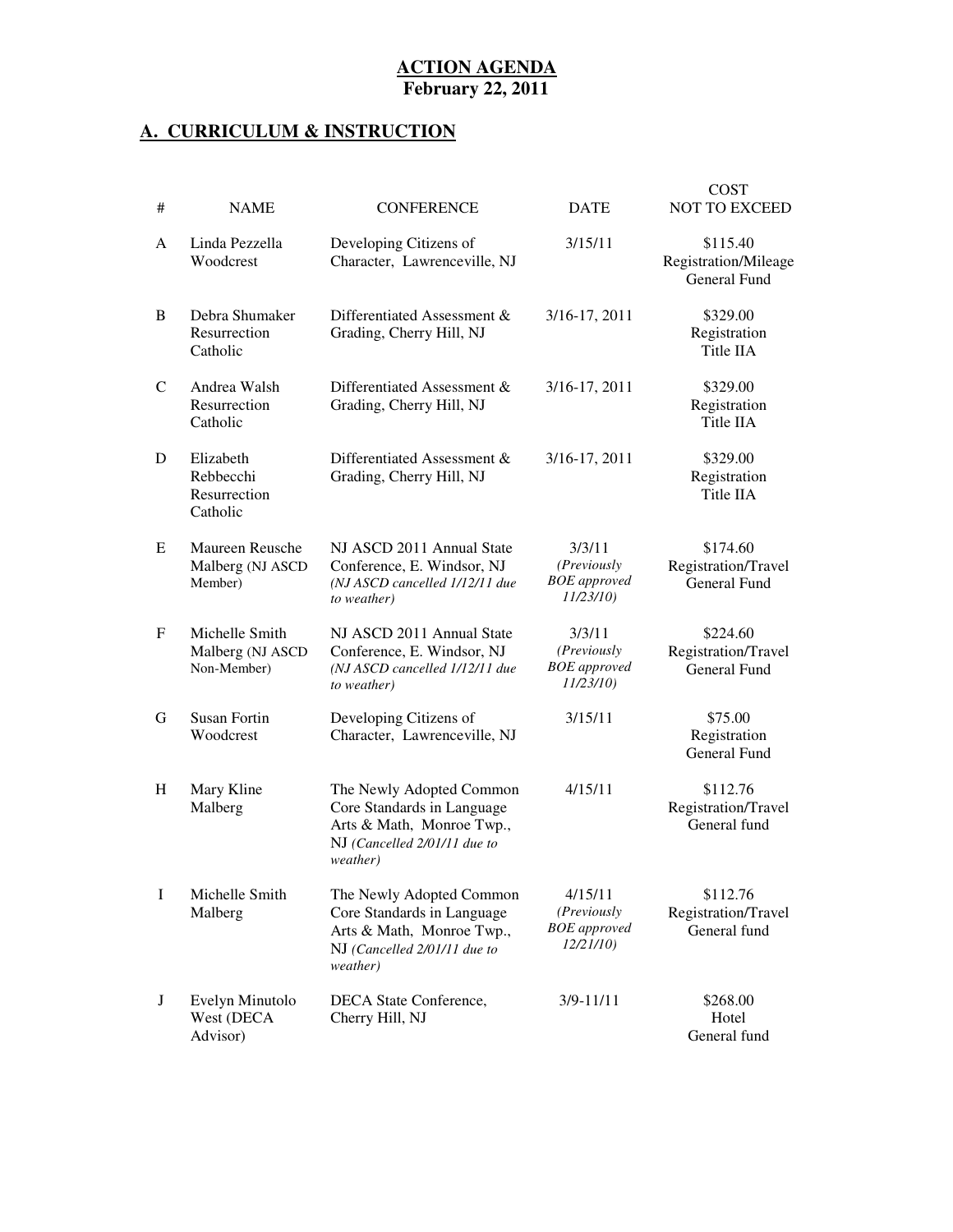#### **A. CURRICULUM & INSTRUCTION**

#### **ITEM 2. APPROVAL OF ATTENDANCE AT CONFERENCES AND WORKSHOPScontinued**

| #        | <b>NAME</b>                                | <b>CONFERENCE</b>                                                                  | <b>DATE</b>                                                      | <b>COST</b><br><b>NOT TO EXCEED</b>                                      |
|----------|--------------------------------------------|------------------------------------------------------------------------------------|------------------------------------------------------------------|--------------------------------------------------------------------------|
| K        | Linda Pezzella<br>Woodcrest                | An Intro to Teasing $&$<br>Bullying, New Brunswick, NJ                             | 2/24/11                                                          | \$35.66<br>Mileage<br>General fund                                       |
| L        | Angela Cavallo<br>Resurrection<br>Catholic | Designing a Differentiated<br>Lesson Plan-From Scratch,<br>Cherry Hill, NJ         | 4/14/11                                                          | \$199.00<br>Registration<br>Title IIA                                    |
| M        | Patricia Cara<br>Resurrection<br>Catholic  | Designing a Differentiated<br>Lesson Plan-From Scratch,<br>Cherry Hill, NJ         | 4/14/11                                                          | \$199.00<br>Registration<br>Title IIA                                    |
| N        | William Marble<br><b>Barclay</b>           | Council for Exceptional<br>Children 2011 Convention &<br>Expo, National Harbor, MD | 4/25-28, 2011<br><i>(previously</i><br>approved<br>11/23/10      | \$98.00<br>Additional cost for<br>train and shuttle<br><b>ARRA Funds</b> |
| $\Omega$ | Joann DiGiacomo<br>Malberg                 | Council for Exceptional<br>Children 2011 Convention &<br>Expo, National Harbor, MD | 4/25-28, 2011<br><i>(previously)</i><br>approved<br>11/23/10)    | \$98.00<br>Additional cost for<br>train and shuttle<br><b>ARRA Funds</b> |
| P        | Marta Audino<br>Malberg                    | Council for Exceptional<br>Children 2011 Convention &<br>Expo, National Harbor, MD | 4/25-28, 2011<br><i>(previously)</i><br>approved<br>$11/23/10$ ) | \$98.00<br>Additional cost for<br>train and shuttle<br><b>ARRA Funds</b> |
| Q        | Neil Burti<br>Alternative H.S.             | Council for Exceptional<br>Children 2011 Convention &<br>Expo, National Harbor, MD | 4/25-28, 2011<br><i>(previously)</i><br>approved<br>12/21/10     | \$98.00<br>Additional cost for<br>train and shuttle<br><b>ARRA Funds</b> |

#### **ITEM 3. APPROVAL OF CONSULTANTS FOR CHERRY HILL**

 WHEREAS, the Cherry Hill Board of Education (the "Board") has determined that it is in the best interest of the School District to retain the services of professional consultants to provide consultative services for Progress Monitoring and Goal Setting; and

 WHEREAS the Office of Curriculum, Instruction and Student Services has compiled specifications used to qualify providers to provide such consultant services, and the District has solicited quotations for the provision of such services through a fair and open process, including public advertising therefore; and

 WHEREAS, the quotations have been received and reviewed by Cherry Hill Public Schools Administration; and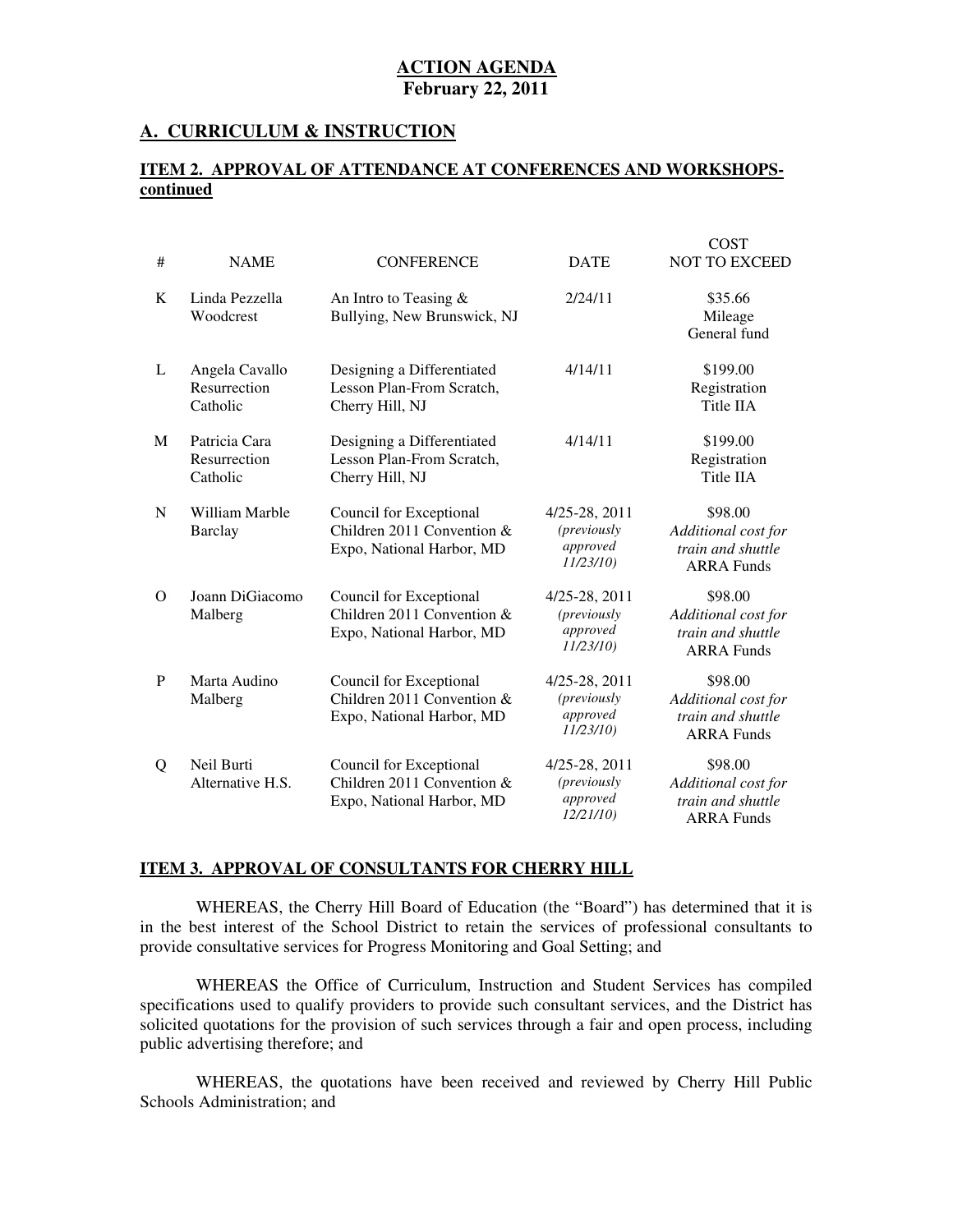#### **A. CURRICULUM & INSTRUCTION**

#### **ITEM 3. APPROVAL OF CONSULTANTS FOR CHERRY HILL-continued**

 WHEREAS, only one quote was received for provision of services, and it is the recommendation of the Assistant Superintendent for Curriculum and Instruction that the quote be accepted, as the consultant is well qualified to provide the services and the rate and cost of the proposal is deemed reasonable in light of estimates of the scope and nature of services required; and

 WHEREAS, each of the proposed contracts is below the bid threshold established by the Public School Contracts Law;

 NOW, THEREFORE, BE IT RESOLVED by the Cherry Hill Board of Education, upon the recommendation of the Superintendent of Schools and the Assistant Superintendent for Curriculum and Instruction, that the Board hereby approves the award of the following contract for the 2010-2011 school year, in accordance with the terms of the Board's specifications and the submitted proposals, subject to approval of the final form of contract by the Board Solicitor; and be it

 FURTHER RESOLVED, that Board President and Secretary are authorized to sign an appropriate form of contract on behalf of the Board with the following named providers upon presentation of same by the Board Solicitor:

Professional Development Consultant – Progress Monitoring & Goal Setting

 Barbara Monley Not to exceed \$6,000.00 PO# 11-05761

 Caroline D'Ippolito Not to exceed  $\hat{\$6,000.00}$ PO# 11-05760

#### **ITEM 4. APPROVAL OF HIGH SCHOOL TEXTBOOK**

 It is recommended that the Board approve the textbook Business and Personal Finance by Kapoor, Dlabay, and Hughes (copyright 2012) for grades 9-12 at East and West High Schools as outlined in the Business Curriculum.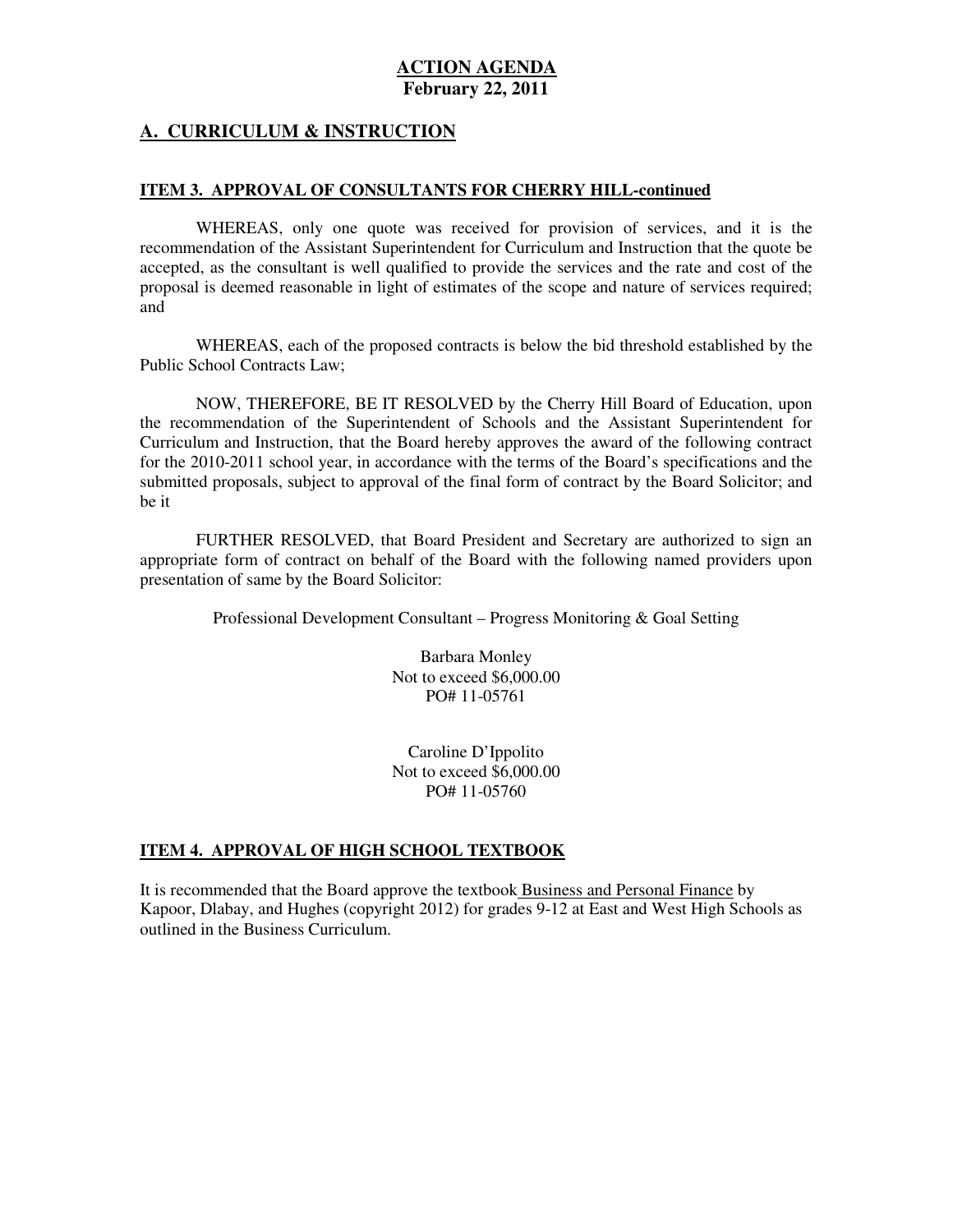## **A. CURRICULUM & INSTRUCTION**

#### **ITEM 5. APPROVAL OF OUT OF DISTRICT STUDENT PLACEMENTS**

 It is requested that the following out of district tuition contracts be submitted to the Board of Education for approval for the 2010-2011 school year during the February 2011 cycle. There are two new student placements and one amended contract previously approved.

| VENDOR               | ID      | $\sim$<br>◡∟ | TERM           | TUITION  | RES | <b>AIDE</b> | ES۱ | <b>ESY AIDE</b> | <b>EXTRA</b> | <b>AMOUNT</b> |
|----------------------|---------|--------------|----------------|----------|-----|-------------|-----|-----------------|--------------|---------------|
| <b>Crescent Hill</b> | 3010781 | <b>MD</b>    | 1/19/11-6/2011 | \$22,300 |     | \$16,418    |     |                 |              | \$38,718      |
| Hollydell School     | 2021243 | <b>MD</b>    | 1/6/11-6/2011  | \$30,665 |     | ا17,574ہ    |     |                 |              | \$48,239      |
|                      |         |              |                |          |     |             |     |                 |              | \$86,957      |

OUT OF DISTRICT TUITIONS (February 2011)

| Gloucester<br>SSC<br>w | 71N2<br>, 25L<br>נטו | <b>MD</b> | /2011<br>7/201<br>U-b/ |           |            | วาย<br>ر ے ر<br>ັ                                    |  | nne.<br>ונגכ.  |
|------------------------|----------------------|-----------|------------------------|-----------|------------|------------------------------------------------------|--|----------------|
|                        |                      |           | originally approved in | uctober i | $2010$ for | r 100% 1:1 at \$34,650 which should have reflected ! |  | ,325<br>50% at |

#### **ITEM 6. APPROVAL OF EXTENDED SCHOOL YEAR (ESY) 2011**

 It is recommended that the Board approve the plans as presented at the February 7, 2011 C&I meeting for the Extended School Year Program (ESY) 2011 from July 5 through August 4, 2011.

### **ITEM 7. APPROVAL OF RESOLUTION FOR SERVICES**

### **BETWEEN THE BOARD AND THE COOPER HEALTH SYSTEM TO PROVIDE MULTI-SENSORY REMEDIATION SERVICES**

 **WHEREAS,** the Cherry Hill Board of Education (the "Board") has determined that it is necessary to retain the services of The Cooper Health System ("Cooper") to provide specialized tutoring and supplemental instruction related to multi-sensory remediation services to certain District pupils; and

 **WHEREAS,** Cooper is qualified to provide such services, which will be provided by personnel certificated by the New Jersey Department of Education and constitute professional services within the meaning of the Public School Contracts Law; and

 **WHEREAS**, the Board, pursuant to its authority under N.J.S.A. 18A:18A-5a(1), may negotiate and award a contract for professional services without the necessity of public advertising for bids and bidding therefore;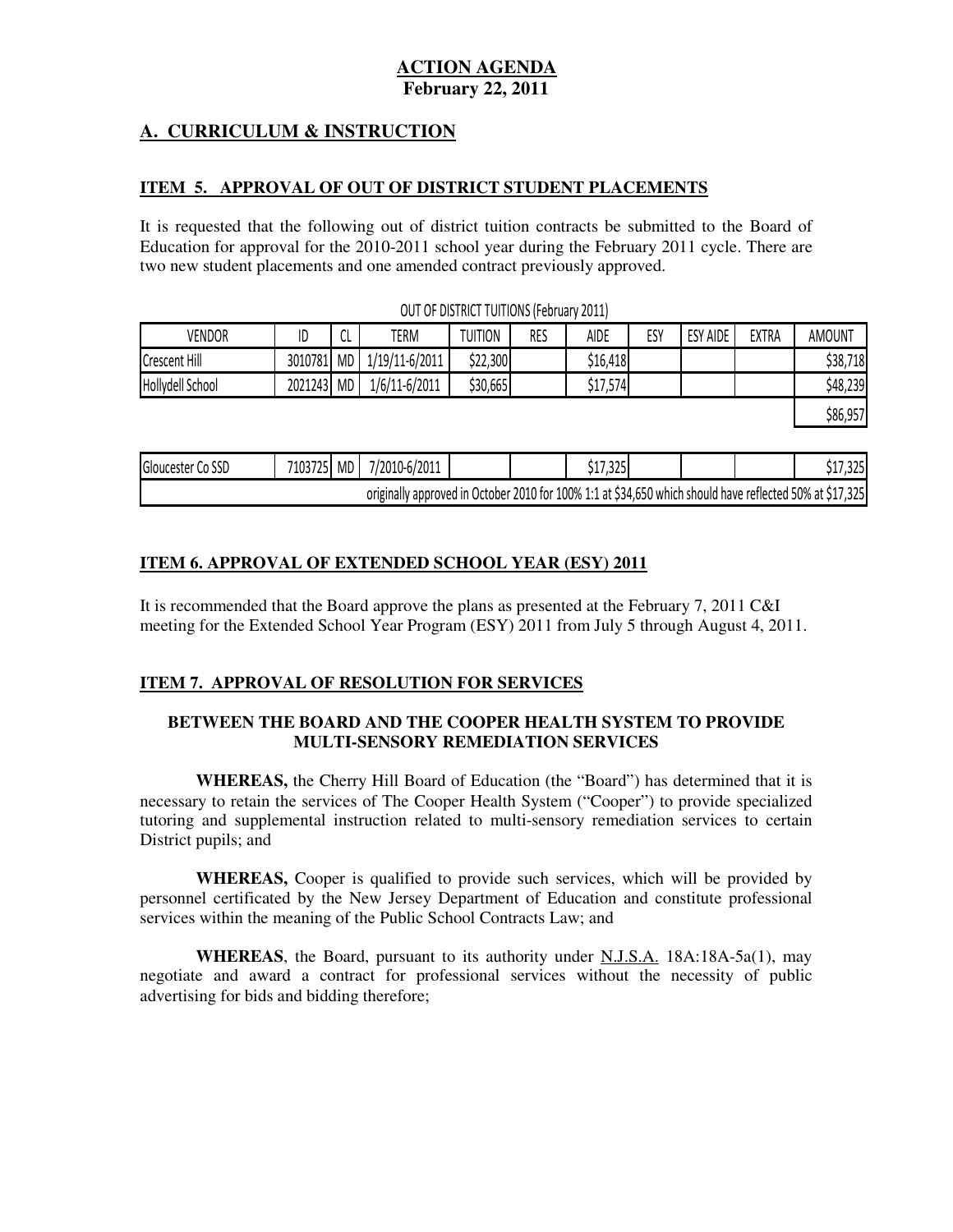## **A. CURRICULUM & INSTRUCTION**

#### **ITEM 7. APPROVAL OF RESOLUTION FOR SERVICES-continued**

 **NOW, THEREFORE, BE IT RESOLVED,** that the Cherry Hill Board of Education approves a professional services contract between the Board and Cooper for the term of September 1, 2010 through June 30, 2011 for a total amount not to exceed Seventy Eight Thousand Dollars (\$78,000) at the rate of \$75 per hour for individual sessions and \$85 per hour for small group sessions; and be it

 **FURTHER RESOLVED**, that the Board authorizes its President and Secretary to execute the professional services contract with Cooper; and be it

 **FURTHER RESOLVED**, that a copy of this Resolution and the requisite summary of the contract award shall be published once in an official newspaper of record for the District in accordance with the requirements of *N.J.S.A.* 18A:18A-5a.(1).

P.O. # 11-06097

Motion Second Vote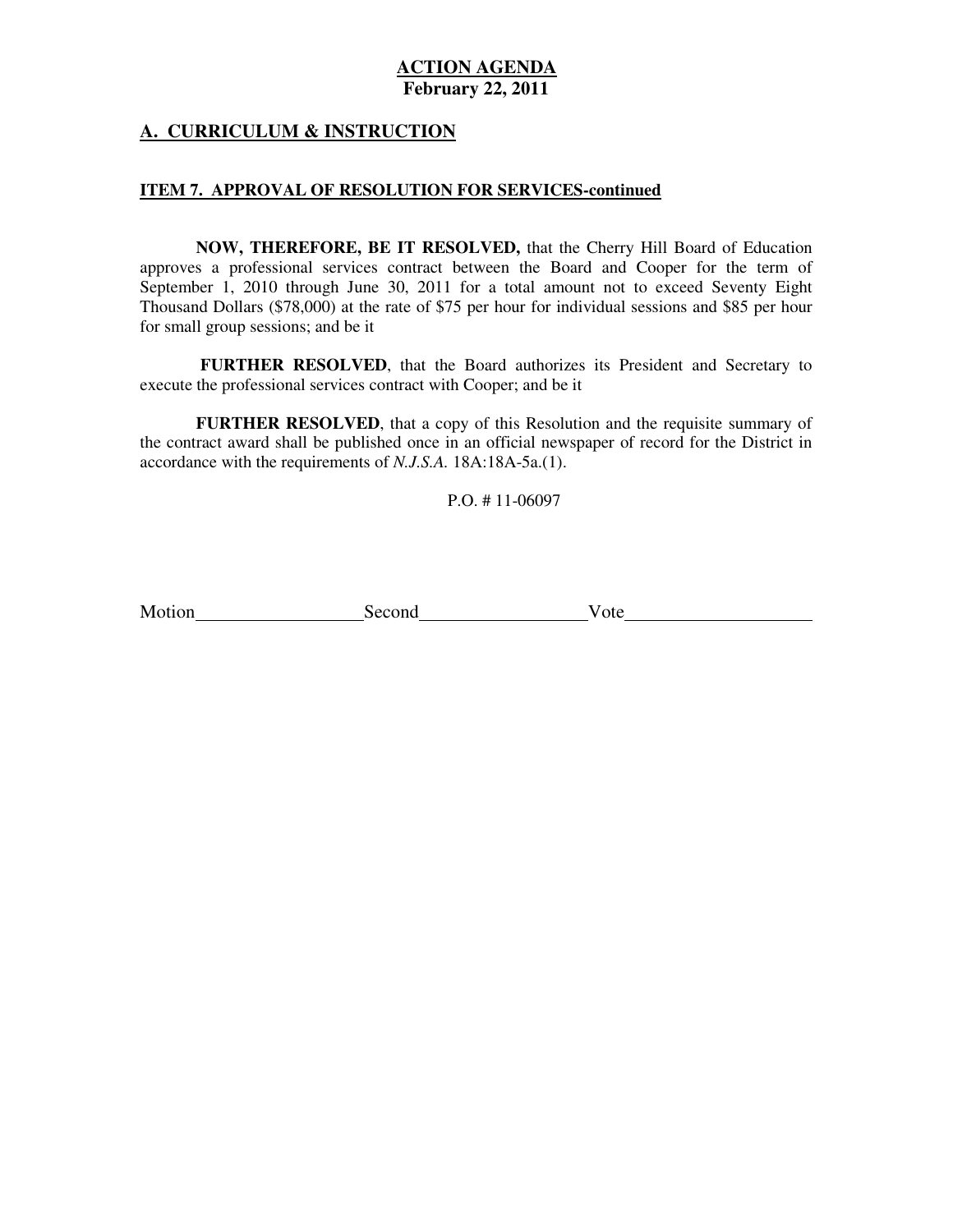#### **B. BUSINESS AND FACILITIES**

- 1. Financial Reports
- 2. Resolutions
- 3. Resolution for the Award of Bids
- 4. Resolution for the Award of Transportation
- 5. Acceptance of Donations
- 6. Acceptance Of Education Jobs Grant

## *The Superintendent recommends the following:*

#### **ITEM 1. FINANCIAL REPORTS**

- a) BOARD SECRETARY'S CERTIFICATION AND TREASURER'S REPORT FOR DECEMBER 2010
- $b)$ SACC FINANCIAL REPORT FOR DECEMBER 2010
- $\mathbf{c})$ LINE ITEM TRANSFER REPORTS FOR THE MONTH OF DECEMBER 2010
- $\mathbf{d}$ FOOD SERVICE OPERATING STATEMENT FOR DECEMBER 2010
- e) DISBURSEMENT OF FUNDS
- f) APPROVAL OF BILL LIST

#### **ITEM 2. RESOLUTIONS**

- a) RESOLUTION AUTHORIZING CONTRACTS WITH APPROVED STATE CONTRACT VENDORS
- b) SPRING PLAY EXPENSE HIGH SCHOOL EAST
- c) SPRING PLAY EXPENSE HIGH SCHOOL WEST
- d) DRAWING OF NAMES ELECTION BALLOT POSITION

#### **ITEM 3. RESOLUTION FOR THE AWARD OF BIDS**

- a)  $\#$ LANDS-121410 LANDSCAPING DISTRICT WIDE (12-16-10)
- b) #SMSAT-021511 ATHLETIC TRANSPORTATION SPRING SPORTS MIDDLE SCHOOLS (2-15-11)
- c) #DHWSR-020811 DOMESTIC HOT WATER SYSTEM REPLACEMENT AT HIGH SCHOOL EAST (2-8-11)
- d) #BMSCR-021511 ROOFTOP HVAC EQUIPMENT REPLACEMENT PHASE II CHILLER REPLACEMENT AND RELATED WORK – BECK MIDDLE SCHOOL  $(2-15-11)$

#### **ITEM 4. RESOLUTION FOR THE AWARD OF TRANSPORTATION**

- a) ROUTE #DUR-X2-MA DURAND ACADEMY ADDITIONAL AIDE
- b) ROUTE #DUR-2A DURAND ACADEMY ADDITIONAL AIDE

#### **ITEM 5. INCCEPTANCE OF DONATIONS**

#### **ITEM 6. INCOLATION ACCEPTANCE OF EDUCATION JOBS GRANT**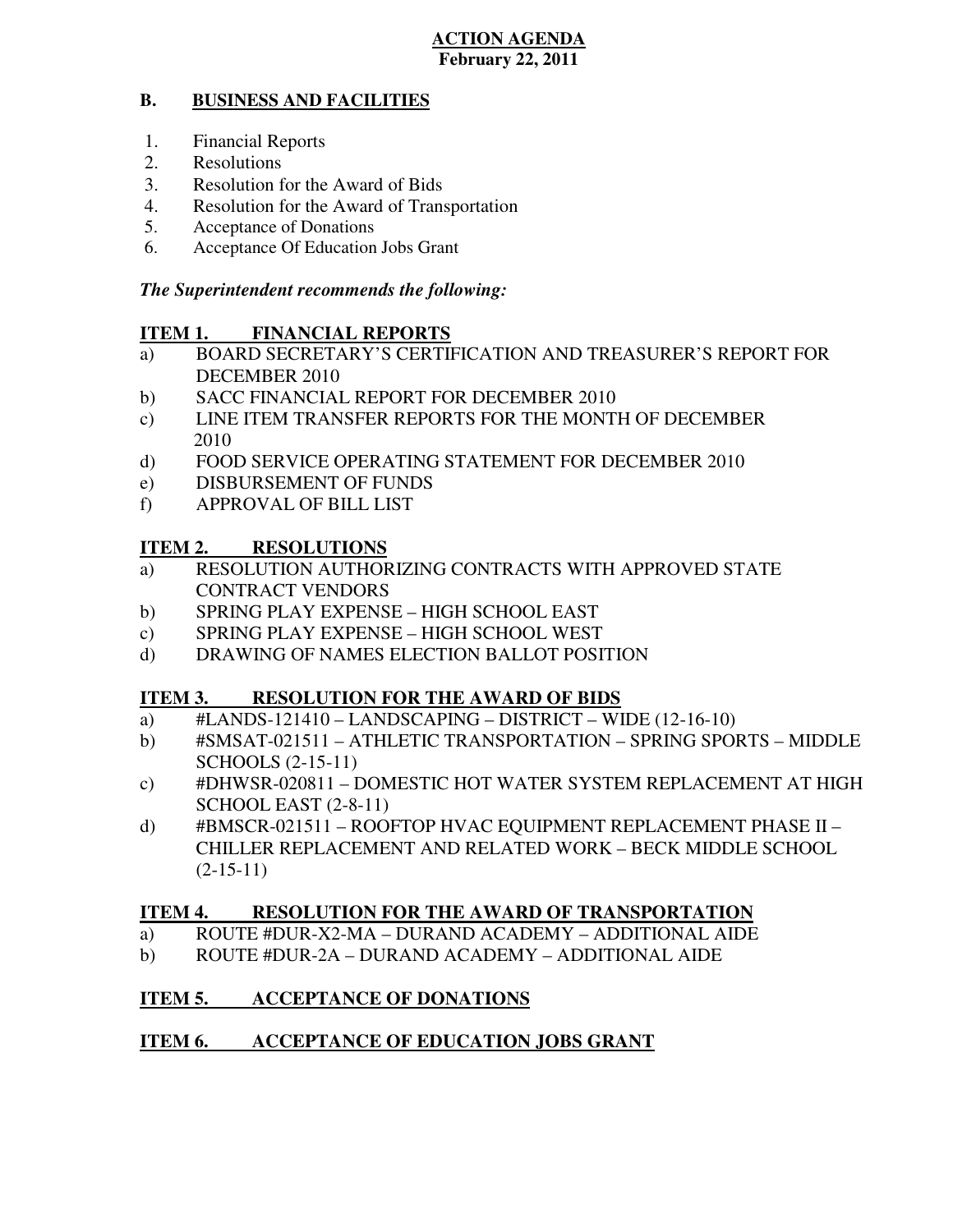#### **B. B. BUSINESS AND FACILITIES**

Long Range Plan Goals

- *"Provide a clean, healthy, safe, and secure physical environment for all students and staff."*
- *upgrading, and repairing all school district facilities."*  ● *"Consistently allocate the funds necessary for systematically maintaining,*

 *The Superintendent recommends the following:* 

#### **ITEM 1. FINANCIAL REPORTS**

## a) BOARD SECRETARY'S CERTIFICATION AND TREASURER'S REPORT FOR DECEMBER

 Pursuant to N.J.A.C. 6A:23A-16.10 (c) 3, I certify that as of December 31, 2010 no budgetary line item account has obligations and payments (contractual orders) which in total exceed the amount appropriated by the Cherry Hill Board of Education pursuant to N.J.S.A. 18A:22-8.1 and N.J.S.A. 18A:22-8.2 and no budgetary line item account has been over-expended in violation of N.J.A.C. 6:23-2.12 (a) 1.

 Pursuant to N.J.A.C. 6A:23A-16.10 (c) 4, the Cherry Hill Board of Education certifies that as of December 30, 2010 and after review of the Secretary's Monthly Financial Report and the Treasurer's Monthly Financial Report and upon consultation with the appropriate district officials, to the best of the Boards' knowledge, no major account or fund has been over-expended in violation of N.J.A.C.  $6A:23A-16.10$  (a) 1 and that sufficient funds are available to meet the district's financial obligations for the remainder of the fiscal year.

#### $b)$ SACC FINANCIAL REPORT FOR DECEMBER 2010

 It is recommended that the Financial Report for the Cherry Hill School Age Child Care Program for the month of December 2010 be accepted as submitted.

#### $\mathbf{c})$ LINE ITEM TRANSFER REPORTS FOR THE MONTH OF DECEMBER 2010

 It is recommended that the 2010/2011 Budget be revised by the transfer of funds between line items as listed on the monthly transfer report. (Systems 3000 transfer report).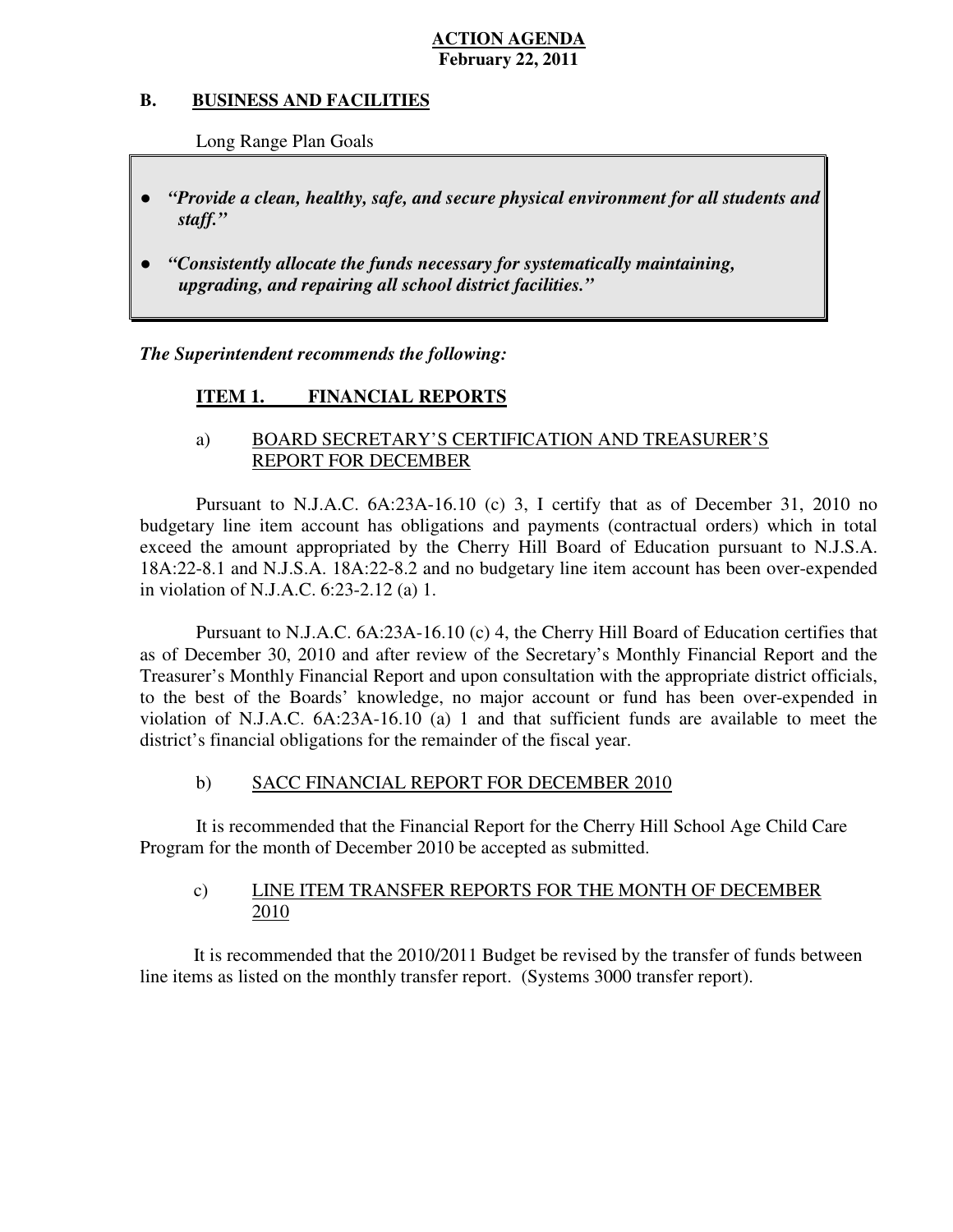#### **B. BUSINESS AND FACILITIES**

#### **ITEM 1. FINANCIAL REPORTS**

#### $\mathbf{d}$ FOOD SERVICE OPERATING STATEMENT FOR DECEMBER 2010

 It is recommended that the Operating Statement for Cherry Hill Food Services for the month ending December, 2010 be accepted as submitted.

## e) DISBURSEMENT OF FUNDS

| <b>FUND</b>        | <b>AMOUNT</b>   | <b>REPORT DATED</b>                                 |
|--------------------|-----------------|-----------------------------------------------------|
| Payroll & FICA     | \$13,345,392.64 | Payroll Dates 12/30/10;<br>1/21/11; 2/4/11; 2/18/11 |
| Food Services      | \$337,942.92    | 2/2/11                                              |
| <b>SACC</b>        | \$13,668.37     | $1/15/11$ thru $2/14/11$                            |
| <b>Grand Total</b> | \$13,697,003.93 |                                                     |

## f) APPROVAL OF BILL LIST

\$2,459,166.29 be approved as submitted. It is recommended that the Bill List dated February 22, 2011, in the amount of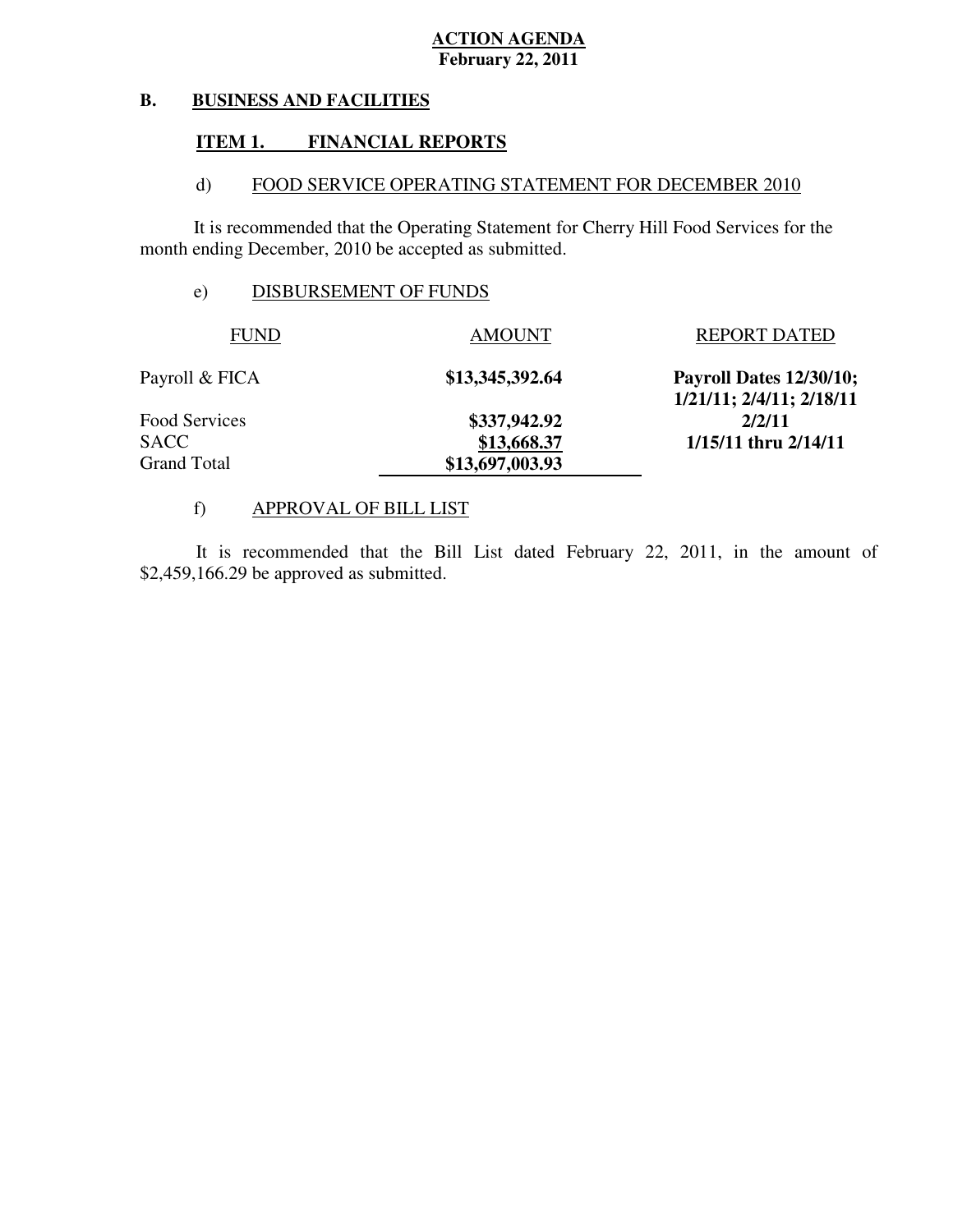#### **B. BUSINESS AND FACILITIES**

#### **ITEM 2. RESOLUTIONS**

## a) RESOLUTION AUTHORIZING CONTRACTS WITH APPROVED STATE CONTRACT VENDORS

 WHEREAS, the Cherry Hill Board of Education, pursuant to N.J.S.A. 18A:18A-10a and N.J.A.C. 5:34-7.29(c), may by resolution and without advertising for bids, purchase any goods or services under the State of New Jersey Cooperative Purchasing Program for any State Contracts entered into on behalf of the State by the Division of Purchase and Property in the Department of the Treasury; and

 WHEREAS, the Cherry Hill Board of Education has the need on a timely basis to purchase goods and services utilizing State Contracts; and

 WHEREAS, the Cherry Hill Board of Education may enter into contracts with the referenced State Contract Vendors through this resolution and properly executed contracts, which shall be subject to all the conditions applicable to the current State Contracts.

 NOW, THEREFORE, BE IT RESOLVED, the Cherry Hill Board of Education authorizes the Purchasing Agent to purchase certain goods or services from those approved New Jersey State Contract Vendors as listed below for the 2010/2011 school year pursuant to all conditions of the individual State Contracts; and

 the availability of sufficient funds prior to the expenditure of funds for such goods or services; and BE IT FURTHER RESOLVED, that James J. Devereaux, Board Secretary shall certify to

 Cherry Hill Board of Education and the referenced State Contract Vendors not to exceed the amounts stated shall be as follows: BE IT FURTHER RESOLVED, that the expiration date of the contracts between the

|                  |                |                               | New Jersey State       |                   |
|------------------|----------------|-------------------------------|------------------------|-------------------|
| Contract         |                |                               | Contract               | <b>Amount Not</b> |
| Number           | Vendor         | Commodity/Service             | <b>Expiration Date</b> | to Exceed         |
| A72605           | W. W. Grainger | MRO Supplies and<br>Equipment | $2 - 28 - 11$          | \$12,000          |
| <b>WSCA51145</b> | Xerox          | <b>GSA/FSS</b>                | $6 - 30 - 11$          | 330,000           |
|                  | Corporation    | <b>Reprographics</b>          |                        |                   |
|                  |                | Schedule Use /                |                        |                   |
|                  |                | <b>Supplies</b>               |                        |                   |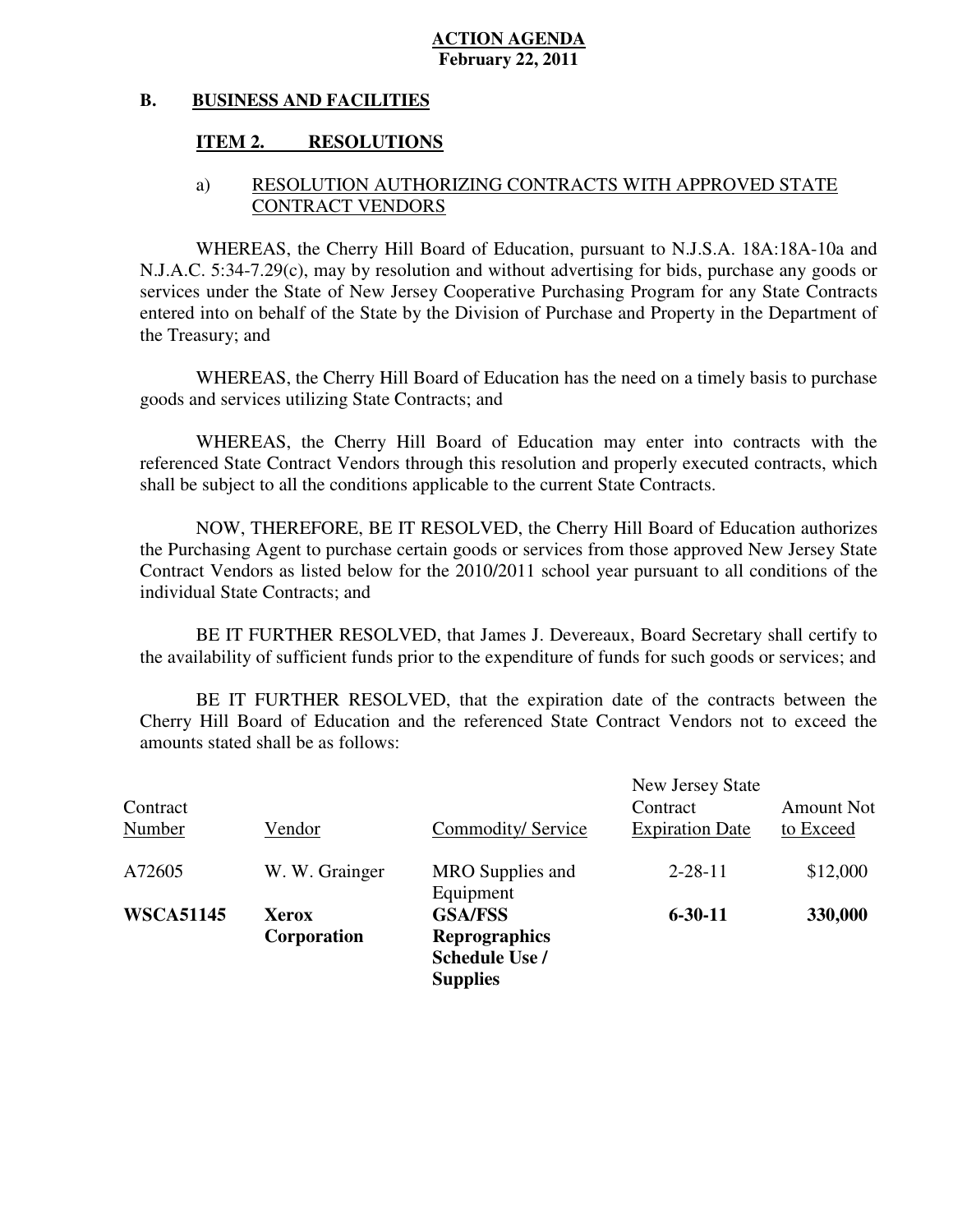#### **B. BUSINESS AND FACILITIES**

#### **ITEM 2. RESOLUTIONS**

## b) SPRING PLAY EXPENSE – HIGH SCHOOL EAST

 In anticipation of revenue in the amount of \$38,320.00, it is recommended that High School East be given permission to procure the following items for the Spring Play "PIPPIN" without exceeding the stated amounts.

| Royalties               | \$5,020.00  |
|-------------------------|-------------|
| Costumes                | 5,000.00    |
| Lighting                | 2,500.00    |
| Printing                | 600.00      |
| Sound Equipment         | 3,000.00    |
| <b>Set Construction</b> | 4,000.00    |
| Miscellaneous           | 6,500.00    |
|                         | \$26,620.00 |

Anticipated Profit \$11,700.00

## c) SPRING PLAY EXPENSE – HIGH SCHOOL WEST

 In anticipation of revenue in the amount of \$38,000.00, it is recommended that High School West be given permission to procure the following items for the Spring Play "HAIRSPRAY" without exceeding the stated amounts.

| Royalties               | \$7,000.00  |
|-------------------------|-------------|
| Costumes                | 10,000.00   |
| Lighting                | 5,000.00    |
| Printing                | 1,000.00    |
| Sound Equipment         | 5,000.00    |
| <b>Set Construction</b> | 7,000.00    |
| Miscellaneous           | 3,000.00    |
|                         | \$38,000.00 |

Anticipated Profit -0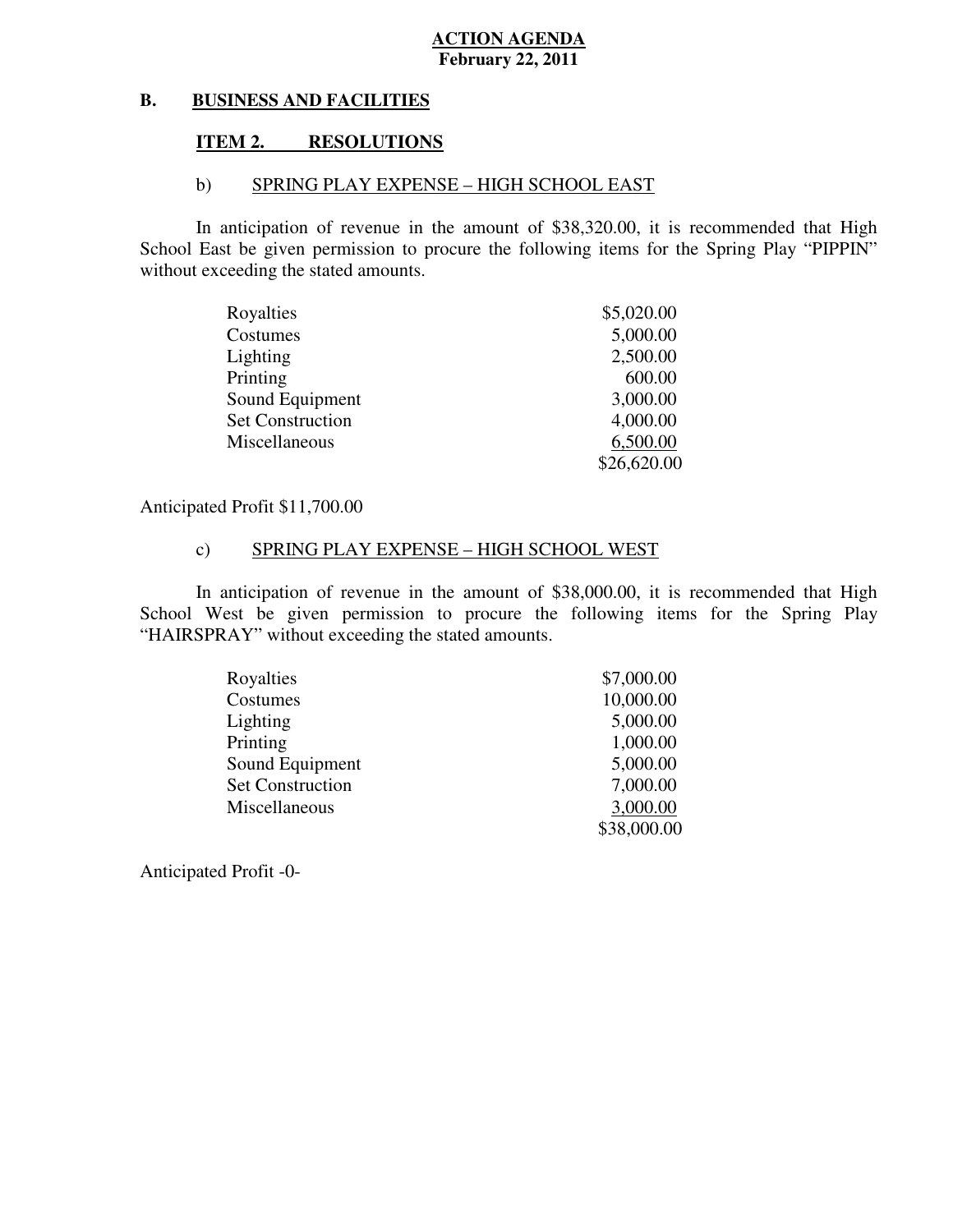#### **B. BUSINESS AND FACILITIES**

#### **ITEM 2. RESOLUTIONS**

## d) DRAWING OF NAMES ELECTION BALLOT POSITION

WHEREAS, the Cherry Hill Board of Education is required by statute to approve the date and time of the drawing of names on the 2011 Board of Education election ballot; and

WHEREAS, Title 18A:14-13 requires that said drawing of names take place seven working days following the last day for filing petitions for the annual school election; and

WHEREAS, the last day to file petitions is Tuesday, March 8, 2011 at 4:00 P.M.

 NOW, THEREFORE, BE IT RESOLVED, by the Cherry Hill Board of Education that the drawing for position of candidates on the 2011 School Election Ballot take place on Thursday, March 17, 2011 at 4:00 P.M. in the Board Room at the Malberg Administration Building, Ranoldo Terrace, Cherry Hill, New Jersey.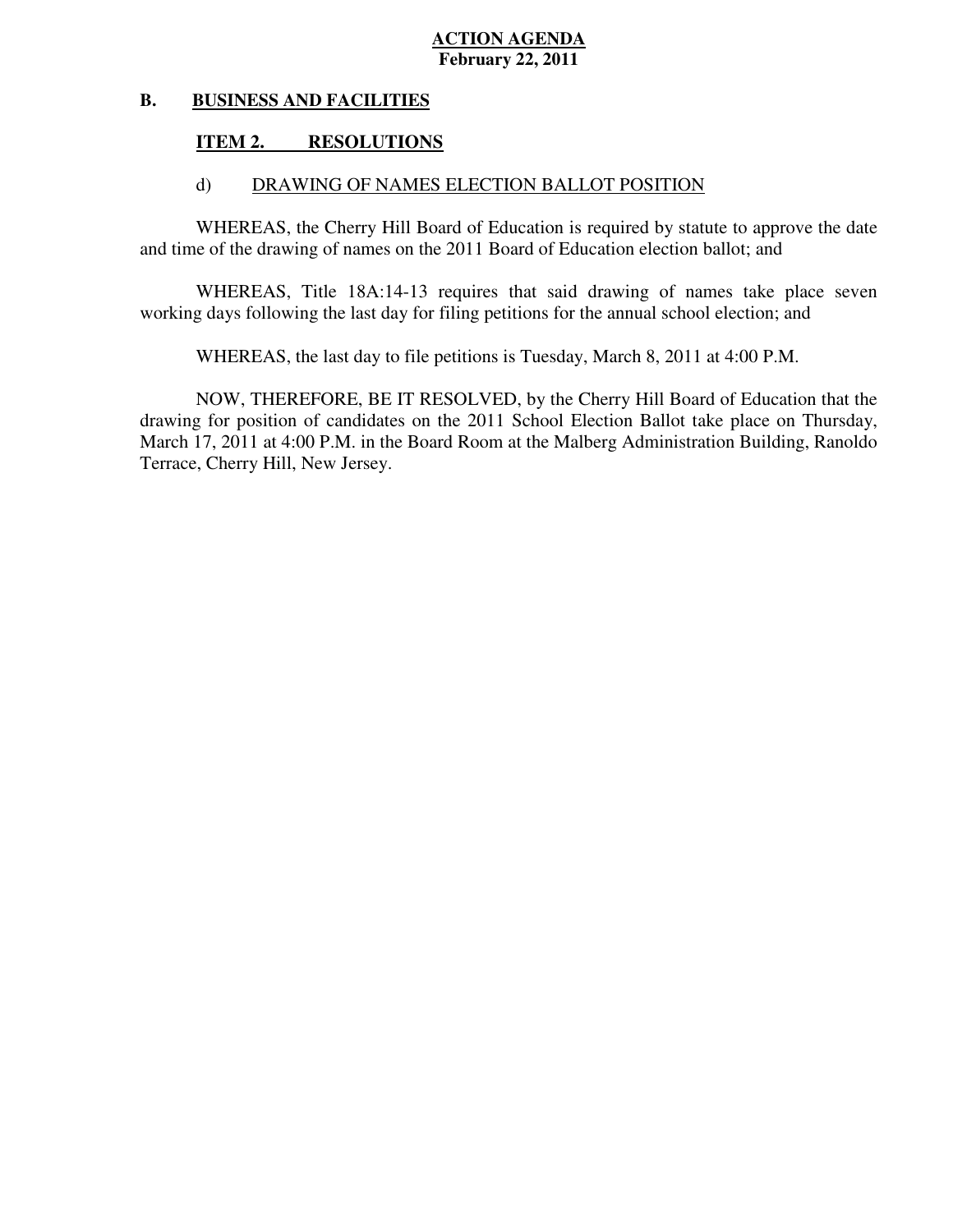#### **B. BUSINESS AND FACILITIES**

## **ITEM 3. RESOLUTION FOR THE AWARD OF BIDS**

## a)  $\#LANDS-121410 - LANDSCAPING - DISTRICT - WIDE (12-16-10)$

## **INFORMATION:**

Specifications for the procurement of a vendor to provide landscaping services for the district were advertised and solicited with the following results.

|                       |            |                | <b>Industrial</b> |              |                   |                 |                  |
|-----------------------|------------|----------------|-------------------|--------------|-------------------|-----------------|------------------|
| <b>VENDOR</b>         | Lipinski   | <b>Shearon</b> | <b>Commercial</b> | <b>Eaise</b> | <b>Tall Grass</b> | <b>Marksmen</b> | <b>All Green</b> |
|                       |            |                |                   |              |                   |                 |                  |
| <b>Base Bid</b>       |            |                |                   |              |                   |                 |                  |
| <b>Barclay</b>        | \$945.00   | \$360.00       | \$1,390.00        | \$360.00     | \$950.00          | \$928.85        | \$395.00         |
| <b>Barton</b>         | \$980.00   | \$420.00       | \$1,390.00        | \$260.00     | \$860.00          | \$683.85        | \$420.00         |
| Cooper                | \$717.00   | \$325.00       | \$1,395.00        | \$350.00     | \$775.00          | \$595.00        | \$335.00         |
| <b>Harte</b>          | \$430.00   | \$265.00       | \$1,390.00        | \$195.00     | \$500.00          | \$366.15        | \$179.00         |
| Johnson               | \$1,680.00 | \$850.00       | \$1,480.00        | \$850.00     | \$1,875.00        | \$1,136.15      | \$850.00         |
| <b>Kilmer</b>         | \$980.00   | \$603.75       | \$1,480.00        | \$500.00     | \$1,500.00        | \$652.88        | \$815.00         |
| Kingston              | \$560.00   | \$246.25       | \$1,480.00        | \$305.00     | \$675.00          | \$837.30        | \$239.00         |
| Knight                | \$490.00   | \$295.00       | \$1,550.00        | \$210.00     | \$600.00          | \$541.15        | \$275.00         |
| <b>Mann</b>           | \$455.00   | \$260.00       | \$1,395.00        | \$300.00     | \$750.00          | \$366.15        | \$224.00         |
| <b>Paine</b>          | \$315.00   | \$470.00       | \$1,440.00        | \$330.00     | \$800.00          | \$366.15        | \$131.00         |
| <b>Sharp</b>          | \$770.00   | \$400.00       | \$1,440.00        | \$310.00     | \$1,100.00        | \$673.68        | \$335.00         |
| <b>Stockton</b>       | \$560.00   | \$275.00       | \$1,480.00        | \$190.00     | \$850.00          | \$538.46        | \$273.00         |
| Woodcrest             | \$945.00   | \$260.00       | \$1,475.00        | \$240.00     | \$1,200.00        | \$834.62        | \$499.00         |
| <b>Beck</b>           | \$1,575.00 | \$900.00       | \$1,520.00        | \$770.00     | \$2,150.00        | \$953.08        | \$600.00         |
| Carusi                | \$1,435.00 | \$715.00       | \$1,480.00        | \$550.00     | \$1,000.00        | \$829.23        | \$600.00         |
| <b>Rosa</b>           | \$1,260.00 | \$535.00       | \$1,398.00        | \$300.00     | \$1,600.00        | \$1,039.23      | \$495.00         |
| East                  | \$980.00   | \$460.00       | N/B               | N/B          | \$675.00          | \$670.38        | \$375.00         |
| West                  | \$560.00   | \$335.00       | N/B               | N/B          | \$1,000.00        | \$848.08        | \$450.00         |
| <b>Alternative HS</b> | \$472.00   | \$325.00       | N/B               | \$235.00     | \$850.00          | \$490.00        | \$195.00         |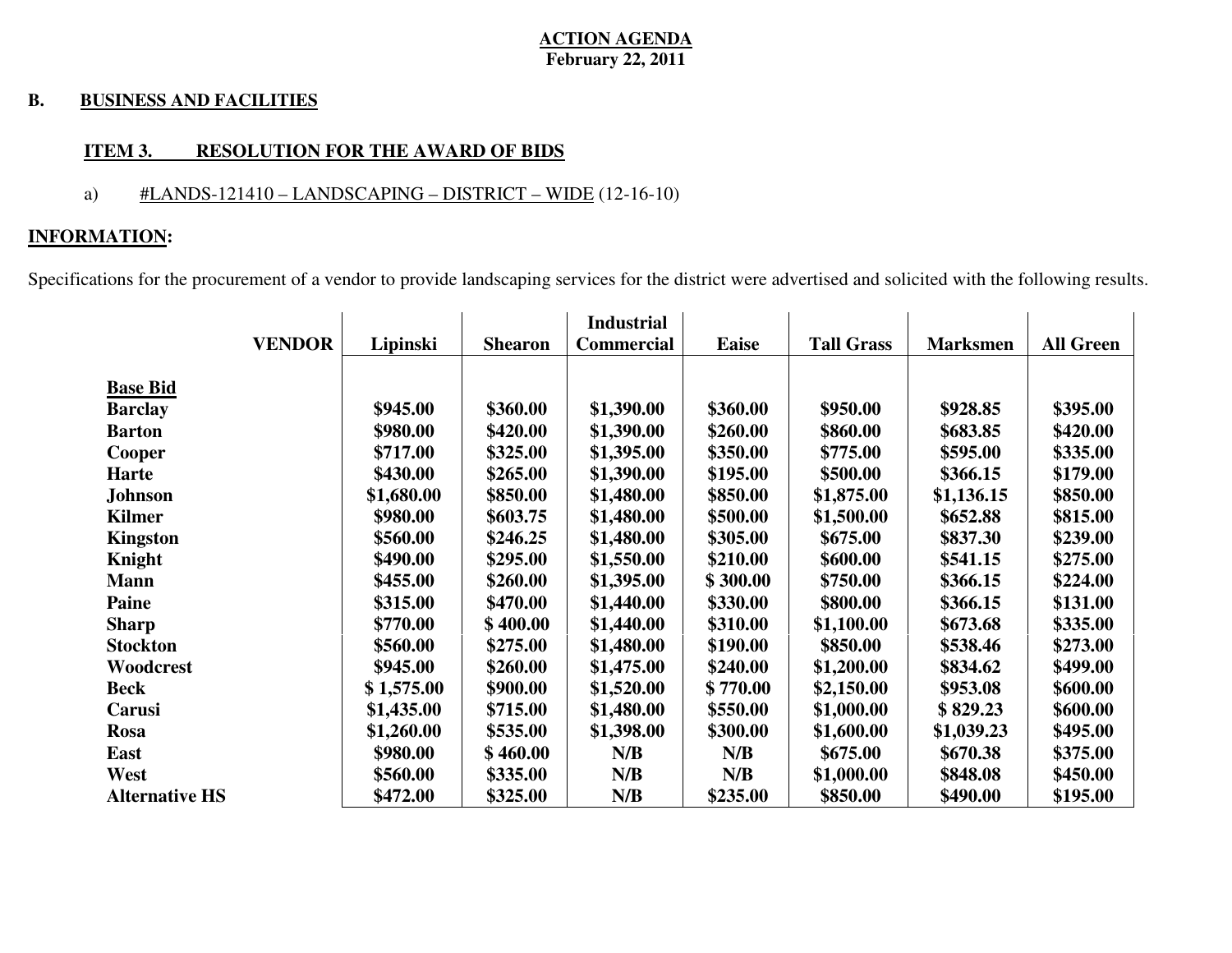#### **B. BUSINESS AND FACILITIES**

#### **ITEM 3. RESOLUTION FOR THE AWARD OF BIDS**

#### a) #LANDS-121410 – LANDSCAPING – DISTRICT – WIDE (12-16-10)

#### **RECOMMENDATION:**

It is recommended that BID #LANDS-121410 – LANDSCAPING – DISTRICT – WIDE be awarded to a primary and secondary vendor as follows based on the lowest responsive and responsible bidder. The base bid is based on twelve (12) services which include cutting, trimming and edging, between April 1, 2011 and June 30, 2011 plus potential alternate services shown on following pages. Alternates may or may not apply.

|                     |                 | Primary<br>Vendor | Base<br>Bid | Estimated<br>cost for | Secondary<br>Vendor | <b>Base Bid</b>      | Estimated<br>cost for | Comments              |
|---------------------|-----------------|-------------------|-------------|-----------------------|---------------------|----------------------|-----------------------|-----------------------|
|                     |                 |                   |             | $10/11*$              |                     |                      | $10/11*$              |                       |
| <b>Barclay</b>      | 61              | Shearon           | \$360.00    | \$4,320.00            | Eaise               | \$360.00             | \$4,320.00            | Shearon lower on alts |
| <b>Barton</b>       | 03              | Eaise             | \$260.00    | \$3,120.00            | All Green           | \$420.00             | \$5,040.00            |                       |
|                     |                 |                   |             |                       |                     |                      |                       |                       |
| Cooper              | 06              | Shearon           | \$325.00    | \$3,900.00            | All Green           | \$335.00             | \$4,020.00            |                       |
| Harte               | 09              | All Green         | \$179.00    | \$2,148.00            | Eaise               | \$195.00             | \$2,340.00            |                       |
| Johnson             | 12              | Eaise             | \$850.00    | \$10,200.00           | All Green           | \$850.00             | \$10,200.00           | Eaise lower on alts   |
| Kilmer              | 15              | Eaise             | \$500.00    | \$6,000.00            | Shearon             | \$603.75             | \$7,245.00            |                       |
| Kingston            | 18              | All Green         | \$239.00    | \$2,868.00            | Eaise               | \$305.00             | \$3,660.00            |                       |
| Knight              | 21              | Eaise             | \$210.00    | \$2,520.00            | All Green           | \$275.00             | \$3,300.00            |                       |
| Mann                | 24              | All Green         | \$224.00    | \$2,688.00            | Shearon             | \$260.00             | \$3,120.00            |                       |
| Paine               | 27              | All Green         | \$131.00    | \$1,572.00            | Lipinski            | \$315.00             | \$3,780.00            |                       |
| Sharp               | 30              | Eaise             | \$310.00    | \$3,720.00            | All Green           | \$335.00             | \$4,020.00            |                       |
| Stockton            | 33              | Eaise             | \$190.00    | \$2,280.00            | All Green           | \$273.00             | \$3,276.00            |                       |
| Woodcrest           | 36              | Eaise             | \$240.00    | \$2,880.00            | Shearon             | \$260.00             | \$3,120.00            |                       |
|                     |                 |                   |             | \$48,216.00           |                     |                      | \$57,441.00           |                       |
|                     |                 |                   |             |                       |                     |                      |                       |                       |
| Beck                | 40              | All Green         | \$600.00    | \$7,200.00            | Eaise               | $\overline{$}770.00$ | \$9,240.00            |                       |
| Carusi              | $\overline{45}$ | Eaise             | \$550.00    | \$6,600.00            | All Green           | \$600.00             | \$7,200.00            |                       |
| Rosa                | 48              | Eaise             | \$300.00    | \$3,600.00            | All Green           | \$495.00             | \$5,940.00            |                       |
|                     |                 |                   |             | \$17,400.00           |                     |                      | \$22,380.00           |                       |
|                     |                 |                   |             |                       |                     |                      |                       |                       |
| East                | 50              | All Green         | \$375.00    | \$4,500.00            | Shearon             | \$460.00             | \$5,520.00            |                       |
| West                | 55              | Shearon           | \$335.00    | \$4,020.00            | All Green           | \$450.00             | \$5,400.00            |                       |
| <b>AHS</b>          | 60              | All Green         | \$195.00    | \$2,340.00            | Eaise               | \$235.00             | \$2,820.00            |                       |
|                     |                 |                   |             | \$10,860.00           |                     |                      | \$13,740.00           |                       |
|                     |                 |                   |             |                       |                     |                      |                       |                       |
| District-wide total |                 |                   |             | \$76,476.00           |                     |                      | \$93,561.00           |                       |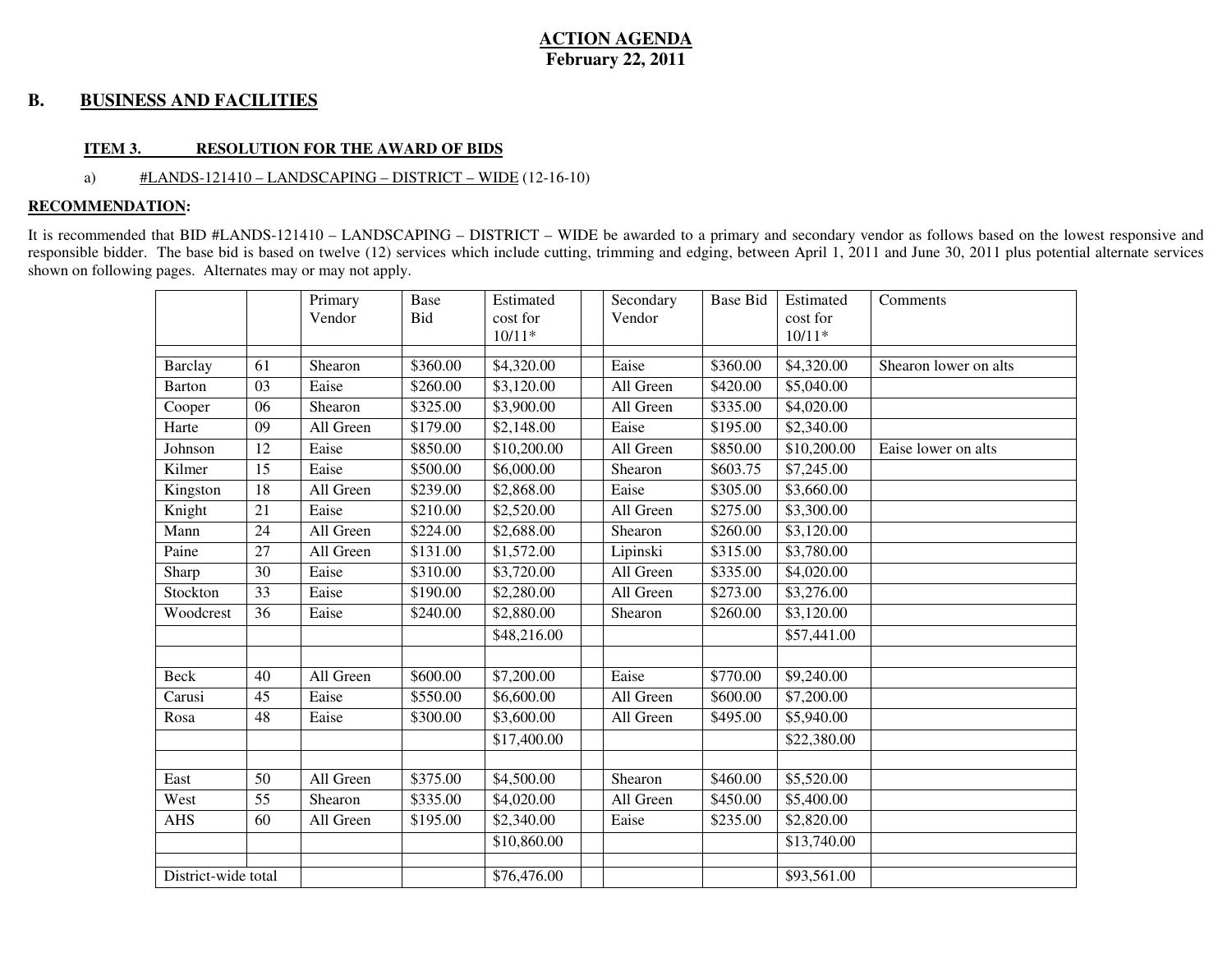#### **B. BUSINESS AND FACILITIES**

#### **ITEM 3. RESOLUTION FOR THE AWARD OF BIDS**

## a)  $\#LANDS-121410 - LANDSCAPING - DISTRICT - WIDE (12-16-10)$

#### **RECOMMENDATION:** continued

|                | <b>Primary</b> | Add Alt               | Add Alt      | Add Alt    | Add Alt    | Add Alt     | Add Alt      | Add Alt             | Add Alt    | Add Alt   |
|----------------|----------------|-----------------------|--------------|------------|------------|-------------|--------------|---------------------|------------|-----------|
|                | <b>Vendor</b>  | No. 2                 | No. 3        | No. 4      | No. 5      | No. $6$     | No. 7        | No. 8               | No. 9      | No. 10    |
|                |                | 1st time              | weed         | playground | mulch      | cleanup     | leaf         | weather             | vegetation | seasonal  |
|                |                | edging                | control      | mulch per  | beds per   | interior    | collection   | related             | control    | flowers / |
|                |                | per serv/             | per          | cubic yard | cubic yard | courtyards  | per service  | cleanup             | per square | plants    |
|                |                | per                   | application  |            |            | per service |              | per man             | foot       | per       |
|                |                | linear                |              |            |            |             |              | hour                |            | service   |
|                |                | foot                  |              |            |            |             |              |                     |            |           |
| <b>Barclay</b> | Shearon        | n/r                   | \$<br>869.40 | \$70.00    | \$60.00    | n/b         | \$<br>350.00 | n/r                 | n/r        | n/r       |
| <b>Barton</b>  | Eaise          | $\mathbb{S}$<br>0.10  | \$1,530.00   | \$40.00    | \$40.00    | \$560.00    | 900.00       | $\overline{$}35.00$ | \$0.50     | n/r       |
| Cooper         | Shearon        | n/r                   | \$826.50     | \$70.00    | \$60.00    | n/b         | 350.00       | \$35.00             | n/r        | n/r       |
| Harte          | All Green      | $\mathbb{S}$<br>0.15  | \$1,145.00   | \$47.00    | \$49.00    | n/a         | \$1,250.00   | \$40.00             | \$15.00    | \$165.00  |
| Johnson        | Eaise          | 0.10<br>\$.           | \$5,100.00   | \$40.00    | \$40.00    | \$250.00    | \$2,800.00   | \$35.00             | \$0.50     | n/r       |
| Kilmer         | Eaise          | \$.<br>0.10           | \$3,650.00   | \$40.00    | \$40.00    | \$390.00    | \$2,000.00   | \$35.00             | \$0.50     | n/r       |
| Kingston       | All Green      | 0.15                  | \$1,360.00   | \$47.00    | \$49.00    | n/a         | \$1,200.00   | \$40.00             | \$15.00    | \$165.00  |
| Knight         | Eaise          | $\mathbb{S}$<br>0.10  | \$1,465.00   | \$40.00    | \$40.00    | n/b         | \$850.00     | \$35.00             | \$0.50     | n/r       |
| Mann           | All Green      | $\mathcal{S}$<br>0.15 | \$1,350.00   | \$47.00    | \$49.00    | \$400.00    | \$1,500.00   | \$40.00             | \$15.00    | \$165.00  |
| Paine          | All Green      | 0.15                  | 585.00       | \$47.00    | \$49.00    | \$1,000.00  | 900.00       | \$40.00             | \$15.00    | \$165.00  |
| Sharp          | Eaise          | \$.<br>0.10           | \$2,000.00   | \$40.00    | \$40.00    | n/b         | 975.00       | \$35.00             | \$0.50     | n/r       |
| Stockton       | Eaise          | $\mathbb{S}$<br>0.10  | \$1,080.00   | \$40.00    | \$40.00    | \$150.00    | 600.00       | \$35.00             | \$0.50     | \$300.00  |
| Woodcrest      | Eaise          | \$<br>0.10            | \$1,640.00   | \$40.00    | \$40.00    | n/b         | 900.00       | \$35.00             | \$0.50     | n/r       |
| Beck           | All Green      | \$<br>0.15            | \$4,700.00   | n/a        | \$49.00    | n/a         | 750.00       | \$40.00             | \$15.00    | \$165.00  |
| Carusi         | Eaise          | 0.10<br>\$.           | \$3,710.00   | \$40.00    | \$40.00    | \$575.00    | \$2,100.00   | \$35.00             | \$0.50     | n/r       |
| Rosa           | Eaise          | 0.10                  | \$2,175.00   | \$40.00    | \$40.00    | \$175.00    | \$1,200.00   | \$35.00             | \$0.50     | n/r       |
| East           | All Green      | $\mathbb{S}$<br>0.15  | \$1,580.00   | n/a        | \$49.00    | \$1,950.00  | \$1,200.00   | \$40.00             | \$15.00    | \$165.00  |
| West           | Shearon        | n/r                   | \$826.50     | \$70.00    | \$60.00    | n/b         | \$360.00     | \$35.00             | n/r        | n/r       |
| <b>AHS</b>     | All Green      | \$<br>0.15            | \$1,350.00   | n/a        | \$49.00    | \$800.00    | 750.00       | \$40.00             | \$15.00    | \$165.00  |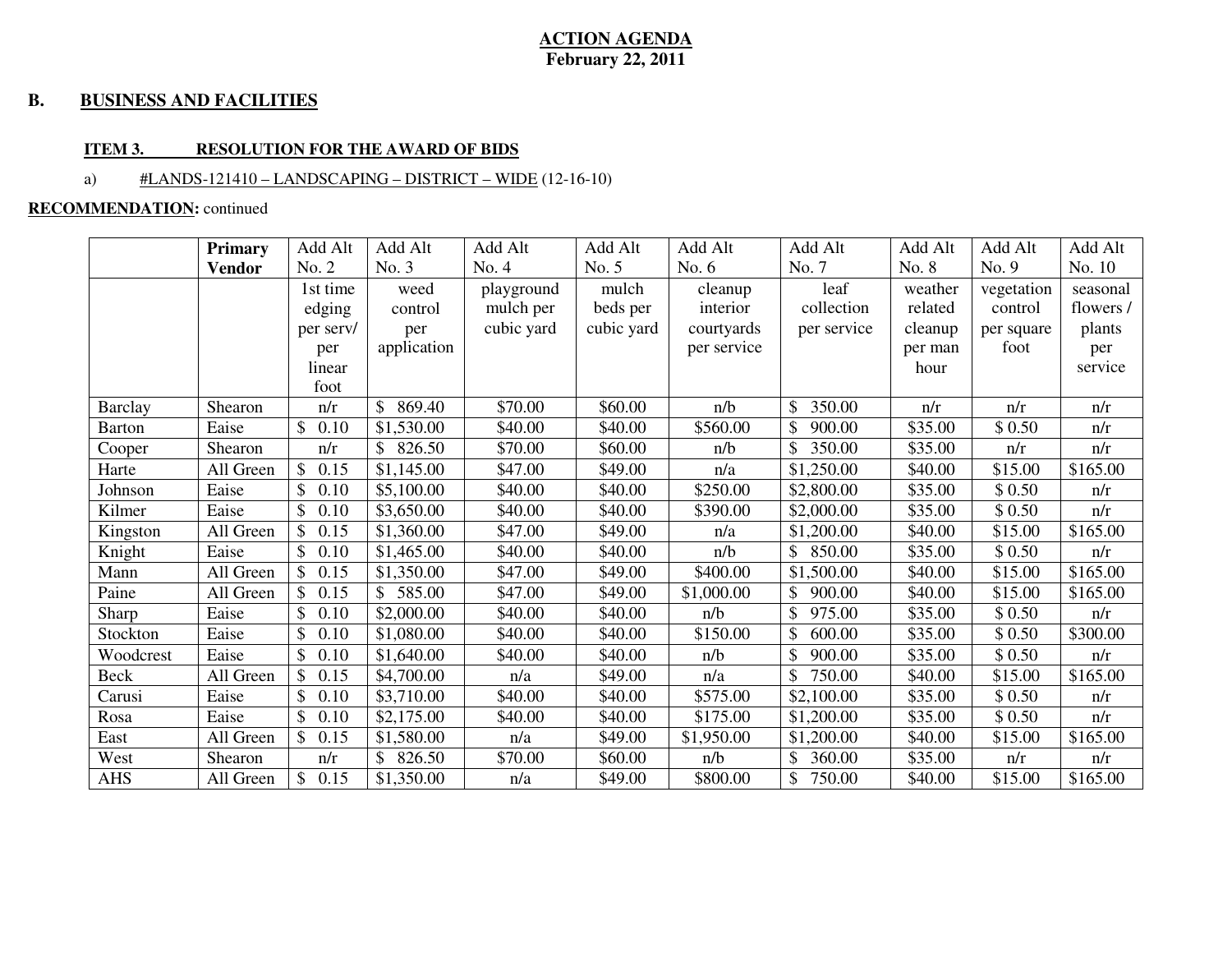#### **B. BUSINESS AND FACILITIES**

#### **ITEM 3. RESOLUTION FOR THE AWARD OF BIDS**

#### a) #LANDS-121410 – LANDSCAPING – DISTRICT – WIDE (12-16-10)

#### **RECOMMENDATION:** continued

|                | <b>Secondary</b> | Add Alt   | Add Alt                | Add Alt    | Add Alt    | Add Alt                 | Add Alt                 | Add Alt | Add Alt    | Add Alt    |
|----------------|------------------|-----------|------------------------|------------|------------|-------------------------|-------------------------|---------|------------|------------|
|                | <b>Vendor</b>    | No. 2     | No. 3                  | No. 4      | No. 5      | No. $6$                 | No. 7                   | No. 8   | No. 9      | No. 10     |
|                |                  | 1st time  | weed                   | playground | mulch      | cleanup                 | leaf                    | weather | vegetation | seasonal   |
|                |                  | edging    | control                | mulch per  | beds per   | interior                | collection              | related | control    | flowers /  |
|                |                  | per serv/ | per                    | cubic yard | cubic yard | courtyards              | per service             | cleanup | per square | plants per |
|                |                  | per       | application            |            |            | per service             |                         | per man | foot       | service    |
|                |                  | linear    |                        |            |            |                         |                         | hour    |            |            |
|                |                  | foot      |                        |            |            |                         |                         |         |            |            |
| <b>Barclay</b> | Eaise            | \$0.10    | \$2,370.00             | \$40.00    | \$40.00    | n/a                     | \$1,300.00              | \$35.00 | \$0.50     | n/r        |
| Barton         | All Green        | \$0.15    | \$3,260.00             | \$47.00    | \$49.00    | \$1,475.00              | $\mathbb{S}$<br>750.00  | \$40.00 | \$15.00    | \$165.00   |
| Cooper         | All Green        | \$0.15    | \$1,975.00             | \$47.00    | \$49.00    | n/a                     | \$<br>600.00            | \$40.00 | \$15.00    | \$165.00   |
| Harte          | Eaise            | \$0.10    | \$1,250.00             | \$40.00    | \$40.00    | n/b                     | \$<br>875.00            | \$35.00 | \$0.50     | n/r        |
| Johnson        | All Green        | \$0.15    | \$6,385.00             | \$47.00    | \$49.00    | \$<br>750.00            | \$1,750.00              | \$40.00 | \$15.00    | \$165.00   |
| Kilmer         | Shearon          | n/r       | \$1,783.50             | \$70.00    | \$60.00    | n/b                     | \$350.00                | \$35.00 | n/r        | n/r        |
| Kingston       | Eaise            | \$0.10    | \$2,010.00             | \$40.00    | \$40.00    | n/b                     | \$1,100.00              | \$35.00 | \$0.50     | n/r        |
| Knight         | All Green        | \$0.15    | \$1,810.00             | \$47.00    | \$49.00    | n/a                     | 750.00<br>\$            | \$40.00 | \$15.00    | \$165.00   |
| Mann           | Shearon          | n/r       | $\mathbb{S}$<br>609.00 | \$70.00    | \$60.00    | n/b                     | 240.00                  | \$35.00 | n/r        | n/r        |
| Paine          | Lipinski         | \$0.13    | \$903.00               | \$60.00    | \$55.00    | n/a                     | $\mathbb{S}$<br>350.00  | \$35.00 | \$2.00     | \$237.00   |
| Sharp          | All Green        | \$0.15    | \$2,350.00             | \$47.00    | \$49.00    | n/a                     | \$<br>750.00            | \$40.00 | \$15.00    | \$165.00   |
| Stockton       | All Green        | \$0.15    | \$1,825.00             | \$47.00    | \$49.00    | 600.00                  | \$1,800.00              | \$40.00 | \$15.00    | \$165.00   |
| Woodcrest      | Shearon          | n/r       | \$609.00               | \$70.00    | \$60.00    | n/b                     | \$<br>260.00            | \$35.00 | n/r        | n/r        |
| Beck           | Eaise            | \$0.10    | \$5,840.00             | \$40.00    | \$40.00    | n/a                     | \$3,200.00              | \$35.00 | \$0.50     | n/r        |
| Carusi         | All Green        | \$0.15    | \$4,560.00             | n/a        | \$49.00    | \$<br>800.00            | $\mathbb{S}$<br>750.00  | \$40.00 | \$15.00    | \$165.00   |
| Rosa           | All Green        | \$0.15    | \$3,555.00             | n/a        | \$49.00    | n/a                     | \$<br>750.00            | \$40.00 | \$15.00    | \$165.00   |
| East           | Shearon          | n/r       | \$1,218.00             | \$70.00    | \$60.00    | \$<br>220.00            | $\mathcal{S}$<br>300.00 | \$35.00 | n/r        | n/r        |
| West           | All Green        | \$0.15    | \$1,580.00             | n/a        | \$49.00    | \$<br>700.00            | \$1,850.00              | \$40.00 | \$15.00    | \$165.00   |
| <b>AHS</b>     | Eaise            | \$0.10    | \$1,640.00             | \$40.00    | \$40.00    | $\mathcal{S}$<br>190.00 | \$<br>900.00            | \$35.00 | \$0.50     | n/r        |

 $n/r$ = non responsive  $n/a$ = not applicable  $n/b$ = no bid

Account Code: 11 000 263 590 XX 0001 PO#'S 11-05957, 11-05958, 11-05959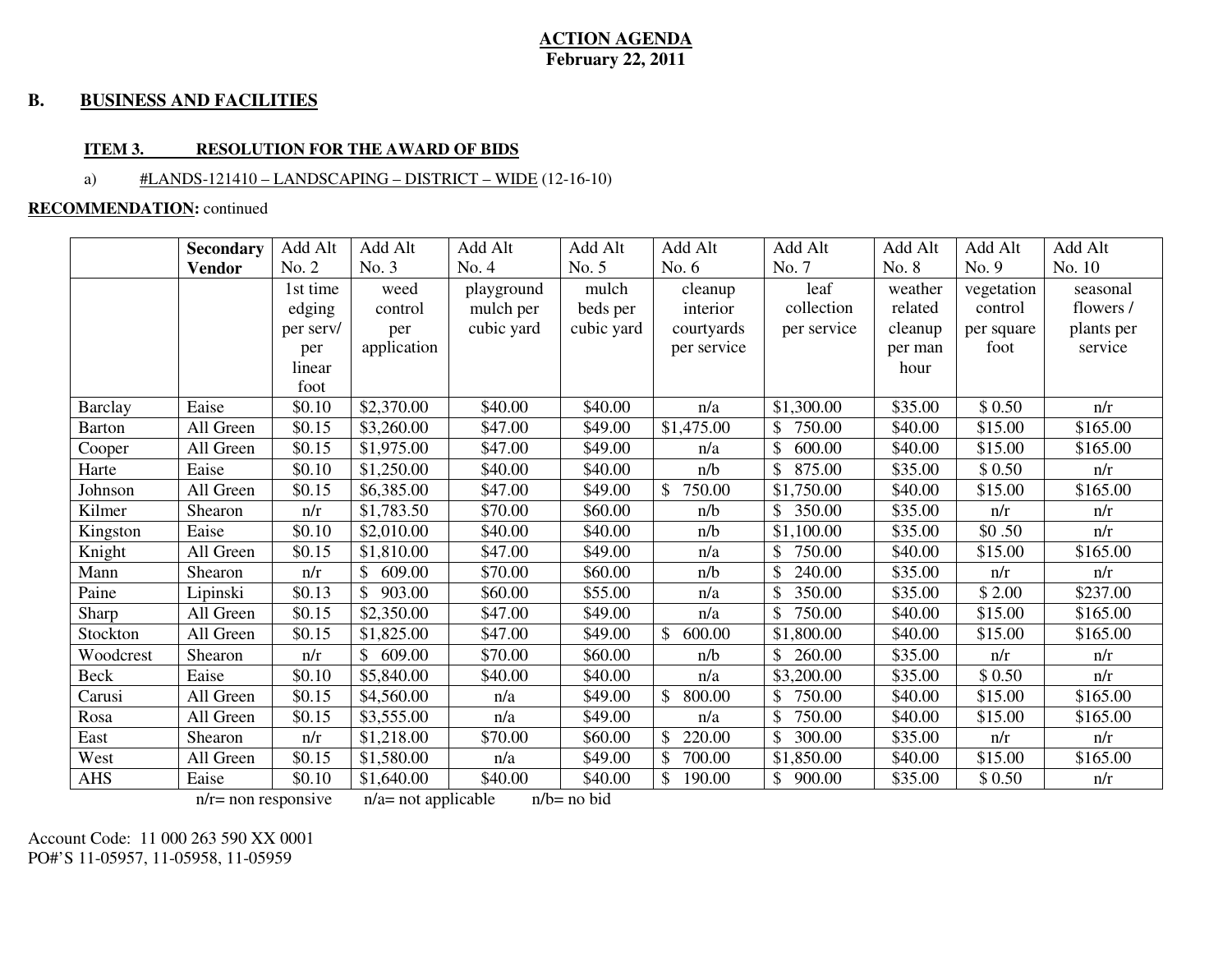#### **B. BUSINESS AND FACILITIES**

#### **ITEM 3. RESOLUTION FOR THE AWARD OF BIDS**

## b) #SMSAT-021511 – ATHLETIC TRANSPORTATION – SPRING SPORTS – MIDDLE SCHOOLS (2-15-11)

## **INFORMATION:**

 Specifications for the procurement of a vendor(s) to provide fifty-nine (59) line items of spring athletic transportation for the middle schools for the 2010/2011 school year, were advertised and solicited with the following results.

| <b>BIDDER</b>                                                | <b>LINE ITEMS</b> | <b>BID TOTAL</b> |
|--------------------------------------------------------------|-------------------|------------------|
| Hillman's Bus Service, West Berlin, NJ                       | 59                | $$17,617.00*$    |
| <b>Holcomb Bus Service, Bellmawr, NJ</b>                     | 59                | 27,501.00        |
| <b>First Student, Inc., Lawnside, NJ</b>                     | 59                | 33,663.00        |
| *Vendor offers 2\% discount for bulk bid award, \$17,264.66. |                   |                  |
| <b>RECOMMENDATION:</b>                                       |                   |                  |

 It is recommended that **fifty-nine (59)** line items from BID #SMSAT-021511 – ATHLETIC TRANSPORTATION – SPRING SPORTS – MIDDLE SCHOOLS be awarded as follows based on the lowest responsive and responsible bidder.

| <b>BIDDER</b>                                         | <b>LINE ITEMS</b> | <b>BID AWARD</b> |
|-------------------------------------------------------|-------------------|------------------|
| <b>Beck Middle School</b>                             |                   |                  |
| Hillman's Bus Service, West Berlin, NJ                | 20                | \$5,061.00       |
| PO#11-06153                                           |                   |                  |
| Carusi Middle School                                  |                   |                  |
| Hillman's Bus Service, West Berlin, NJ                |                   |                  |
| PO#11-06154                                           | 18                | 5,729.00         |
| Rosa Middle School                                    |                   |                  |
| Hillman's Bus Service, West Berlin, NJ<br>PO#11-06155 | 21                | 6,827.00         |
|                                                       |                   | \$17,617.00      |
| Less 2\% discount for bulk bid award                  |                   | (352.34)         |
|                                                       |                   | \$17,264.66      |
| Account Code: 11 000 270 512 40 2500                  |                   |                  |
| 11 000 270 512 45 2500                                |                   |                  |
| 11 000 270 512 48 2500                                |                   |                  |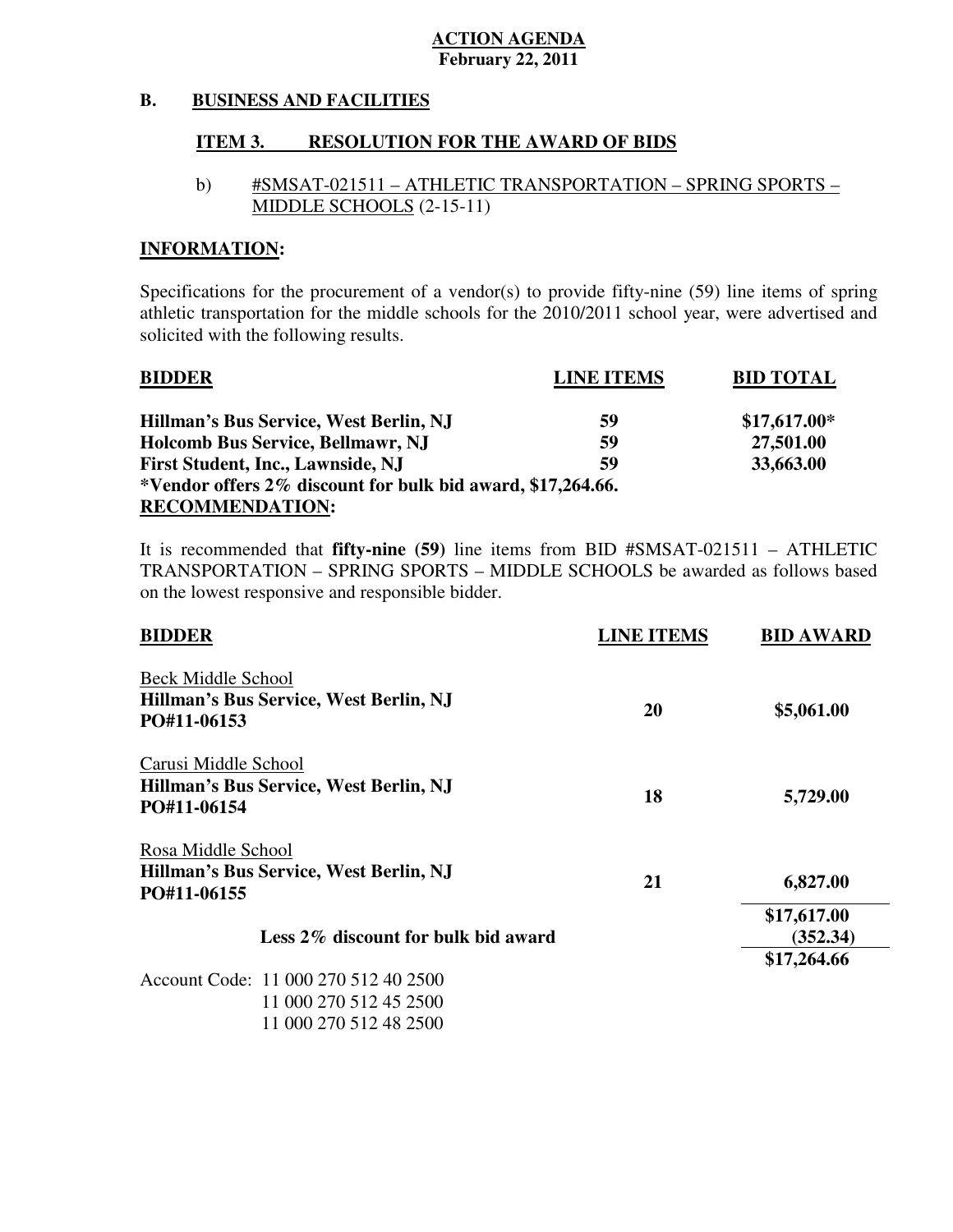#### **B. BUSINESS AND FACILITIES**

## **ITEM 3. RESOLUTION FOR THE AWARD OF BIDS**

### c) #DHWSR-020811 – DOMESTIC HOT WATER SYSTEM REPLACEMENT AT HIGH SCHOOL EAST (2-8-11)

## **INFORMATION:**

Specifications for the procurement of a vendor to furnish all labor, material, equipment for the domestic hot water system replacement at High School East were advertised and solicited with the following results.

| <b>BIDDERS</b>                    | <b>FALASCA</b>      | <b>NORTHEAST</b>  | <b>SIMON &amp; RIGGS</b> | <b>SPINA MECHANICAL</b> |
|-----------------------------------|---------------------|-------------------|--------------------------|-------------------------|
|                                   | MECHANICAL,         | <b>MECHANICAL</b> | <b>MECHANICAL CTRS,</b>  | <b>CONTRACTORS INC.</b> |
|                                   | INC.                | WILLIAMSTOWN,     | INC.                     | <b>VOORHEES, NJ</b>     |
|                                   | <b>VINELAND, NJ</b> | NJ                | <b>AUDUBON, NJ</b>       |                         |
| <b>CONTRACT SOC-1</b>             | \$156,000.00        | \$166,039.00      | \$129,000.00             | \$160,460.00            |
| <b>DOMESTIC WATER HEATER</b>      |                     |                   |                          |                         |
| <b>REPLACEMENT</b>                |                     |                   |                          |                         |
| <b>ALTERNATE BID SOC-1A</b>       | 109,600.00          | 114,471.00        | 98,000.00                | 124,480.00              |
| REMOVE EXISTING DOMESTIC HOT      |                     |                   |                          |                         |
| WATER STORAGE TANK # 2 PROVIDE    |                     |                   |                          |                         |
| $WH-2$                            |                     |                   |                          |                         |
| <b>ALTERNATE SOC-1B</b>           | 7,500.00            | 3,785.00          | 4,000.00                 | 19,860.00               |
| REMOVE EXISTING SHOWER HEADS      |                     |                   |                          |                         |
| <b>AND PROVIDE WATER</b>          |                     |                   |                          |                         |
| <b>CONSERVATIONS SHOWER HEADS</b> |                     |                   |                          |                         |
| <b>ALTERNATE SOC 1C</b>           | 9,000.00            | 23,149.00         | 14,000.00                | 14,480.00               |
| REMOVE EXISTING ABANDONED         |                     |                   |                          |                         |
| <b>CENTRIFUGAL CHILLER</b>        |                     |                   |                          |                         |
| <b>ALTERNATE SOC 1D</b>           | 6,800.00            | 11,120.00         | 5,000.00                 | 6,260.00                |
| REMOVE EXISTING ABANDONED         |                     |                   |                          |                         |
| <b>FUEL OIL HEATER</b>            |                     |                   |                          |                         |

The following vendors did not submit bids, Gaudelli Brothers, Millville, NJ, Kappa Construction, Ocean, NJ.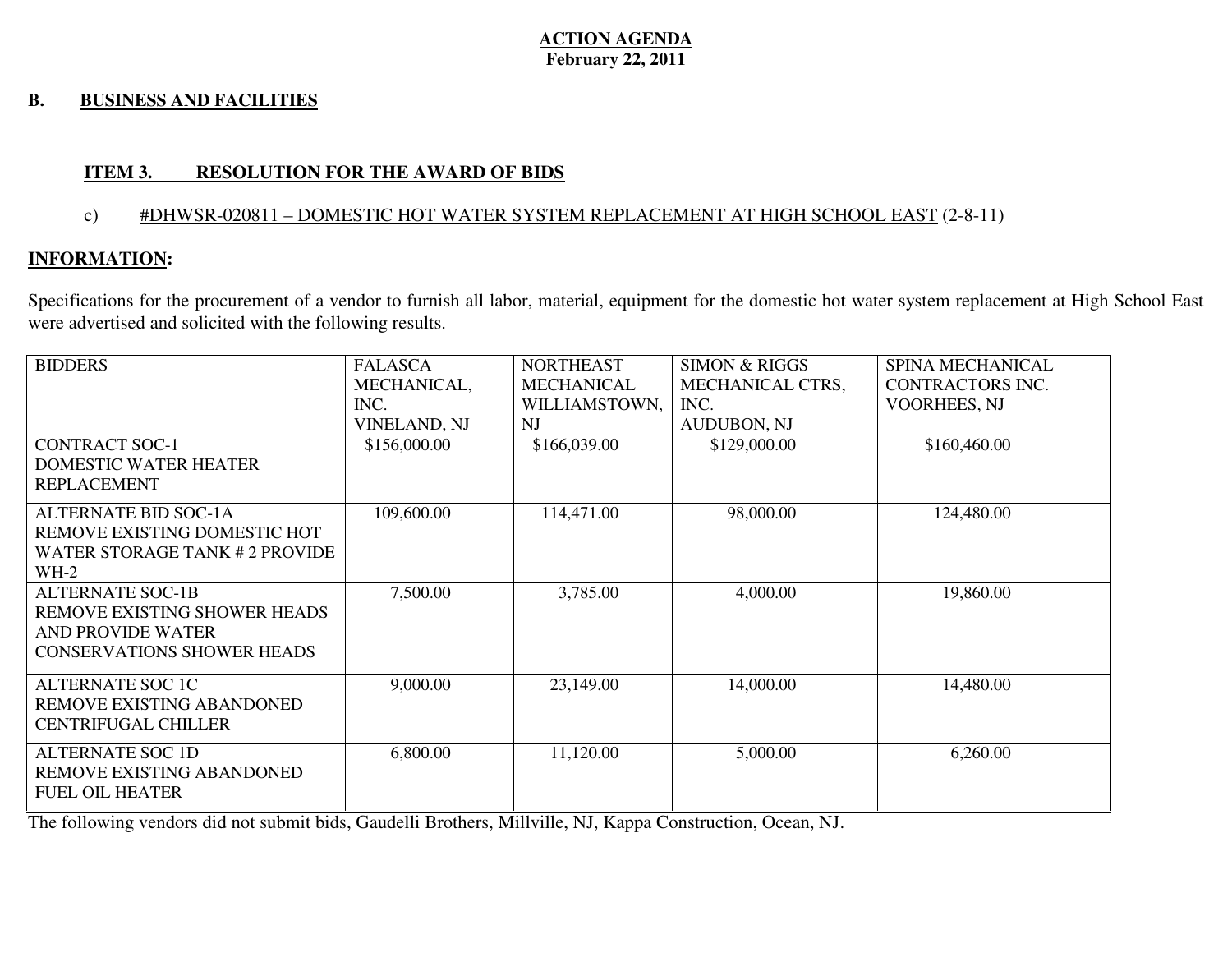#### **B. BUSINESS AND FACILITIES**

#### **ITEM 3. RESOLUTION FOR THE AWARD OF BIDS**

 c) #DHWSR-020811 – DOMESTIC HOT WATER SYSTEM REPLACEMENT AT HIGH SCHOOL EAST (2-8-11) continued

### **RECOMMENDATION:**

 It is recommended that BID #DHWSR-DOMESTIC HOT WATER SYSTEM REPLACEMENT AT HIGH SCHOOL EAST be awarded as follows based on the lowest responsive and responsible bidder.

| <b>BIDDERS</b>               | <b>SIMON &amp; RIGGS</b> |
|------------------------------|--------------------------|
|                              | MECHANICAL CTRS,         |
|                              | INC.                     |
|                              | <b>AUDUBON, NJ</b>       |
| <b>CONTRACT SOC-1</b>        |                          |
| <b>DOMESTIC WATER HEATER</b> | \$129,000.00             |
| <b>REPLACEMENT</b>           |                          |
| <b>ALTERNATE BID SOC-1A</b>  |                          |
| REMOVE EXISTING DOMESTIC     | 98,000.00                |
| HOT WATER STORAGE TANK #2    |                          |
| <b>PROVIDE WH-2</b>          |                          |
| <b>ALTERNATE SOC 1C</b>      |                          |
| REMOVE EXISTING ABANDONED    | 14,000.00                |
| <b>CENTRIFUGAL CHILLER</b>   |                          |
| <b>ALTERNATE SOC 1D</b>      |                          |
| REMOVE EXISTING ABANDONED    | 5,000.00                 |
| <b>FUEL OIL HEATER</b>       |                          |
|                              |                          |
|                              | \$246,000.00             |
|                              |                          |

 Account Code: 12 000 400 450 50 8025 11 000 261 420 50 0001

PO #'s 10-08438 and 11-06156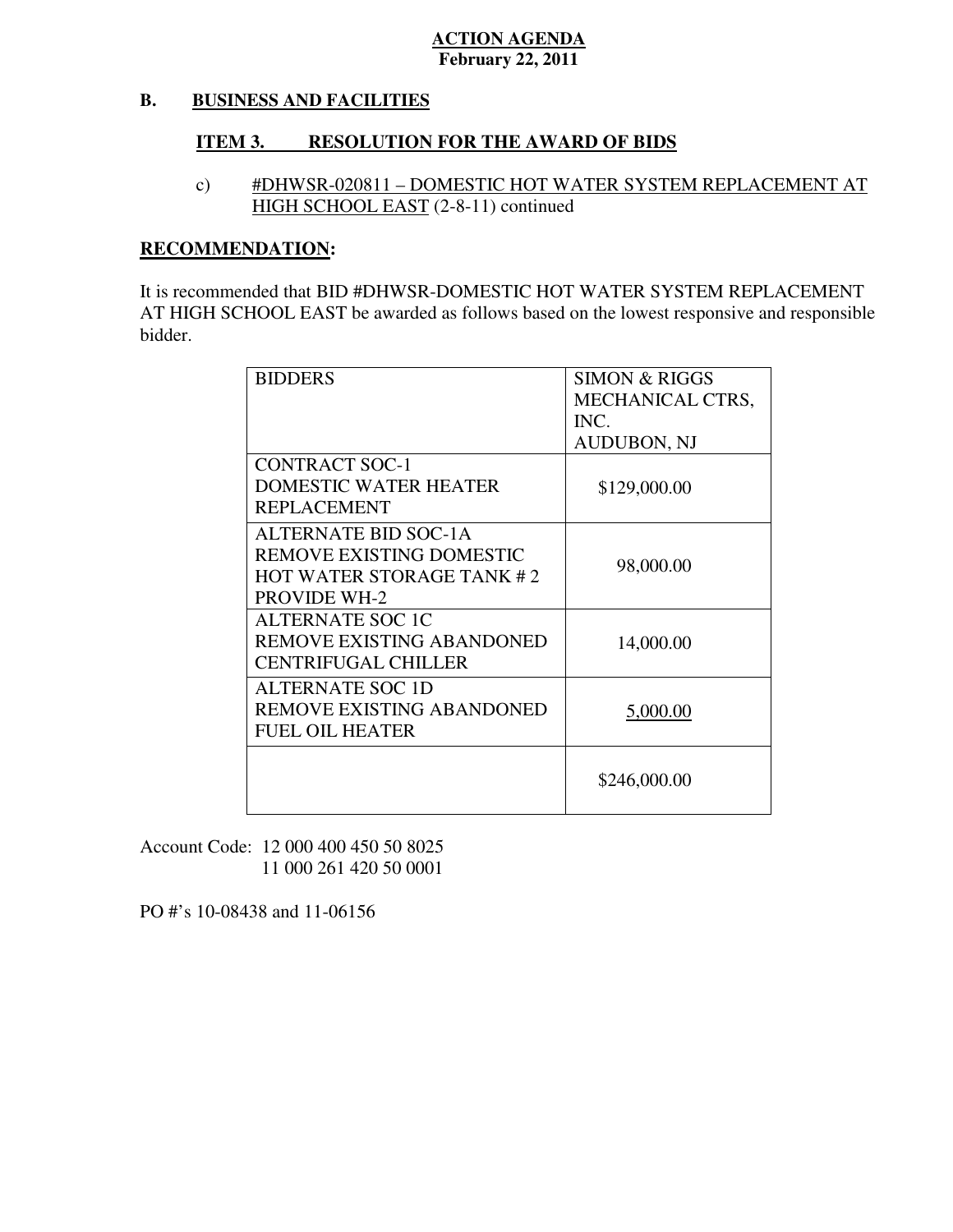#### **B. BUSINESS AND FACILITIES**

#### **ITEM 3. RESOLUTION FOR THE AWARD OF BIDS**

## d) #BMSCR-021511 – ROOFTOP HVAC EQUIPMENT REPLACEMENT PHASE II – CHILLER REPLACEMENT AND RELATED WORK – BECK MIDDLE SCHOOL (2-15-11)

### **INFORMATION:**

 Specifications for the procurement of a vendor to provide rooftop HVAC equipment replacement phase II, chiller replacement and related work at Beck Middle School were advertised and solicited with the following results.

| <b>BIDDER</b>                             | SOC-1        | SOC-1A     | <b>TOTAL</b> |
|-------------------------------------------|--------------|------------|--------------|
| AA Duckett, Glassboro, NJ                 | \$367,500.00 | \$2,650.00 | \$370,150.00 |
| Air Control Technology, W. Berlin, NJ     | 313,309.00   | 6,000.00   | 319,309.00   |
| Driscoll Mechanical, LLC, Cherry Hill, NJ | 362,000.00   | 2,200.00   | 364,200.00   |
| Falasca Mechanical, Vineland, NJ          | 282,600.00   | 3,600.00   | 286,200.00   |
| Gaudelli Brothers, Inc., Millville, NJ    | 298,400.00   | 7,500.00   | 305,900.00   |
| WHL Enterprises, t/a Bill Leary A/C $\&$  | 314,900.00   | 3,500.00   | 318,400.00   |
| Heating, Metuchen, NJ                     |              |            |              |
| Peterson Services, Medford, NJ            | 380,441.00   | 3,410.00   | 383,851.00   |

#### **RECOMMENDATION:**

It is recommended that BID #BMSCR-021511 – ROOFTOP HVAC EQUIPMENT REPLACEMENT PHASE II – CHILLER REPLACEMENT AND RELATED WORK – BECK MIDDLE SCHOOL be awarded as follows based on the lowest responsive and responsible bidder.

#### BIDDER SOC-1

Falasca Mechanical, Vineland, NJ 282,600.00

 Account Code: 30-000-450-450-40-8012 PO # 11-06160

PENDING REVIEW OF DISTRICT SOLICITOR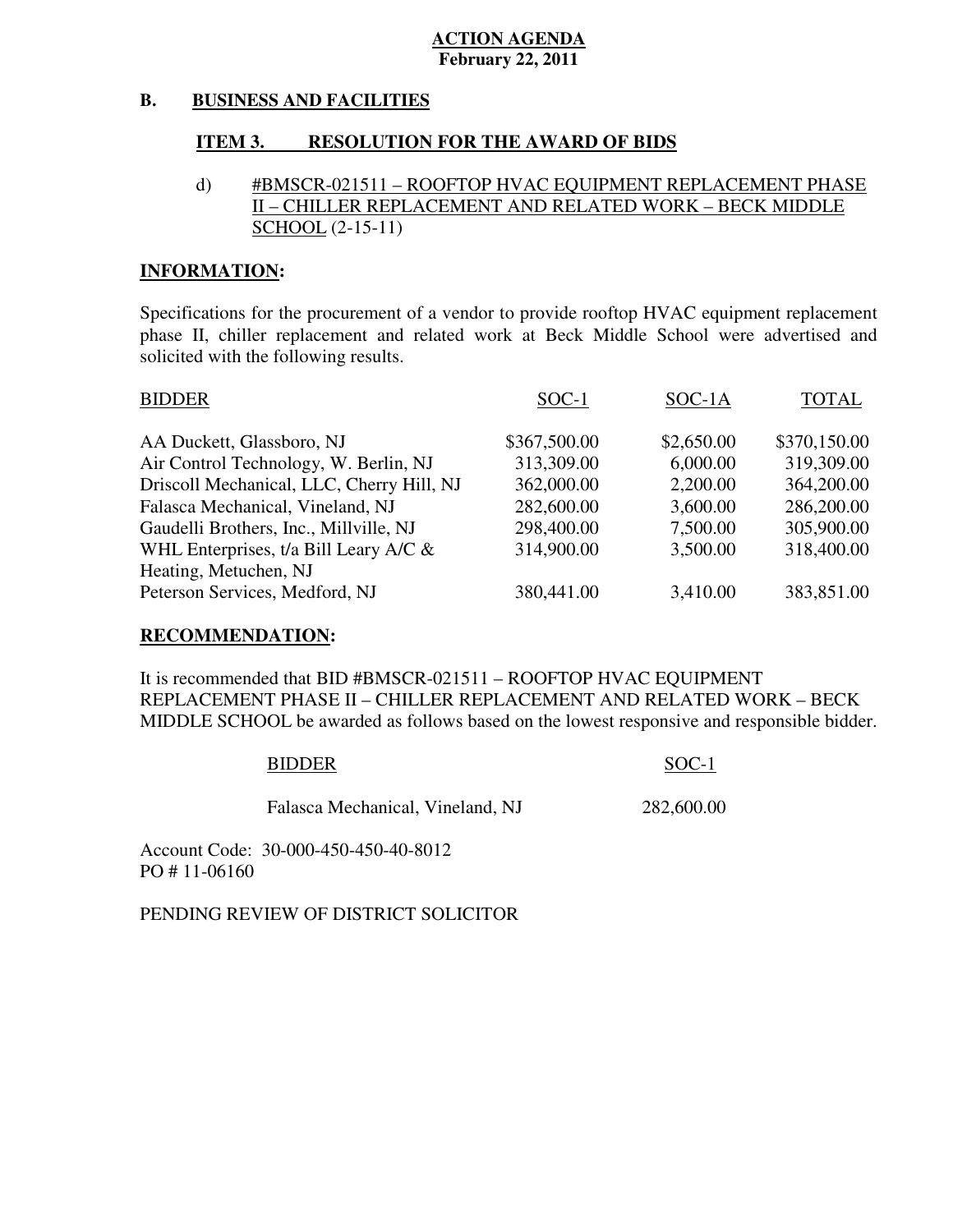#### **B. BUSINESS AND FACILITIES**

#### **ITEM 4. RESOLUTION FOR THE AWARD OF TRANSPORTATION**

## a) ROUTE #DUR-X2-MA – DURAND ACADEMY – ADDITIONAL AIDE

### **RECOMMENDATION:**

 Board approval is requested to amend a previous motion made on November 23, 2010 to add an aide (route #DUR-X2-MA) required for a classified student on route #DUR-X2 on Mondays only at 4:00 pm from 1/24/11-6/13/11, seventeen (17) days, cost of aide \$20.00 per diem, totaling \$340.00. PO #11-05883

Account Code: 11-000-270-514-83-0001

## b) ROUTE #DUR-2A – DURAND ACADEMY – ADDITIONAL AIDE

#### **INFORMATION:**

 The Cherry Hill Transportation Department has the request to provide an additional aide for a classified student on route DUR (Durand) with Hillman Bus Company under original Bid#5456 at \$40.00 per diem from 11/29/10-6/14/11 (124 days) totaling \$4,960.00.

#### **RECOMMENDATION:**

 It is recommended that prior administrative approval be ratified to grant Hillman Bus Company to provide an additional aide for a classified student on route DUR (Durand) with Hillman Bus Company under original Bid#5456 at \$40.00 per diem from 11/29/10-6/14/11 (124 days) totaling \$4,960.00. PO #11-05723

Account Code: 11-000-270-514-83-0001

#### **ITEM 5. INCCEPTANCE OF DONATIONS – Tentative**

| <b>SCHOOL</b><br>District | <b>DONATION</b><br><b>Used HP Printers</b>       | <b>GROUP OFFERING</b><br><b>DONATION</b><br>Cherry Hill Education<br>Foundation | <b>VALUE</b><br>\$1,800.00 |
|---------------------------|--------------------------------------------------|---------------------------------------------------------------------------------|----------------------------|
| <b>Beck MS</b>            | Funds to purchase $8' \times 10'$<br>Green House | Recycle Bank                                                                    | 4,175.00                   |
| <b>Beck MS</b>            | 350 feet Chain Link Fence<br>- fully installed   | Brian Houston, parent                                                           | 3,500.00                   |

\*Unexpended funds will be returned to Cherry Hill Education Foundation.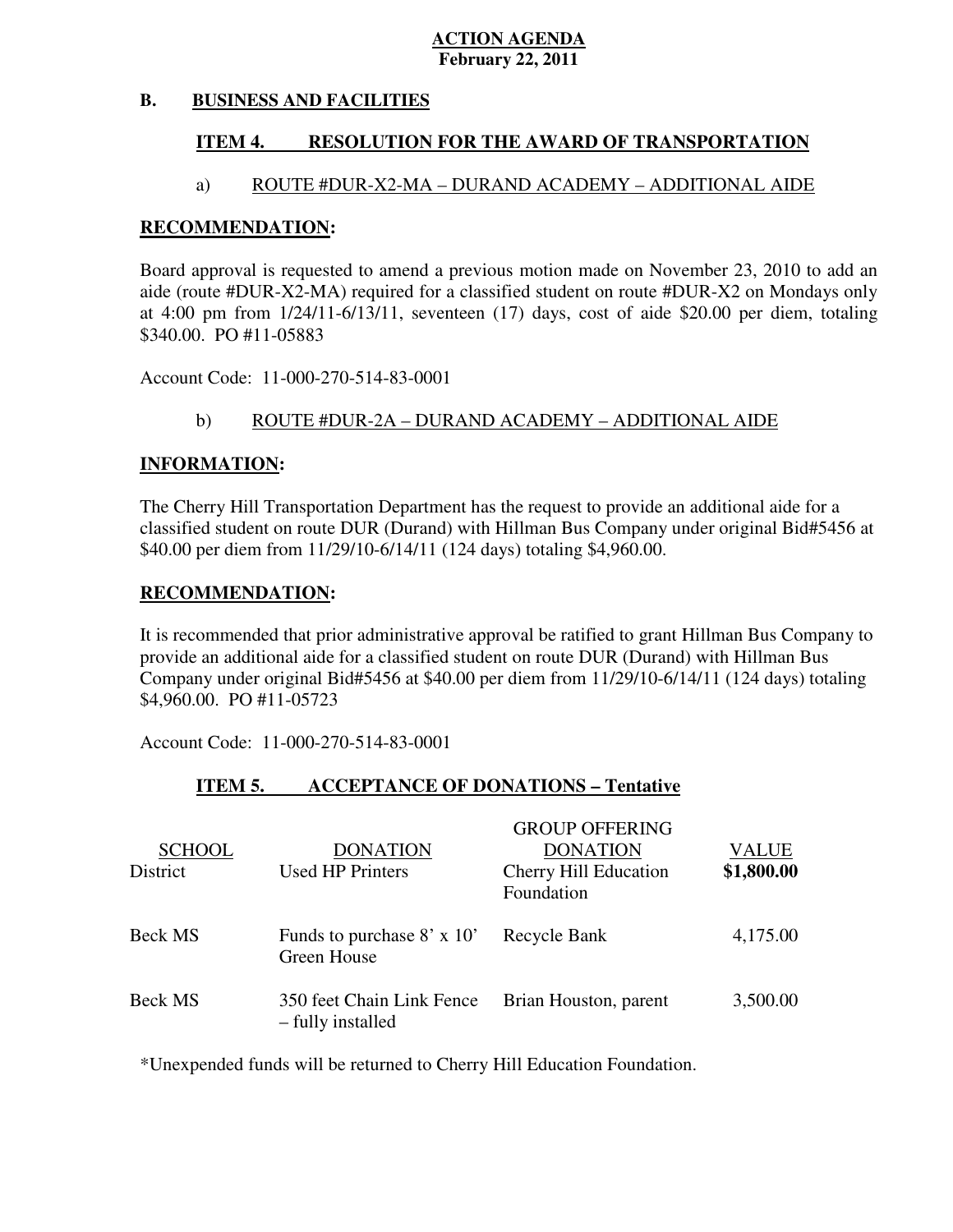#### **B. B. BUSINESS AND FACILITIES**

#### **ITEM 6. INCCEPTANCE OF EDUCATION JOBS GRANT**

## **RECOMMENDATION;**

 It is recommended that the Board approve the acceptance of Federal Education Jobs Grant in the amount of \$547,383 which will be used during the 2011-2012 School Year as previously discussed at the Business & Facilities Committee meeting held on January 31, 2011.

| Motion | cond | ote |
|--------|------|-----|
|        |      |     |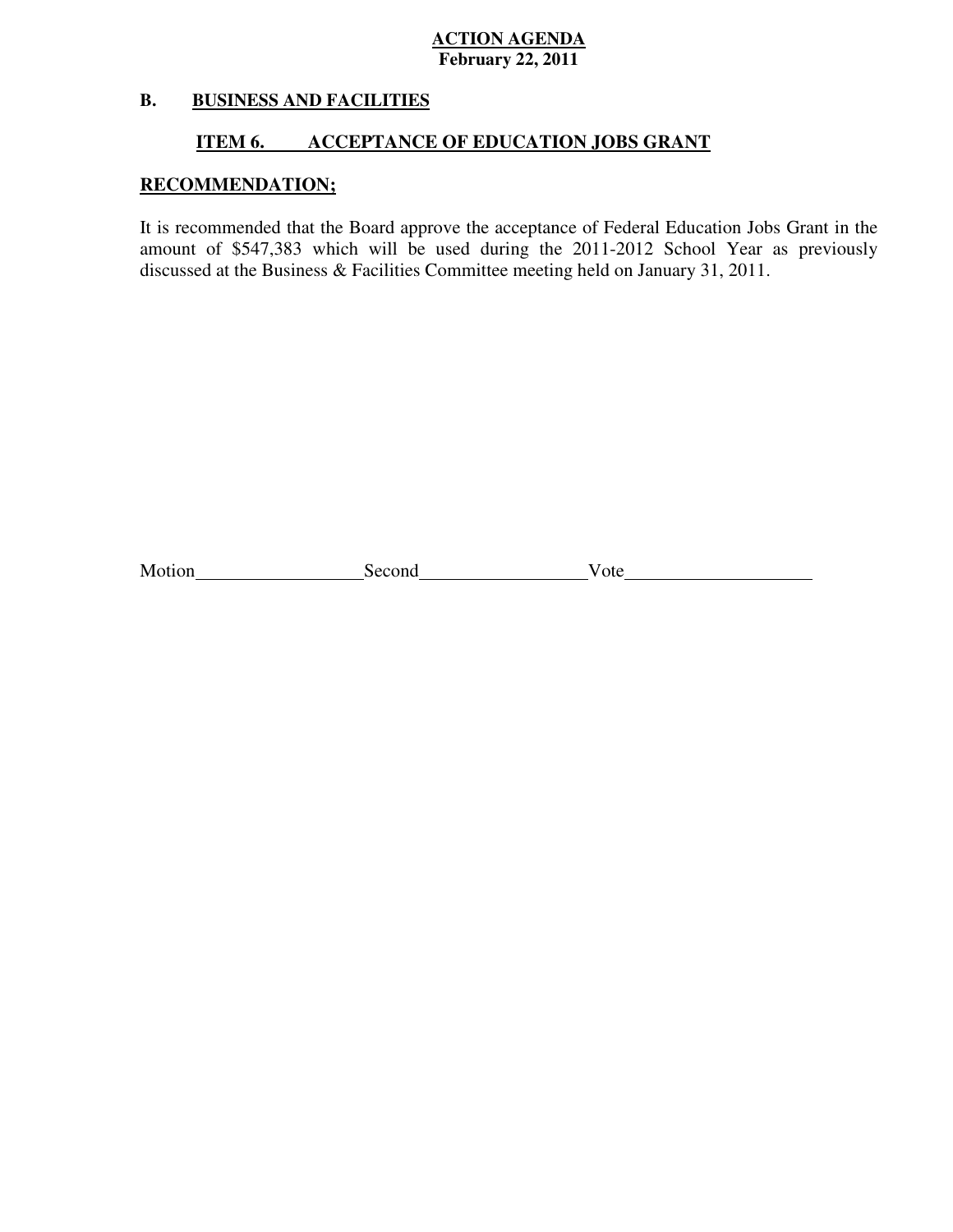## **C. HUMAN RESOURCES/NEGOTIATIONS**

 *Long Range Plan Goal:* 

**•** "Optimize Human Resource function to meet changing instructional and organizational *program requirements."* 

The Superintendent recommends the following:

- 1. Termination of Employment— Certificated
- 2. Termination of Employment—Non-Certificated
- 3. Appointments—Certificated
- 4. Appointments—Non-Certificated
- 5. Leaves of Absence—Certificated
- 6. Leaves of Absence—Non-Certificated
- 7. Assignment/Salary Change—Certificated
- 8. Assignment/Salary Change—Non-Certificated
- 9. Other Compensation--Certificated
- 10. Other Compensation—Non-Certificated
- 11. Abolishment of Job Descriptions

## **ITEM 1. TERMINATION OF EMPLOYMENT—CERTIFICATED**

(a) Resignation

## **RECOMMENDATION:**

 It is recommended that the following resignations be accepted on the dates listed for the reasons indicated:

| <b>Name</b>   | Assignment                   | <b>Effective Date</b> | Reason     |
|---------------|------------------------------|-----------------------|------------|
| Francis Lodge | CHHS East-Science (\$69,777) | 7/01/11               | Retirement |
| James Scerbo  | <b>CHHS West-Assistant</b>   | 9/01/10               | Personal   |
|               | Coach, Boys Lacrosse (this   |                       |            |
|               | position only)               |                       |            |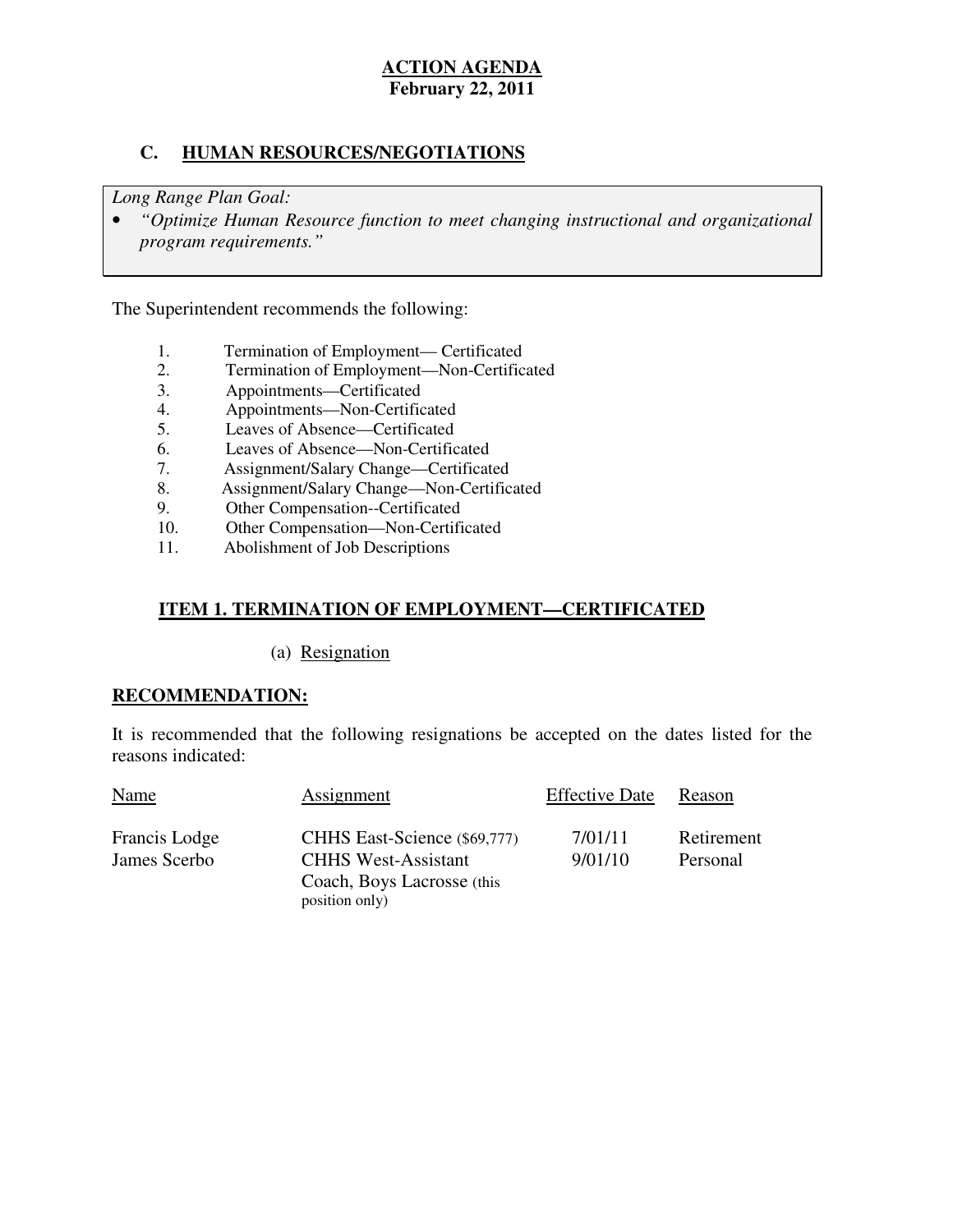## **C. HUMAN RESOURCES/NEGOTIATIONS**

# **ITEM 2. TERMINATION OF EMPLOYMENT-NON-CERTIFICATED**

(a) Resignations

### **RECOMMENDATION:**

 It is recommended that the following resignations be accepted on the dates listed for the reasons indicated:

| Name                   | Assignment                                                                  | <b>Effective Date</b> | Reason                   |
|------------------------|-----------------------------------------------------------------------------|-----------------------|--------------------------|
| Pah Chao               | <b>Sharp-Educational Assistant</b><br>$(\$8934)$                            | 2/02/11               | Personal                 |
| <b>Gerard Schuler</b>  | <b>CHHS East-Educational</b><br>Assistant $(\$9691)$                        | 7/01/11               | Retirement               |
| Florence Isner         | <b>CHHS East-Student Support</b><br>Assistant $(\$20,247)$                  | 11/01/10              | Disability<br>Retirement |
| <b>Barbara D'Amico</b> | <b>Kingston-Exceptional</b><br><b>Educational Assistant</b><br>$(\$22,907)$ | 7/01/11               | <b>Retirement</b>        |
| <b>Linda Gnesin</b>    | <b>Paine-Educational</b><br>Assistant (\$8939)                              | 2/28/11               | <b>Personal</b>          |

## **ITEM 3. APPOINTMENTS—CERTIFICATED**

(a) Regular

## **RECOMMENDATION:**

 It is recommended that the persons listed be approved for 2010-11 school year in accord with the data presented:

| Name         | Assignment                                                                                                         | <b>Effective Date</b>                  | <b>Hourly Rate/Salary</b>                  |
|--------------|--------------------------------------------------------------------------------------------------------------------|----------------------------------------|--------------------------------------------|
| Lisa Gilbert | Johnson-Grade 1 (Long)<br>term substitute for R. Egbert on<br>leave of absence-budget #11-<br>120-100-101-12-0100) | 3/17/11-3/21/11<br>(contract extended) | \$46,677 prorated (Bachelors-<br>step $3)$ |
| Joseph Gall  | Carusi-Music (Long term<br>substitute for T. Kimler on<br>leave of absence-budget #11-<br>130-100-101-45-0100)     | 3/03/11-6/30/11<br>(contract extended) | \$46,277 prorated (Bachelors-<br>step $1)$ |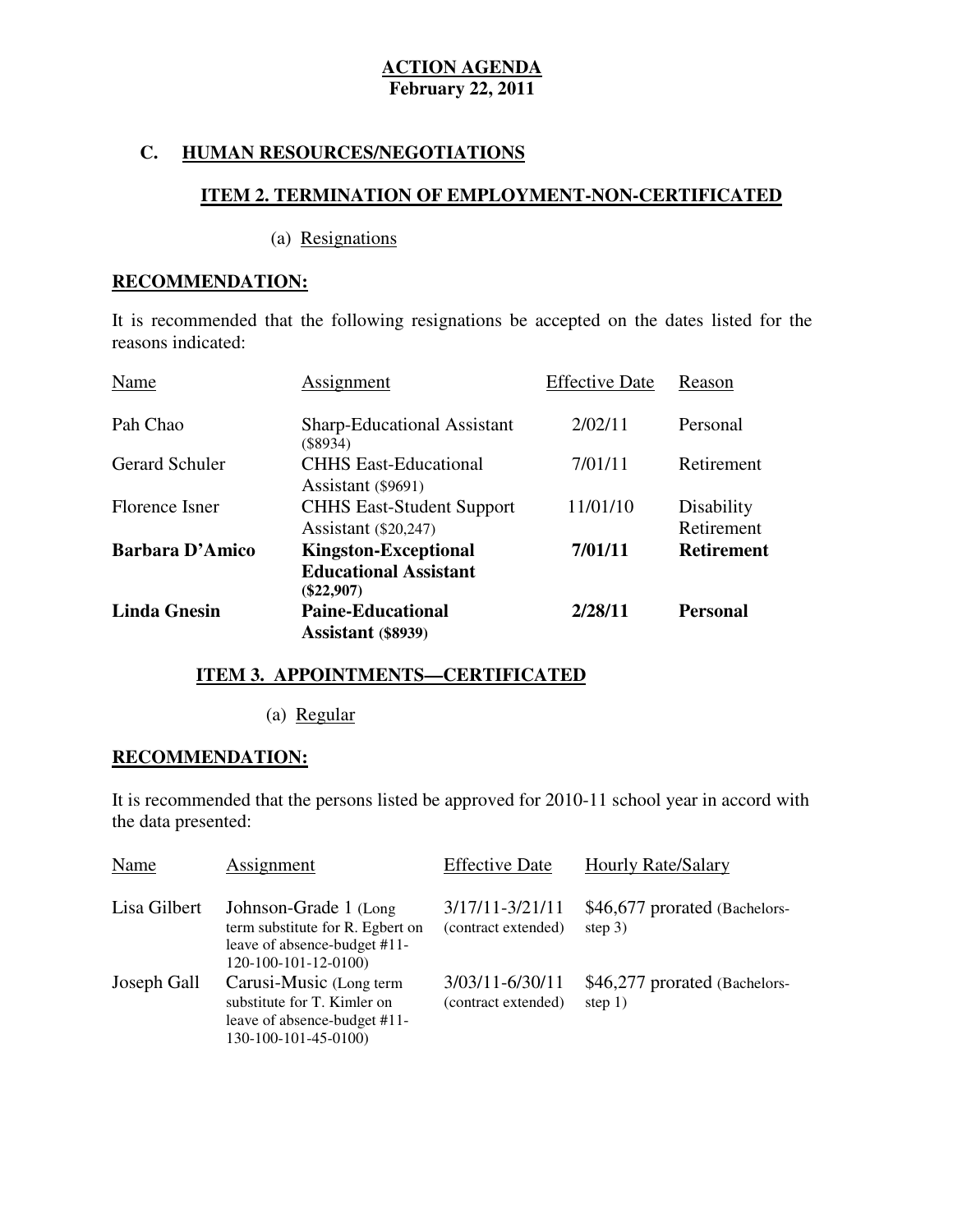# **C. HUMAN RESOURCES/NEGOTIATIONS**

# **ITEM 3. APPOINTMENTS—CERTIFICATED** - continued

# (a) <u>Regular</u> - continued

| Name                                | <b>Assignment</b>                                                                                                                         | <b>Effective Date</b>                  | <b>Hourly Rate/Salary</b>                  |
|-------------------------------------|-------------------------------------------------------------------------------------------------------------------------------------------|----------------------------------------|--------------------------------------------|
| Stephanie<br>Sullo                  | Woodcrest-Special<br>Education (Long term<br>substitute for C. Madden on<br>leave of absence-budget #11-<br>213-100-101-36-0100)          | 4/01/11-6/01/11<br>(contract extended) | \$51,008 prorated (Masters-step)<br>4)     |
| <b>John</b>                         | <b>CHHS East-Social</b>                                                                                                                   | 2/07/11-6/30/11                        | \$51,581 prorated (Masters-                |
| <b>Bryant</b>                       | <b>Studies</b> (Long term<br>substitute for E. Sung on<br>leave of absence-budget #11-<br>140-100-101-50-0100)                            |                                        | step $5)$                                  |
| <b>Suzanne</b><br><b>Gulbins</b>    | <b>Johnson-Grade 4 (Long</b><br>term substitute for S. Esposito<br>on leave of absence-budget #<br>11-110-100-101-03-0100)                | 2/09/11-6/30/11                        | \$50,598 prorated (Masters-<br>step $3)$   |
| <b>Alex</b><br><b>Tedesco</b>       | <b>Carusi-Humanities (Long</b><br>term substitute for T. Hare on<br>leave of absence-budget #11-<br>130-100-101-45-0100)                  | 4/27/11-6/30/11                        | \$46,277 prorated (Bachelors-<br>step $1)$ |
| <b>Alexandra</b><br><b>Speakman</b> | Rosa-Science (Long term<br>substitute for S. Young on<br>leave of absence-budget #11-<br>130-100-101-48-0100)                             | 2/17/11-5/28/11                        | \$46,277 prorated (Bachelors-<br>step 1)   |
| Tara<br><b>Kuroda</b>               | Rosa-Science (Long term<br>substitute for J. Wojs-<br>Robbins on leave of absence-<br>budget #11-130-100-101-48-<br>0100                  | 3/02/11-6/02/11                        | \$48,566 prorated<br>(Bachelors+15-step 1) |
| <b>Melissa</b><br><b>Ciavarella</b> | <b>Carusi-Language Arts</b><br>(Long term substitute for T.<br><b>Bradshaw on leave of</b><br>absence-budget #11-130-100-<br>101-45-0100) | 3/03/11-6/30/11                        | \$50,398 prorated (Masters-<br>step 1)     |
| <b>Julie</b>                        | <b>Cooper-Special</b>                                                                                                                     | On or about                            | \$49,292 prorated                          |
| Koontz                              | <b>Education</b> (Long term<br>substitute for A. Lancos on<br>leave of absence-budget #11-<br>204-100-101-06-0100)                        | 2/24/11-5/27/11                        | (Bachelors+15-step 6)                      |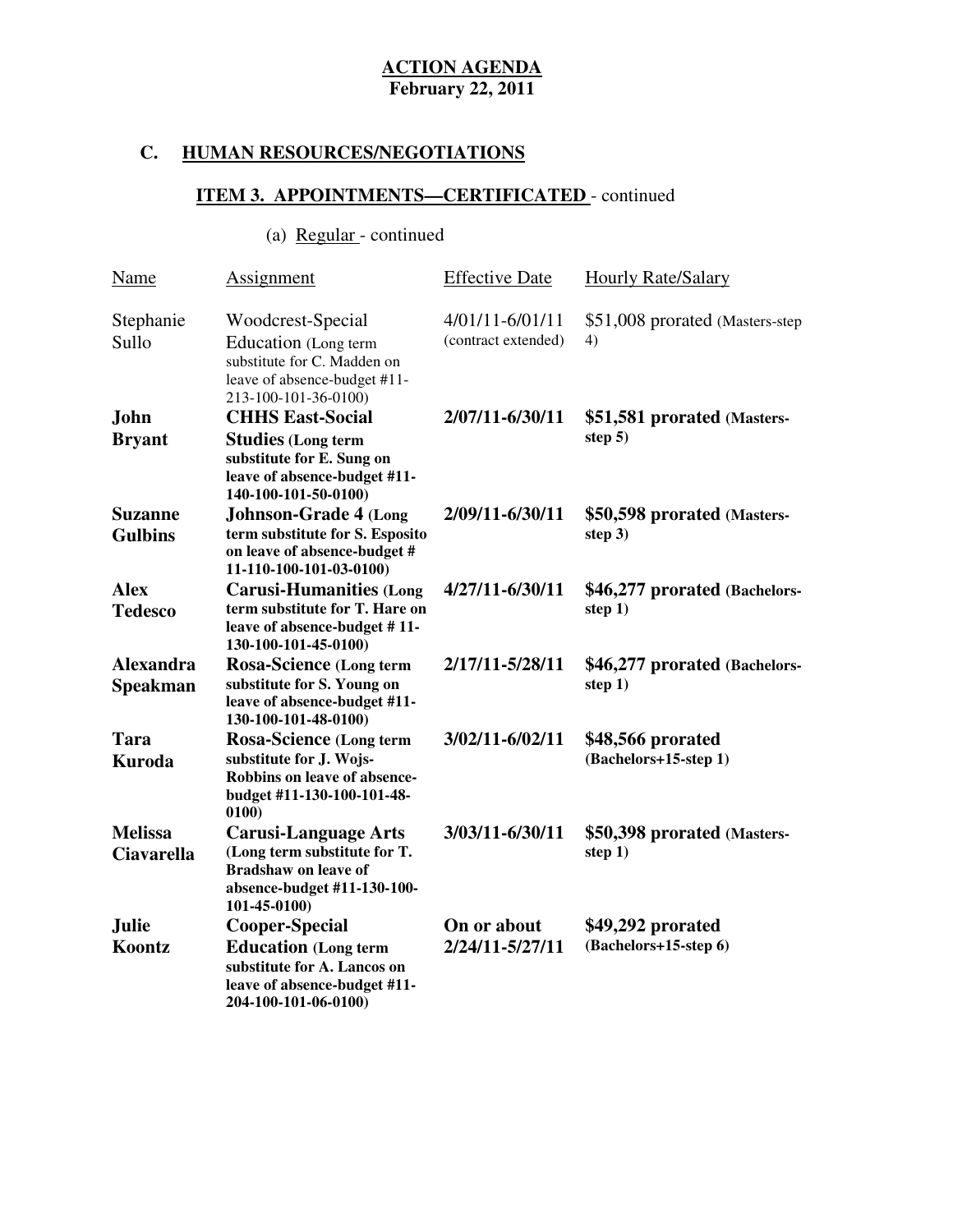### **C. HUMAN RESOURCES/NEGOTIATIONS**

# **ITEM 3. APPOINTMENTS—CERTIFICATED** - continued

(a) Regular - continued

| Name                                        | Assignment                                                                                                                     | <b>Effective Date</b>                             | <b>Hourly Rate/Salary</b>                  |
|---------------------------------------------|--------------------------------------------------------------------------------------------------------------------------------|---------------------------------------------------|--------------------------------------------|
| Kevin<br>D'Antonio                          | <b>CHHS East-English</b><br>(Long term substitute for K.<br>Alvarez on leave of absence-<br>budget #11-140-100-101-0-<br>0100) | 3/07/11-6/30/11                                   | \$46,887 prorated (Bachelors-<br>step $4)$ |
| <b>Melissa</b><br>Hale-<br><b>Patterson</b> | Harte-Kindergarten<br>(Long term substitute for S.<br>Weber on leave of absence-<br>budget #11-110-100-101-09-<br>0100)        | 2/16/11-5/03/11<br><i>(contract)</i><br>extended) | \$46,477 prorated (Bachelors-<br>step $2)$ |

(b) Title I - After School Learning Lab

#### **RECOMMENDATION:**

 It is recommended that the persons listed (who are being added to the recommendation previously approved) be approved on a rotating schedule for the after school learning lab program at Carusi Middle School effective 10/01/10-6/23/11 for 1.25 hours tutoring per day at the hourly rate of \$42.60 per teacher. Total cost not to exceed \$36,160. Monies budgeted from account #20-239-100-101-45-0101.

| <b>Name</b> | Name           | Name            | Name         |
|-------------|----------------|-----------------|--------------|
| Lydia Krupa | Kenneth McCall | Michele Martino | Luke Alvarez |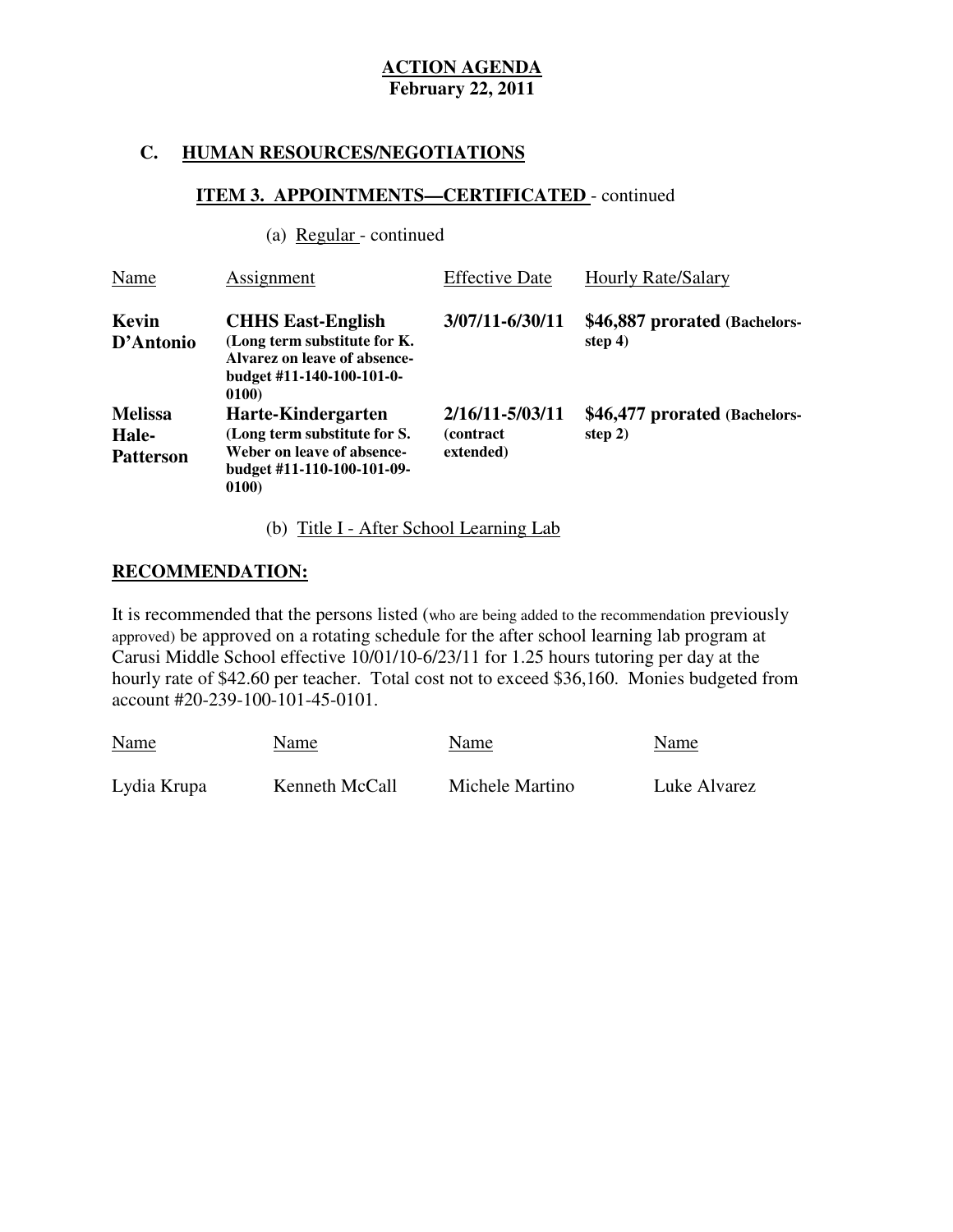## **C. HUMAN RESOURCES/NEGOTIATIONS**

## **ITEM 3. APPOINTMENTS—CERTIFICATED** - continued

# (c) Title I - Saturday Tutoring Program

## **RECOMMENDATION:**

 It is recommended that the persons listed be approved for teaching the Saturday Tutoring Program at Carusi Middle School effective 1/01/11-6/30/11 for a total for 396 hours at an hourly rate of \$42.60/per teacher. Total cost of the program not to exceed \$16,869.60. They will be used on a rotating schedule to provide tutoring after school to identified Title I students. Monies budgeted from account #20-239-100-101-45-0101.

| Name              | Name              | Name                 |
|-------------------|-------------------|----------------------|
| Benjamin Acquesta | Lindsay Amoroso   | Paula Antonelli      |
| Kristina Van Name | Rilana Alvarez    | Meredith Callahan    |
| Jamie Grenier     | Kathleen Connelly | <b>Steven Ansert</b> |
| Lisa Schoen       | Gail Ward         | Jo Anna Marchio      |
| Joyce Nece        | Jenna Kantner     | Andrea Lamb          |

(d) Homebound Tutors

## **RECOMMENDATION:**

 It is recommended that the persons listed be approved as homebound tutors for the 2010-11 school year at the hourly rate of \$41.03. Monies budgeted from account #11-150-100-101 71-0101:

Name Name

James DiCicco **Mark Pinzur**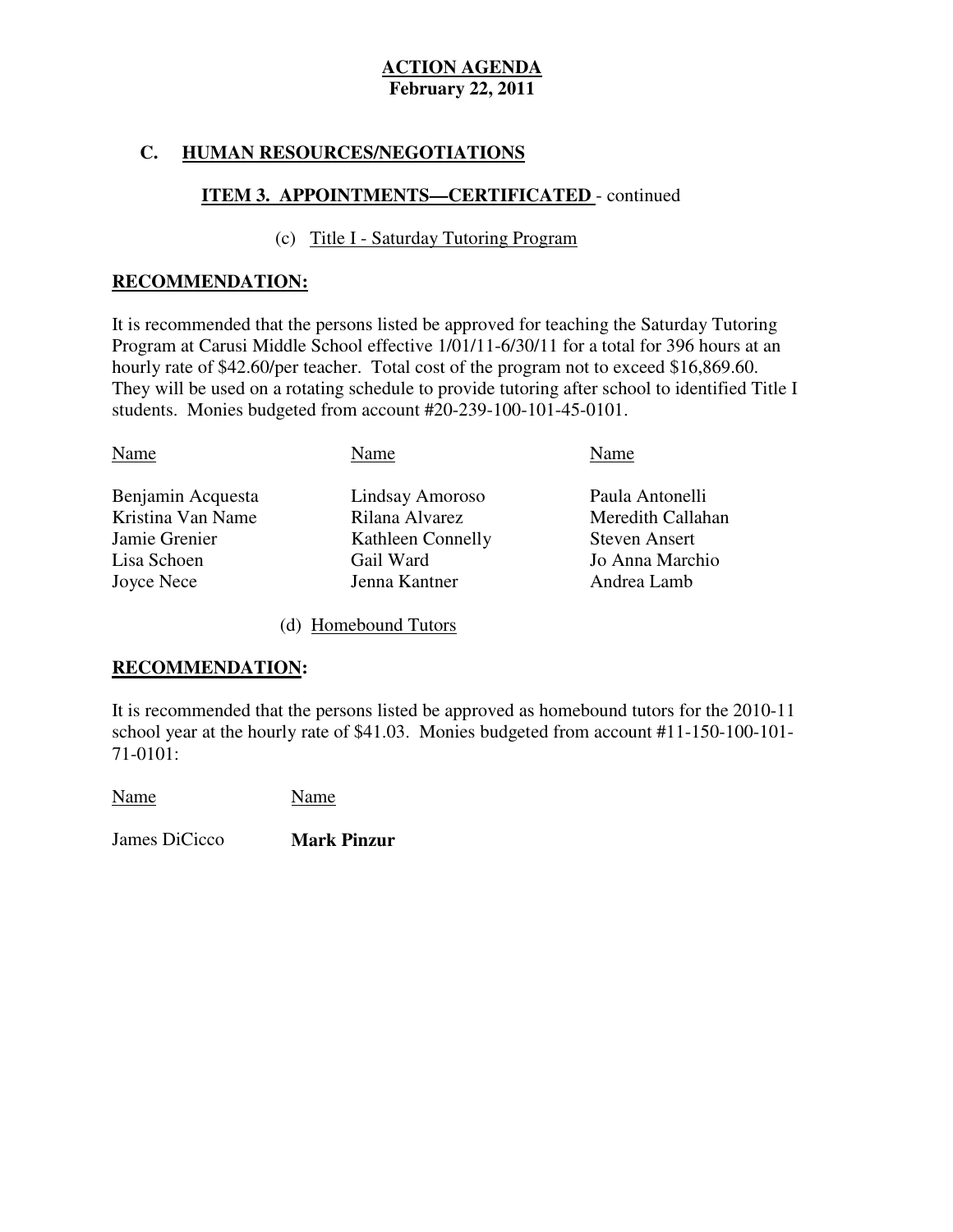## **C. HUMAN RESOURCES/NEGOTIATIONS**

## **ITEM 3. APPOINTMENTS—CERTIFICATED** - continued

## (e) Substitute Teachers/**Nurse**

## **RECOMMENDATION:**

 It is recommended that the persons listed be approved as substitute teachers/**nurses** for the 2010-11 school year effective 2/23/11-6/30/11. Monies budgeted from account #11-120 100-101-98-0101/11-130-100-101-98-0101/11-140-100-101-98-0101.

| Name                                                         | Name               | Name                   |
|--------------------------------------------------------------|--------------------|------------------------|
| James Price                                                  | Linda Migliaccio   | <b>Brenda Chambers</b> |
| <b>Denise Sherlock (nurse)</b><br><b>Christina Guerrieri</b> | <b>Frank Lodge</b> | <b>Anne Gallagher</b>  |

**(f) Title I – Tutoring** 

## **RECOMMENDATION:**

 **It is recommended that Karen Zmuda be approved to provide Title I tutoring services to qualified students at Barton Elementary School before/or after school hours at the rate of \$42.60/hr (not to exceed 44 hours) over the 22 week program effective 2/22/11 6/30/11. Monies budgeted from account #20-239-100-101-03-0101.** 

(g) Field Experience

## **RECOMMENDATION:**

 It is recommended that the persons listed who are students at Rowan University be approved for a field experience effective 2/17/11-4/07/11 at Beck Middle School and in accord with the data presented:

| Name                  | Cooperating<br>Teacher/Grade | <u>Name</u>   | Cooperating<br>Teacher/Grade |
|-----------------------|------------------------------|---------------|------------------------------|
| Ashley Del<br>Vecchio | Cynthia Nieves, Grade 8      | Nicole Fedor  | Lisa Riess, Grade 6          |
| Stephanie<br>Marshall | Cynthia Nieves, Grade 8      | Danielle Gels | Lisa Riess, Grade 6          |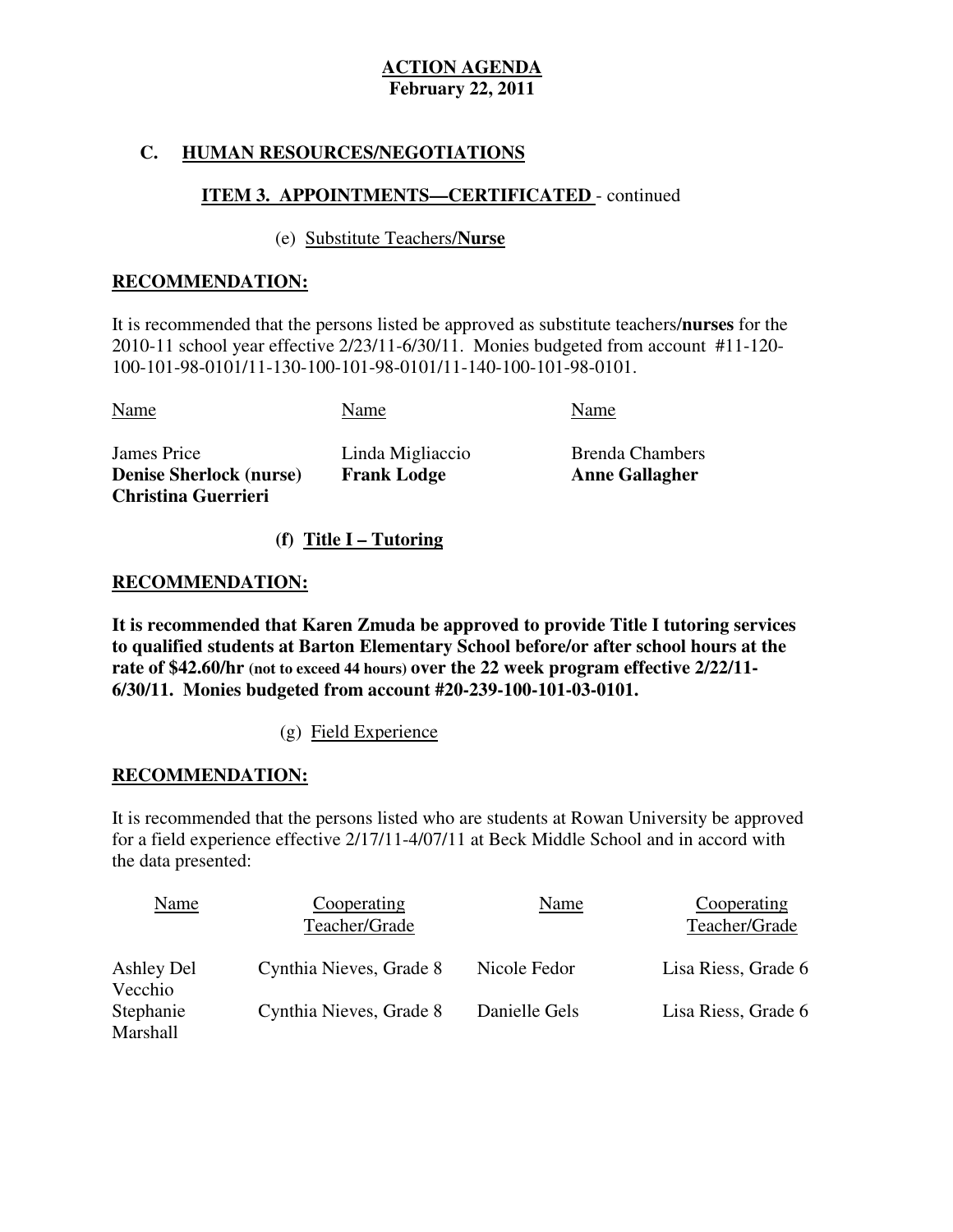# **C. HUMAN RESOURCES/NEGOTIATIONS**

# **ITEM 3. APPOINTMENTS—CERTIFICATED** - continued

# (g) Field Experience - continued

| Name                                         | <b>Cooperating Teacher/Grade</b>                        | Name                                               | Cooperating<br>Teacher/Grade                                   |
|----------------------------------------------|---------------------------------------------------------|----------------------------------------------------|----------------------------------------------------------------|
| Jacquelyn Rybak                              | Valerie McDonald,<br>Grade 8                            | Chelsea Sewald                                     | Karen Kuliczowski,<br>Grade 6                                  |
| <b>Amanda Sounders</b>                       | Valerie McDonald,<br>Grade 8                            | Caitlin Conry                                      | Lisa Lebenstein-<br>Lipman, Grade 6                            |
| Olivia Bindig                                | Amanda Baker, Grade 8                                   | Marisa Venaglia                                    | Joyce Wohlrab, Grade<br>7                                      |
| Melissa Cline                                | Amanda Baker, Grade 8                                   | Daniel Dunne                                       | Lauren Miscioscia,<br>Grade 7, 8                               |
| <b>Brittany DeLuca</b>                       | Ann Allen, Grade 6                                      | Samantha Caltabiano                                | Risa Cohen, Grade 8                                            |
| Kristen Faust                                | Ann Allen, Grade 6                                      | Kaitlyn Cassano                                    | Joyce Wohlrab, Grade<br>7                                      |
| Christina<br>Garofalo                        | Rosaria Norkus,<br>Grades 7-8                           | Daniel Benevento                                   | Wendy McDermott,<br>Grade 7                                    |
| Alicia Tullio                                | Rosaria Norkus,<br>Grades 7-8                           | Kelly Vendetti                                     | Wendy McDermott,<br>Grade 7                                    |
| Catherine Woelfel                            | Lisa Lebenstein-Lipman,<br>Grade 6                      | <b>Ashley Shropshire</b>                           | Alla Rose, Grade 7                                             |
| Melodie Jillson                              | Lauren Miscioscia,<br>Grades 7-8                        | Jennifer Rothwell                                  | Scott Klear, Grade 6                                           |
| Michael Otto<br>Antoinette<br><b>Adelung</b> | Michael Winter, Grade 7<br><b>Jayne Schafer/Barclay</b> | <b>Allison Carty</b><br><b>Jillian Bencievengo</b> | Scott Klear, Grade 6<br><b>Jayne</b><br><b>Schafer/Barclay</b> |
| <b>Emily Bock</b>                            | <b>Tracy Kennedy/Barclay</b>                            | <b>Margaret Brace</b>                              | <b>Tracy</b><br><b>Kennedy/Barclay</b>                         |
| <b>Carly Buccino</b>                         | <b>Sheri Turner/Barclay</b>                             | <b>Jenna Carrell/Barclay</b>                       | <b>Sheri</b><br><b>Turner/Barclay</b>                          |
| <b>Shih-Hang Chiu</b>                        | <b>Renee Mancini/Barclay</b>                            | <b>Dean Choriw</b>                                 | <b>Renee</b><br><b>Mancini/Barclay</b>                         |
| <b>Amanda Grant</b>                          | Paula Antonelli/Carusi                                  | <b>Shannon Parry</b>                               | Paula<br>Antonelli/Carusi                                      |
| <b>Melissa Murphy</b>                        | <b>Joyce Humpert-</b><br><b>Nece/Carusi</b>             | <b>Caitlin McGarrity</b>                           | <b>Joshua Hare/Carusi</b>                                      |
| <b>Julianne</b><br><b>McIntire</b>           | <b>Joshua Hare/Carusi</b>                               | Samantha Johnson                                   | Caryn<br>Lipkowitz/Carusi                                      |
| Eileen O'Mara                                | <b>Christina Henes/Carusi</b>                           | <b>Maria Russo</b>                                 | <b>Christina</b><br>Henes/Carusi                               |
| <b>Danielle White</b>                        | <b>Christina Henes/Carusi</b>                           |                                                    |                                                                |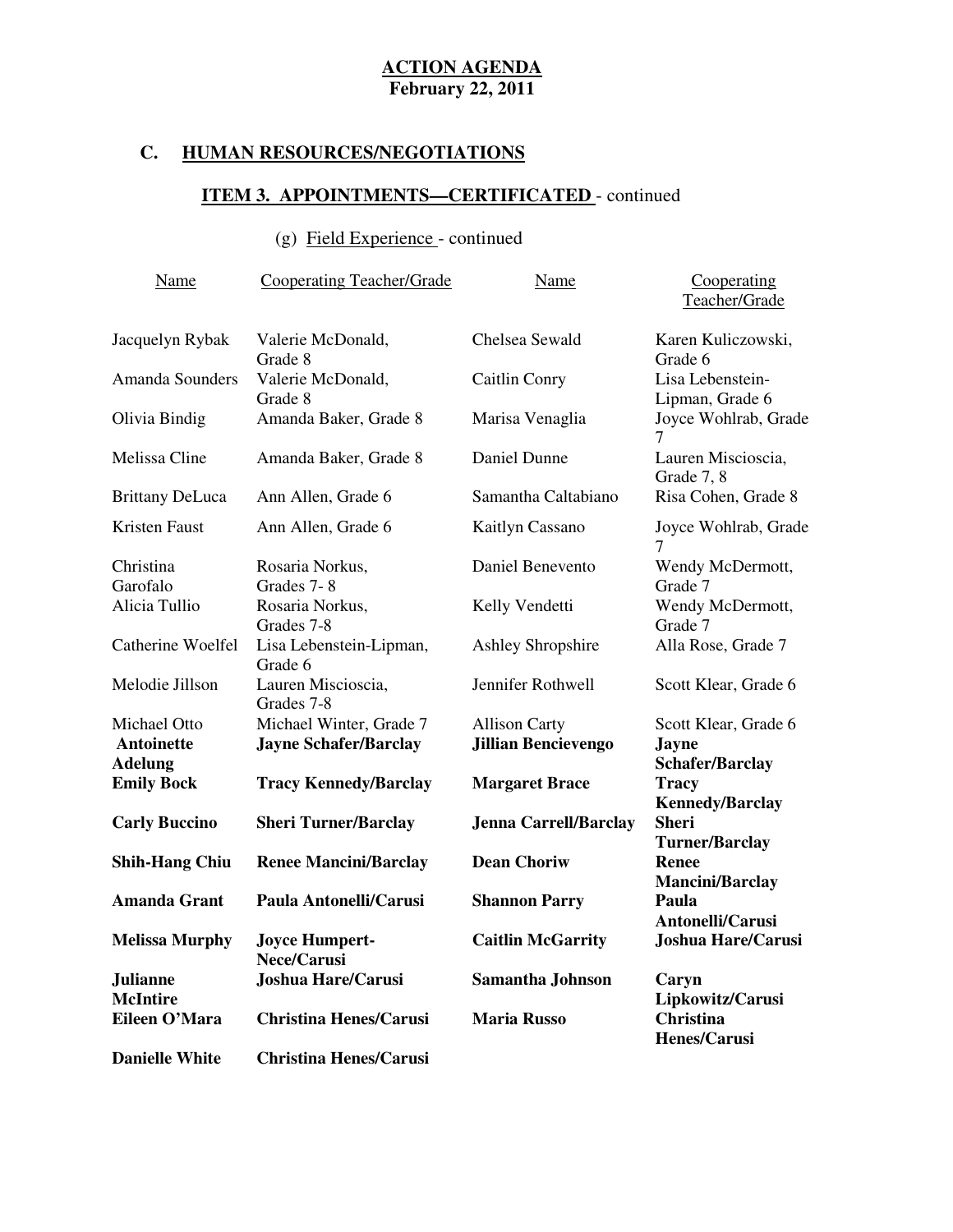## **C. HUMAN RESOURCES/NEGOTIATIONS**

## **ITEM 3. APPOINTMENTS—CERTIFICATED** – continued

#### (h) Field Experience

#### **RECOMMENDATION:**

It is recommended that the persons listed who are students at Camden County College be approved for a field experience in accord with the data presented.

| <b>Steven Sharofsky</b>  | 2/01/11-4/07/11       | <b>Jennifer Aristone/Rosa</b>            |
|--------------------------|-----------------------|------------------------------------------|
| <b>Rachael Fogleboch</b> | 2/01/11-4/07/11       | <b>Colleen Court-Susan Bryson/Knight</b> |
| Anna DeMarco             | $2/01/11 - 4/07/11$   | Kathy Ripple-Gilmour/Sharp               |
| <b>Robert Cochrane</b>   | $2/01/11 - 4/07/11$   | Mary D'Alessandro/Sharp                  |
| Elise Griffiths          | 2/01/11-4/07/11       | Eugene Park/Sharp                        |
| Name                     | <b>Effective Date</b> | <b>Cooperating Teacher/School</b>        |

(i) Mentor Teachers

#### **RECOMMENDATION:**

 It is recommended that the persons listed be approved as mentor teachers for the 2010-11 school year in accord with the data presented. Monies budgeted from account #11-120-100 101-98-0101/11-130-100-101-98-0101-11-140-100-101-98-0101.

| <b>Name</b> | Protégé        | School                      | <b>Effective Date</b> | Stipend        |
|-------------|----------------|-----------------------------|-----------------------|----------------|
| Lisa Hamill | Susan Stofflet | <b>CHHS</b> East            | 9/01/10-3/03/11       | \$550 prorated |
|             |                | (i) HSPA Homebound Proctors |                       |                |

## **RECOMMENDATION:**

 It is recommended that the following counselors be approved for an amount of time not to exceed 15 hours each for Homebound/OOD HSPA and NJASK testing if the need arises effective  $3/01/11-5/31/11$  at the rate of \$41.03/hour. Monies budgeted from account #11 150-100-101-71-010.

| <b>Name</b><br>Name                                                   |                                                                | Name                                           | Name                                                          |
|-----------------------------------------------------------------------|----------------------------------------------------------------|------------------------------------------------|---------------------------------------------------------------|
| Letitia Schuman<br>Tracye Walsh<br>Roberto Figueroa<br>Michelle Pryor | Cathleen Enderle<br>Margaret Regan (HPSA only)<br>Eileen Lynch | Carly Friedman<br>Darren Gamel<br>Linda Elwell | <b>Margaret Strimel</b><br>George Zografos<br>Nicholas Caputi |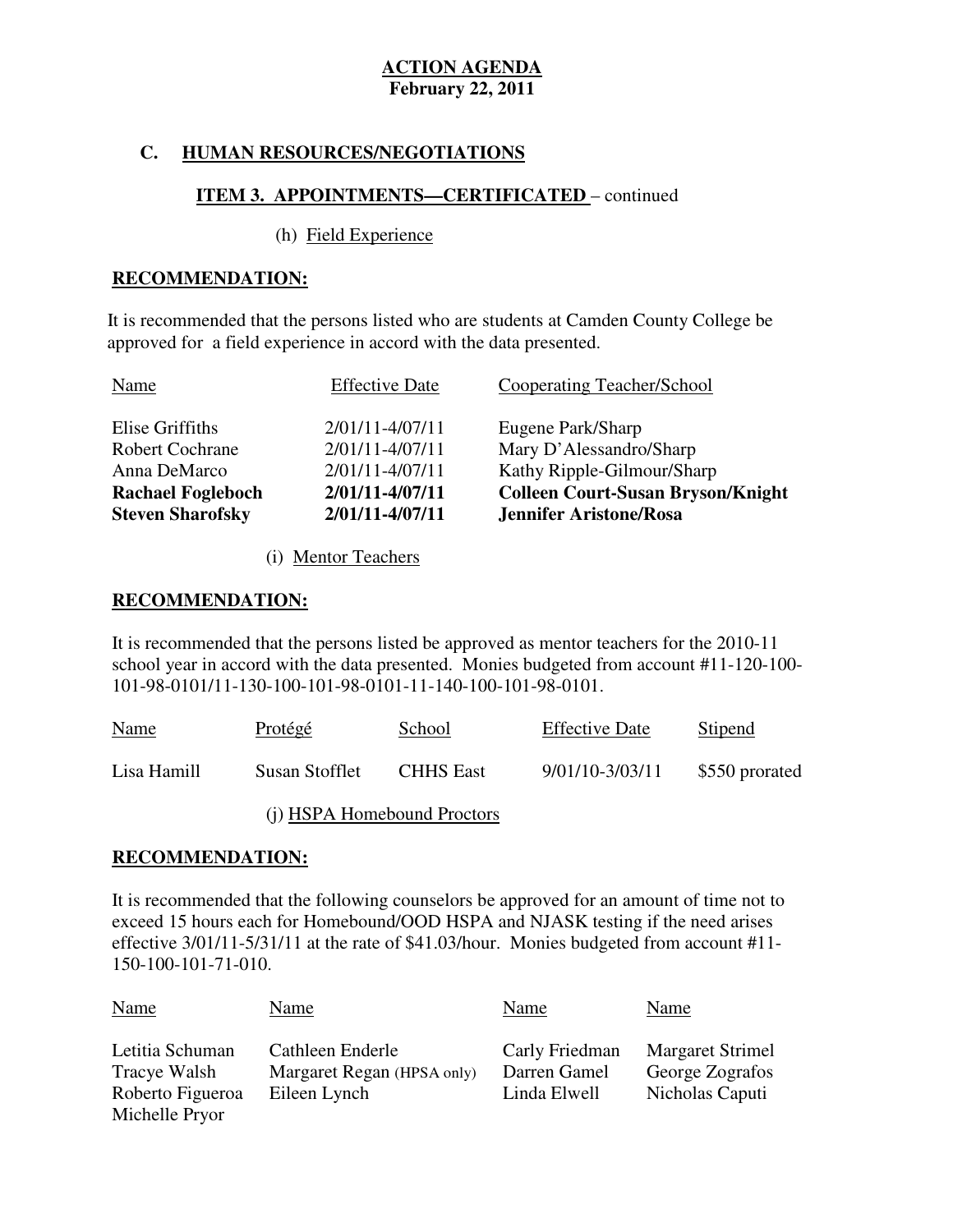## **C. HUMAN RESOURCES/NEGOTIATIONS**

## **ITEM 3. APPOINTMENTS—CERTIFICATED** – continued

## (k) Practicum Experience

## **RECOMMENDATION:**

 It is recommended that the persons listed be approved for a practicum in accord with the data presented. presented.<br>
Name College/University Effective Date Cooperating Teacher/School

| <b>Name</b>                 | College/University  | <b>Effective Date</b> | Cooperating Teacher/School                   |
|-----------------------------|---------------------|-----------------------|----------------------------------------------|
| <b>Matthew Mazza</b>        | Rowan               | 2/08/11               | Laurie Lausi/CHHS East                       |
| Elizabeth Grande            | Rutgers             |                       | $5/16/11$ , $5/26/11$ JoAnne Rizzo/Johnson   |
| <b>Christopher Focarile</b> | Rutgers             |                       | $5/16/11$ , $5/26/11$ Darlene Newsom/Johnson |
| Sean Burg                   | <b>Grand Canyon</b> |                       | $2/02/11 - 6/30/11$ Lauren Miscioscia/Beck   |

## **(l) Co-Curricular**

## **RECOMMENDATION:**

 **It is recommended that the persons listed be approved for co-curricular positions in accord with the data presented:** 

| <b>Name</b>             | <b>Assignment</b>                                                                                 | <b>Effective Date</b> | <b>Stipend</b>     |
|-------------------------|---------------------------------------------------------------------------------------------------|-----------------------|--------------------|
| <b>Richard Lanahan*</b> | <b>CHHS West-Assistant</b><br><b>Coach, Boys Lacrosse</b><br>(budget #11-402-100-100-<br>55-0101) | 2010-11 School Year   | \$3452             |
| <b>Michael Deffner</b>  | Carusi-Co-Director,<br>Newspaper (budget #<br>11-401-100-100-45-0101)                             | 3/08/11-6/30/11       | \$296              |
| <b>Marie Taylor</b>     | Cooper-Teacher-in-<br>Charge (budget #11-000-<br>240-110-06-0101)                                 | 1/12/11-2/22/11       | \$2217<br>prorated |
| <b>Barbara Podolak</b>  | <b>Cooper-Safety Patrol</b><br><b>Advisor</b> (budget #11-<br>190-100-106-06-0101)                | 1/21/11-2/22/11       | \$1356<br>prorated |

\*Outside district employee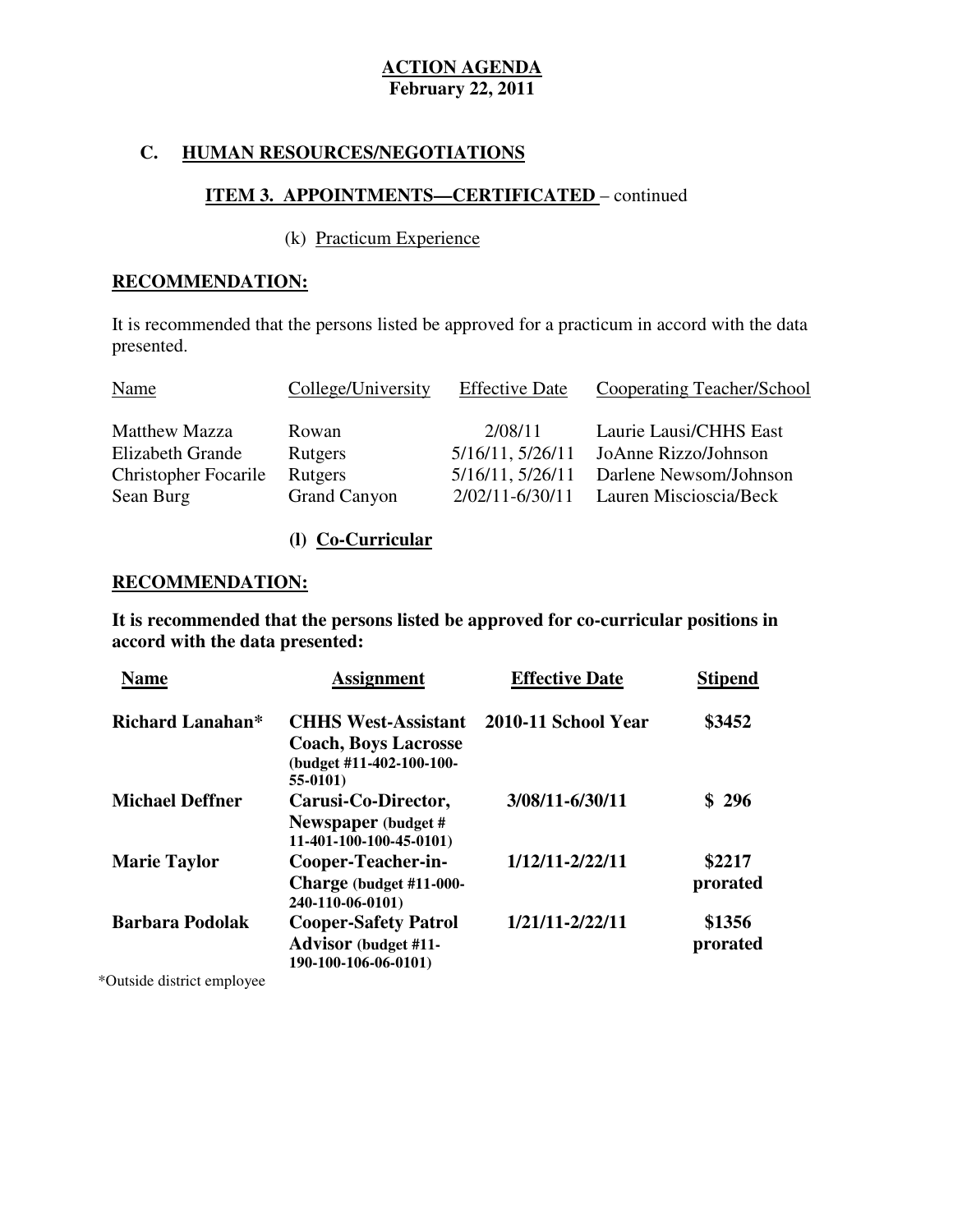## **C. HUMAN RESOURCES/NEGOTIATIONS**

# **ITEM 3. APPOINTMENTS—CERTIFICATED** – continued

### **(m) Curriculum Committee**

#### **RECOMMENDATION:**

 **It is recommended that the persons listed be approved as members of the PreK-12 Mathematics Curriculum Committee to meet during the school year 2010-11 for a total not to exceed 10 hours each at the rate of \$35.71/hour. Cost not to exceed \$13,926.90 total. Monies budgeted from account #11-000-221-110-72-0101.** 

| <b>Name</b>              | School           | <b>Name</b>             | School           |
|--------------------------|------------------|-------------------------|------------------|
| <b>Lindsay Amoroso</b>   | <b>Carusi</b>    | <b>Genene Barnes</b>    | <b>CHHS East</b> |
| <b>Michelle Brill</b>    | <b>CHHS West</b> | <b>Anthony Brocco</b>   | Carusi           |
| <b>Carrie Buscher</b>    | <b>Barton</b>    | <b>Jeanine Caplan</b>   | <b>CHHS East</b> |
| <b>Shirley Conroy</b>    | <b>Kingston</b>  | <b>Hillary Daniels</b>  | <b>Barton</b>    |
| <b>Kimberly DeYoung</b>  | Woodcrest        | <b>Stephanie Digneo</b> | <b>Beck</b>      |
| <b>Joseph Dilks</b>      | <b>CHHS East</b> | <b>Allison Dillon</b>   | Carusi           |
| <b>Brian Drury</b>       | <b>CHHS West</b> | <b>Heather Hayes</b>    | <b>Mann</b>      |
| <b>Yusefa Hopkins</b>    | <b>CHHS West</b> | <b>Denise Horton</b>    | Knight           |
| <b>Hope Jenkins</b>      | <b>Harte</b>     | <b>Jeffrey Killion</b>  | <b>CHHS East</b> |
| <b>Janet Kolodzey</b>    | <b>Stockton</b>  | <b>Melissa Lampman</b>  | <b>CHHS East</b> |
| <b>Lanie Leipow</b>      | <b>Stockton</b>  | <b>Karen Lignana</b>    | <b>CHHS West</b> |
| <b>Kathleen McEleney</b> | Woodcrest        | <b>Patrick McHenry</b>  | <b>Malberg</b>   |
| <b>Paul McNally</b>      | <b>CHHS West</b> | <b>Emily Murray</b>     | <b>Mann</b>      |
| <b>Nancy Paley</b>       | <b>Barton</b>    | <b>Jane Rickansrud</b>  | <b>CHHS West</b> |
| <b>Joanne Rizzo</b>      | <b>Johnson</b>   | <b>Stephanie Rogers</b> | Paine            |
| <b>Leslie Sacharow</b>   | <b>Barclay</b>   | <b>William Semus</b>    | <b>CHHS East</b> |
| <b>Rachel Solomon</b>    | <b>Rosa</b>      | <b>James Thompson</b>   | <b>Rosa</b>      |
| <b>Beverly Vallies</b>   | <b>CHHS East</b> | <b>Linda Weiss</b>      | Paine            |
| <b>James Wence</b>       | <b>Malberg</b>   | <b>George Zografos</b>  | <b>CHHS East</b> |

#### **(n) Title I-Translations Services**

### **RECOMMENDATION:**

 **It is recommended that Rebecca Sanders be approved to provide translation services during Title I meetings on an as needed basis at the rate of \$45.60/hour (not to exceed \$350.00) for the 2010-11 school year. Monies budgeted from account #20-239-100-101 12-0101.**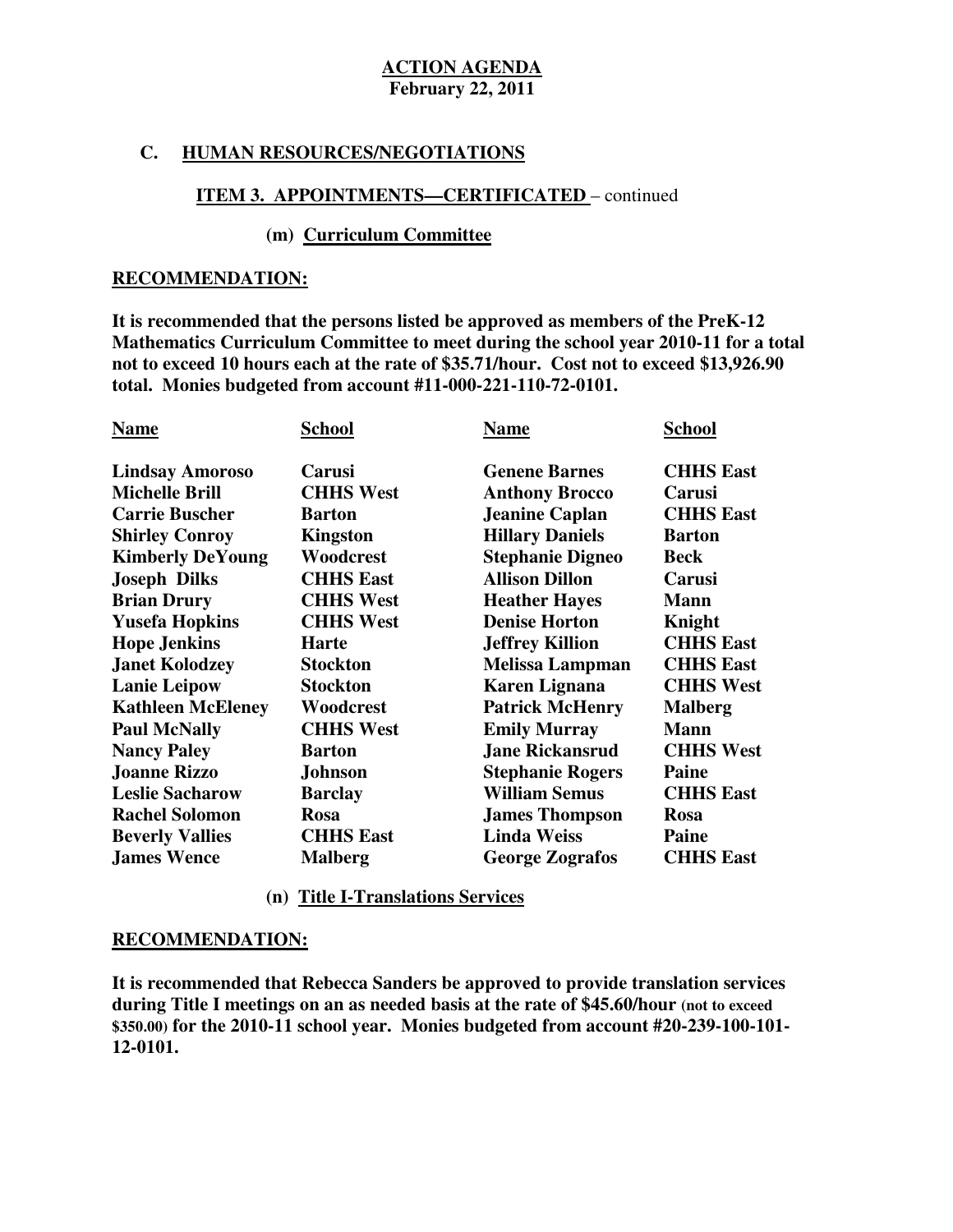## **C. HUMAN RESOURCES/NEGOTIATIONS**

# **ITEM 3. APPOINTMENTS—CERTIFICATED** – continued

## **(o) Environmental Residency Program**

#### **RECOMMENDATION:**

 **It is recommended that the persons listed be approved for the Environmental Residency Program at Mt. Misery during the weeks of 3/08/11-3/11/11 and 3/14/11-3/17/11 at the rate of \$190.98 per diem for overnight (not to exceed three nights-unless otherwise noted at a cost of \$572.94/teacher. Monies budgeted from account #11-130-100-106-66-0101.** 

| 3/08/11-3/11/11              | 3/14/11-3/17/11         |
|------------------------------|-------------------------|
| <b>Name</b>                  | <b>Name</b>             |
| <b>Christine Robertson</b>   | <b>Opal Minio</b>       |
| <b>Inez Korff</b>            | Lydia Krupa             |
| Paula Antonelli              | <b>Zachary Semar</b>    |
| <b>Alex Tedesco</b>          | <b>Susan Pitzorella</b> |
| <b>Kevin Brake</b>           | <b>Rina Ligas</b>       |
| <b>Rosemarie Blumenstein</b> | <b>Denise Santucci</b>  |

#### ٦ **ITEM 4. APPOINTMENTS—NON-CERTIFICATED**

(a) Regular

## **RECOMMENDATION:**

 It is recommended that the persons listed be appointed to the positions indicated in accord with the data presented:

| Name       | Assignment                                                                                                   | <b>Effective Date</b> | Salary/Hourly Rate |
|------------|--------------------------------------------------------------------------------------------------------------|-----------------------|--------------------|
| Jane Abo   | <b>CHHS East-High School Student</b><br>Supervisor (Replacing F. Isner-budget)<br>$# 11-000-240-110-50-0100$ | 11/01/10-6/30/11      | $$19,500$ prorated |
| Ryan Thilo | District-Substitute Teacher II,<br>SACC (budget #60-990-320-101-58-<br>0001)                                 | 2/23/11-6/30/11       | \$11.00            |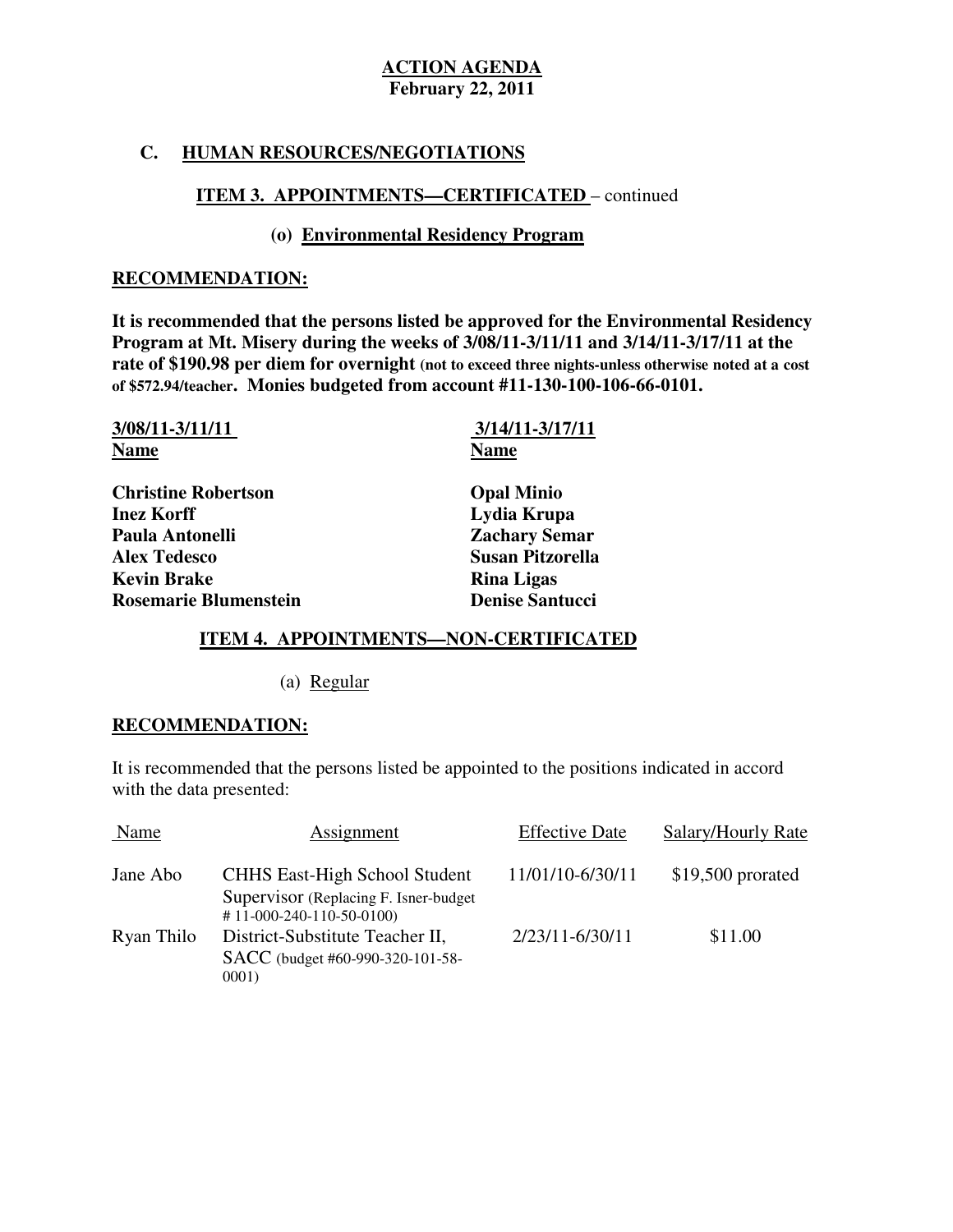## **C. HUMAN RESOURCES/NEGOTIATIONS**

(a) Regular - continued

## **ITEM 4. APPOINTMENTS—NON-CERTIFICATED** - continued

| Name                         | Assignment                                                                                 | <b>Effective Date</b> | Salary/Hourly Rate |
|------------------------------|--------------------------------------------------------------------------------------------|-----------------------|--------------------|
| <b>Brittany</b><br>Calhoun   | District-Substitute Program Aide<br>II, SACC (budget #60-990-320-106-58-<br>0001           | 2/23/11-6/30/11       | \$7.25             |
| <b>Jacqueline</b><br>Cordua  | <b>District-Substitute Program</b><br>Aide, SACC (budget #60-990-320-<br>$106 - 58 - 0001$ | 2/23/11-6/30/11       | \$8.50             |
| <b>Marie</b><br><b>Haves</b> | Barton-Teacher II, SACC (13.75<br>hrs/wk-budget #60-990-320-101-58-<br>0001                | 2/21/11-6/30/11       | \$11.00            |

(b) Substitute Educational Assistants

#### **RECOMMENDATION:**

 It is recommended that the persons listed be approved as substitute educational assistants/exceptional educational assistants in accord with the data presented effective 2/23/11-6/30/11. Monies budgeted from account #11-120-100-101-98-0101/11-130-100 101-98-0101/11-40-100-101-98-0101.

| Name                   | Name                   | Name                   |
|------------------------|------------------------|------------------------|
| Barry Lem              | Leah Walker            | Barbara Wilson         |
| <b>Kay Santos</b>      | Michelle Pierce        | <b>Rosemary Canuso</b> |
| Karen Iuliucci         | <b>Heather Fischer</b> | Vanessa Rosa           |
| Kelly Keating          | Shawn Mack             | Katie Mollo            |
| <b>Richard Lanahan</b> |                        |                        |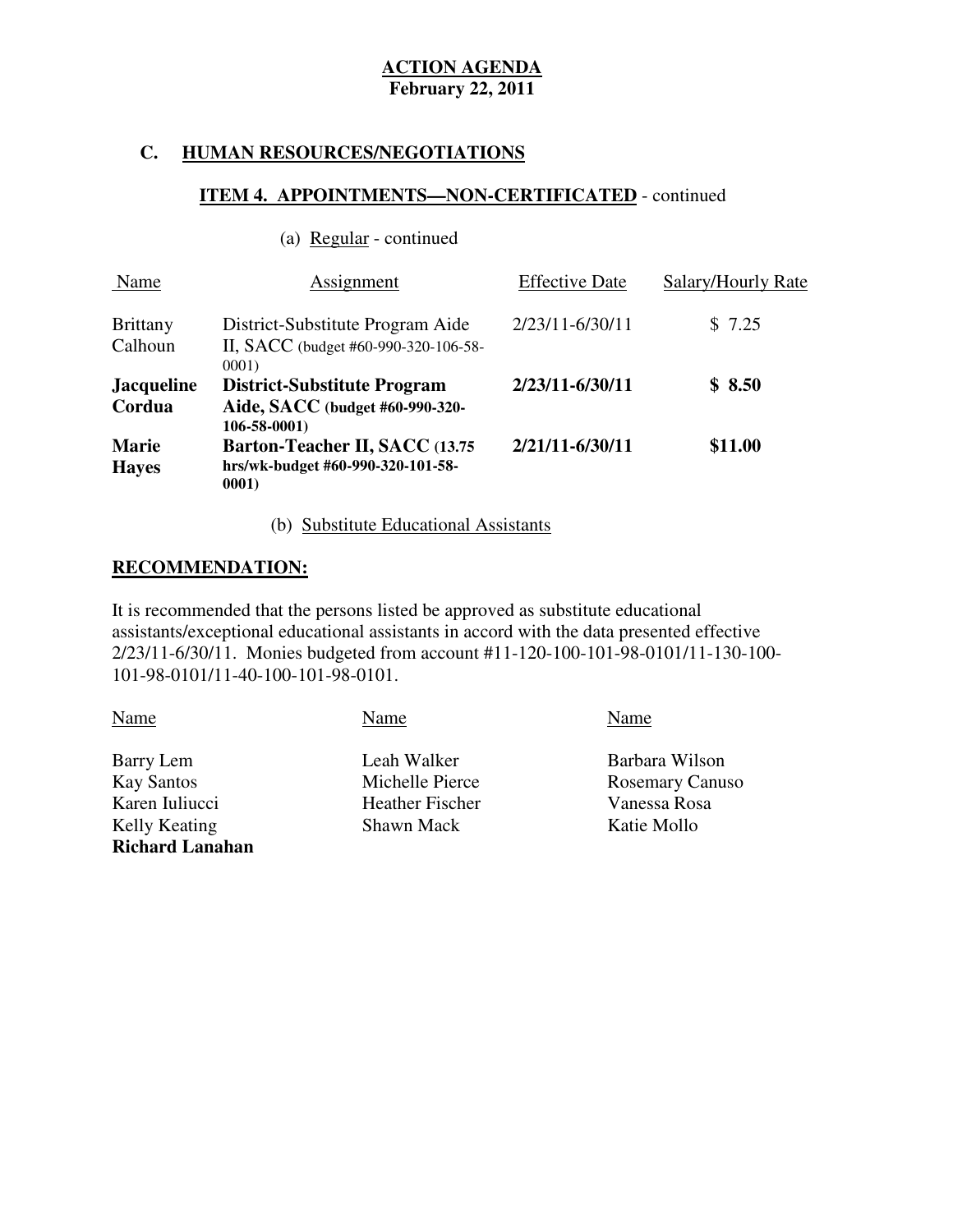## **C. HUMAN RESOURCES/NEGOTIATIONS**

## **ITEM 4. APPOINTMENTS—NON-CERTIFICATED**

## **(c) Environmental Residency Program**

#### **RECOMMENDATION:**

 **It is recommended that the persons listed be approved for the Environmental Residency Program at Mt. Misery during the weeks of 3/29/11, 4/05/11 and 4/12/11 at the rate of \$22.50 per 24 hour period in addition to their regular hourly rates. Additionally, any hours above 40 shall be compensated at 1.5 times the regular hourly rate. Monies budgeted from account #11-190-100-106-66-0101.** 

| <b>Name</b>             | <b>Effective Date</b> |
|-------------------------|-----------------------|
| <b>Rose Casey</b>       | 4/12/11               |
| <b>Michael Miracola</b> | 3/29/11, 4/05/11      |
| <b>Nancy Puche</b>      | 3/29/11               |
| <b>Michelle Lanko</b>   | 3/29/11               |

## **ITEM 5. LEAVES OF ABSENCE—CERTIFICATED**

(a) Leave of Absence, With/Without Pay

## **RECOMMENDATION:**

 It is recommended that the persons listed be approved for a leave of absence, with/without pay in accord with the data presented:

| Name              | Assignment                       | <b>Effective Date</b>                                                                         |
|-------------------|----------------------------------|-----------------------------------------------------------------------------------------------|
| Anne McCaffery    | <b>CHHS East-English</b>         | Leave with pay 3/09/11-4/15/11;<br>without pay 4/18/11-6/30/11                                |
| Chiarina Dorety   | <b>CHHS East-English</b>         | Leave with pay 5/02/11-6/10/11;<br>without pay 6/13/11-6/30/11                                |
| Joy Malko         | Beck-Health & P.E.               | Leave without pay 1/03/11-2/25/11<br>(revised for dates)                                      |
| Melissa Gallagher | Stockton-LDT-C                   | Leave with pay 2/07/11-2/11/11;<br>without pay 2/14/11-6/30/11                                |
| Andrea Belkin     | <b>Barclay-Special Education</b> | Leave without pay 1/14/11-until a<br>determination is made regarding a<br>return to work date |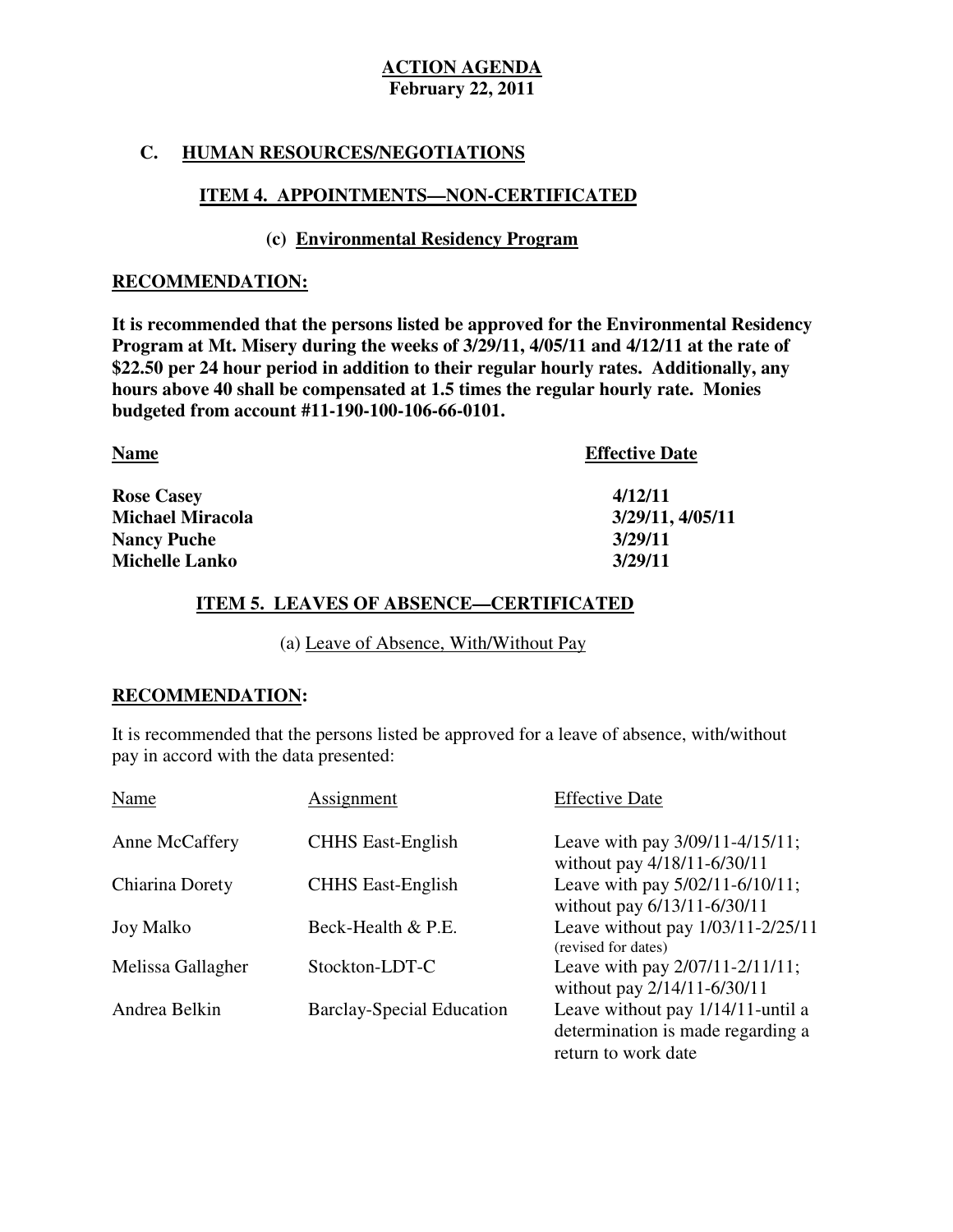# **C. HUMAN RESOURCES/NEGOTIATIONS**

# **ITEM 5. LEAVES OF ABSENCE—CERTIFICATED** - continued

## (a) Leave of Absence, With/Without Pay - continued

| Name                      | <b>Assignment</b>                                                    | <b>Effective Date</b>                                                                 |
|---------------------------|----------------------------------------------------------------------|---------------------------------------------------------------------------------------|
| <b>Susan Young</b>        | Rosa-Science                                                         | Leave with pay 2/21/11-4/01/11;<br>without pay 4/04/11-5/26/11                        |
| Rebecca Egbert            | Johnson-Grade 1                                                      | Leave without pay 3/14/11-3/18/11<br>(leave extended)                                 |
| Tamara Kimler             | District-Music                                                       | Leave without pay 3/17/11-6/30/11<br>(leave extended)                                 |
| Keri Alvarez              | <b>CHHS</b> East-English                                             | Leave with pay 3/11/11-3/21/11;<br>without pay 3/22/11-6/30/11(leave<br>extended)     |
| <b>Christine Bass</b>     | <b>CHHS West-Music</b>                                               | Leave with pay 1/03/11-2/28/11<br>(leave extended)                                    |
| Christa Madden            | <b>Woodcrest-Special Education</b>                                   | Leave without pay 3/30/11-5/27/11<br>(leave extended)                                 |
| Jennifer Wojs-Robbins     | Rosa-Science                                                         | Leave with pay 3/04/11-4/11/11;<br>without pay 4/12/11-5/31/11<br>(revised for dates) |
| <b>Mary Kline</b>         | <b>District-Supervisor of</b><br><b>Curriculum &amp; Instruction</b> | Leave with pay 1/03/11-2/04/11;<br>Intermittent leave with pay<br>2/07/11-6/30/11     |
| <b>Leah Dryden</b>        | <b>Beck-Humanities</b>                                               | Leave with pay 3/21/11-5/20/11;<br>without pay 5/23/11-5/31/11                        |
| Julie Schneider           | <b>CHHS West-Spanish</b>                                             | Leave with pay 5/02/11-5/25/11;<br>without pay 5/26/11-6/30/11                        |
| <b>Eugene Park</b>        | <b>Sharp-Grade 5</b>                                                 | Leave without pay 2/07/11-2/18/11                                                     |
| Lori Lampart              | <b>Woodcrest-Grade 3</b>                                             | Leave without pay 3/17/11-5/27/11<br>(leave extended)                                 |
| <b>Tiffany Hare</b>       | <b>Carusi-Humanities</b>                                             | Leave without pay 4/16/11-6/30/11<br>(leave extended)                                 |
| <b>Eunmo Sung</b>         | <b>CHHS East-Social Studies</b>                                      | Leave with pay 2/07/11-3/18/11;<br>without pay 3/21/11-6/30/11<br>(revised for dates) |
| Jamilla Butler            | <b>CHHS West-Psychologist</b>                                        | Leave without pay 3/07/11-3/18/11                                                     |
| <b>Rosaleen McCrossan</b> | Johnson/Woodcrest-ESST                                               | Leave with pay 4/11/11-4/12/11<br>a.m.; without pay 4/12/11 p.m.-<br>4/15/11          |
| <b>Doreen Peterson</b>    | <b>District-.6 Occupational</b><br><b>Therapist</b>                  | Leave with pay 4/26/11-6/06/11                                                        |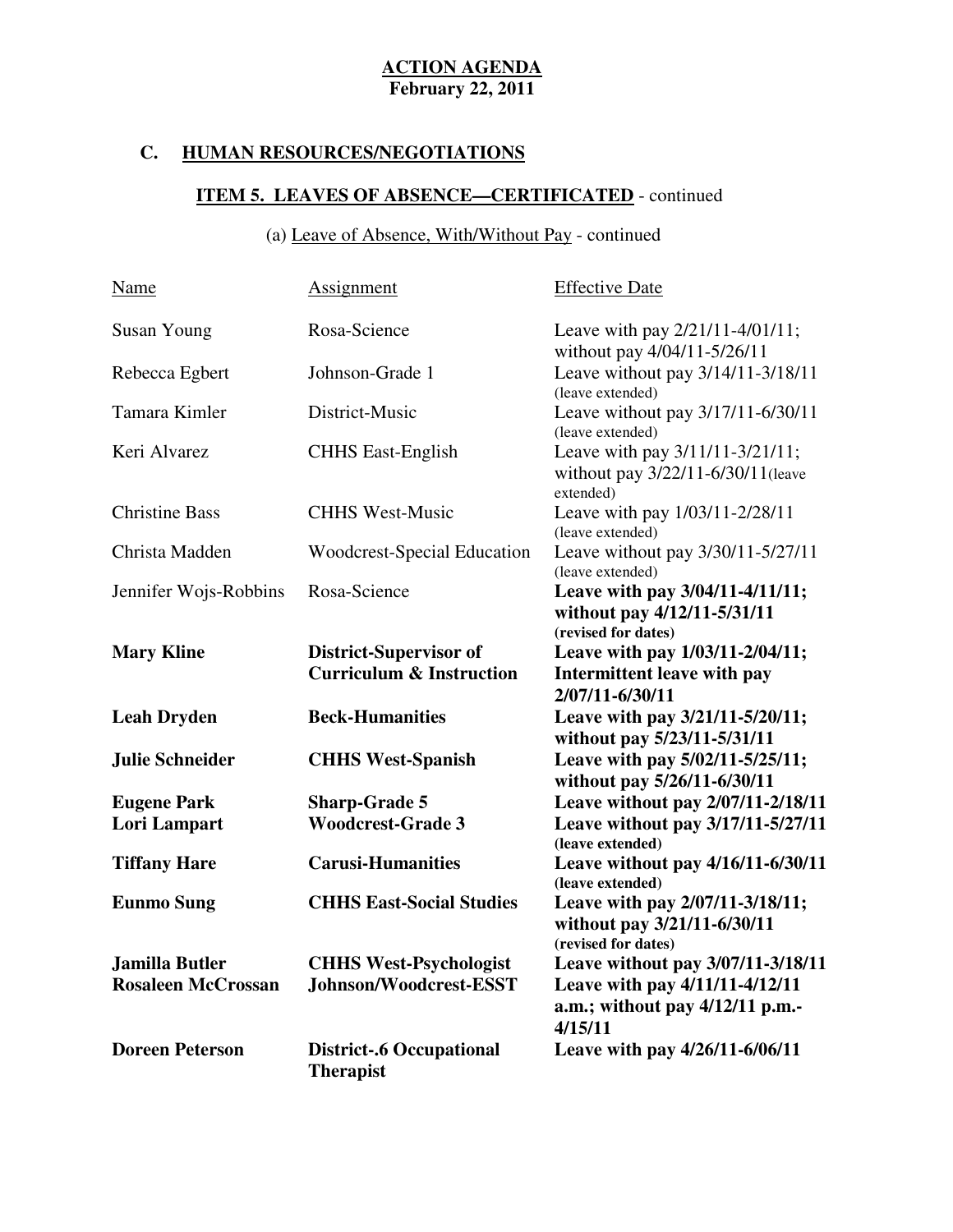## **C. HUMAN RESOURCES/NEGOTIATIONS**

# **ITEM 5. LEAVES OF ABSENCE—CERTIFICATED** - continued

(a) Leave of Absence, With/Without Pay - continued

| <b>Name</b>                               | <b>Assignment</b>                                                | <b>Effective Date</b>                                                                            |
|-------------------------------------------|------------------------------------------------------------------|--------------------------------------------------------------------------------------------------|
| Nina Israel-Zucker<br><b>Susan Bryson</b> | <b>Stockton/Harte-Spanish</b><br><b>Knight-Special Education</b> | Leave with pay 2/08/11-2/22/11<br>Leave with pay 4/04/11-5/13/11;<br>without pay 5/16/11-6/30/11 |

## **ITEM 6. LEAVES OF ABSENCE—NON-CERTIFICATED**

(a) Leave of Absence, With/Without Pay

#### ٦ **RECOMMENDATION:**

 It is recommended that the persons listed be approved for leave of absence, with/without pay in accord with the data presented:

| Name                                       | <b>Assignment</b>                                                           | <b>Effective Date</b>                                                                 |
|--------------------------------------------|-----------------------------------------------------------------------------|---------------------------------------------------------------------------------------|
| Jorge Lopez                                | <b>Beck-Cleaner</b>                                                         | Leave with pay $1/10/11 - 1/14/11$ ;<br>1/31/11-2/04/11                               |
| Joyce Harvey                               | Malberg-Accounts Payable Clerk                                              | Leave with pay $1/10/11 - 1/20/11$                                                    |
| Thomas Fazio                               | District-Grounds Crew Leader                                                | Leave with pay 1/03/11-1/11/11                                                        |
| Diane Greenberg                            | Kingston-Educational Assistant                                              | Leave with pay 1/20/11-1/28/11                                                        |
| Cindy Velazquez                            | <b>Carusi-Educational Assistant</b>                                         | Leave without pay 1/04/11-                                                            |
|                                            |                                                                             | $2/28/11$ (leave extended)                                                            |
| <b>Cecelia Rosado</b>                      | <b>Malberg-Administrative Assistant to</b><br><b>Business Administrator</b> | Leave with pay 1/28/11-2/04/11                                                        |
|                                            |                                                                             |                                                                                       |
|                                            |                                                                             |                                                                                       |
| Rosa Acevedo<br><b>Karen</b>               | <b>Cooper-Lead Cleaner</b><br><b>Kingston-Educational Assistant</b>         | Leave with pay 2/15/11-2/28/11<br>Leave without pay 2/07/11-<br>3/18/11               |
| Schweighofer<br><b>Marlene</b><br>Cochrane | <b>Sharp-Teacher II, SACC</b>                                               | Leave with pay 9/23/10-2/15/11;<br>without pay 2/16/11-6/30/11<br>(revised for dates) |
| <b>Kristen</b><br><b>Fasbinder</b>         | <b>Woodcrest-EDCC Teacher, SACC</b>                                         | Leave with pay $1/28/11 - 2/09/11$                                                    |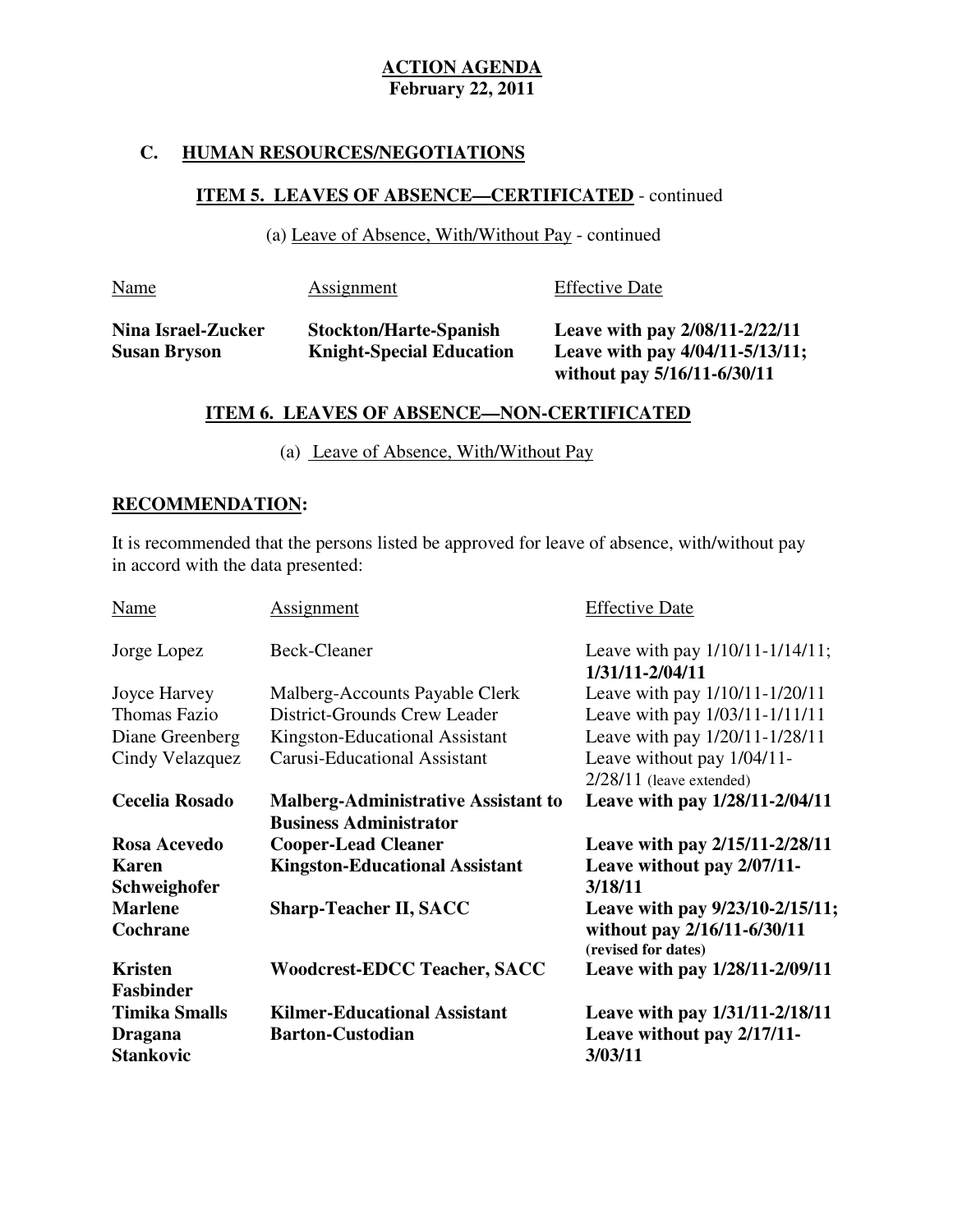## **C. HUMAN RESOURCES/NEGOTIATIONS**

## **ITEM 7. ASSIGNMENT/SALARY CHANGE—CERTIFICATED**

## (a) Salary Adjustment—Credits Earned

#### **RECOMMENDATION:**

 It is recommended that the person listed be approved for a salary adjustment for credits earned effective 9/01/10-6/30/11:

|                 |                                      | From   |                |          | To     |                |          |
|-----------------|--------------------------------------|--------|----------------|----------|--------|----------------|----------|
| Name            | School                               | Column | <b>Step</b>    | Salary   | Column | <b>Step</b>    | Salary   |
|                 |                                      |        |                |          |        |                |          |
| Paula Antonelli | Carusi                               | B.     | $\overline{4}$ | \$46.887 | C      | $\overline{4}$ | \$48,032 |
|                 |                                      |        |                |          |        |                |          |
|                 | (b) Salary Adjustment—Credits Earned |        |                |          |        |                |          |

#### **RECOMMENDATION:**

 It is recommended that the persons listed be approved for a prorated salary adjustment for credits earned effective  $2/01/11-6/30/11$ :

|                        |                       | From          |              |               | To               |              |               |
|------------------------|-----------------------|---------------|--------------|---------------|------------------|--------------|---------------|
| Name                   | School                | Column        | <b>Step</b>  | <b>Salary</b> | Column           | <b>Step</b>  | <b>Salary</b> |
| Nina Anastasia         | Carusi                | E             | 11           | \$57,302      | $\mathbf{F}$     | 11           | \$59,133      |
| Rachel Boswell         | Carusi<br><b>CHHS</b> | B             | 5            | \$47,460      | E                | 5            | \$51,581      |
| Traun Brodhead         | West                  | B             | 7            | \$48,832      | $\mathsf{C}$     | 7            | \$49,977      |
| Desiree Caldwell       | Harte                 | D             | 8            | \$52,038      | E                | 8            | \$53,870      |
| <b>Barbara Clarke</b>  | Kilmer                | B             | 15           | \$73,438      | $\mathbf C$      | 15           | \$74,583      |
| Denise Klifto          | Cooper                | B             | 14           | \$67,258      | $\mathbf C$      | 14           | \$68,403      |
| Alicia Lomba           | Rosa                  | E             | 11           | \$57,302      | $\boldsymbol{F}$ | 11           | \$59,133      |
|                        | <b>CHHS</b>           |               |              |               |                  |              |               |
| <b>Francis Madison</b> | West                  | B             | 6            | \$48,147      | $\mathbf C$      | 6            | \$49,292      |
| Michael Mancinelli     | <b>Beck</b>           | $\mathcal{C}$ | 8            | \$50,894      | E                | 8            | \$53,870      |
| Rose Anne Noll         | Harte                 | B             | 6            | \$48,147      | $\mathcal{C}$    | 6            | \$49,292      |
| Stephanie Ramos-       |                       |               |              |               |                  |              |               |
| Dominko                | <b>Barclay</b>        | B             | $\mathbf{2}$ | \$46,477      | $\mathcal{C}$    | $\mathbf{2}$ | \$47,622      |
| Kathy Ripple-Gilmour   | Sharp                 | B             | 5            | \$47,460      | $\mathcal{C}$    | 5            | \$48,605      |
| <b>Rachel Sukinik</b>  | Cooper                | E             | 6            | \$52,268      | F                | 6            | \$54,099      |
| Louis Tortu            | <b>Beck</b>           | B             | 9            | \$50,778      | $\mathsf{C}$     | 9            | \$51,923      |
| <b>Sheri Turner</b>    | <b>Barclay</b>        | B             | 10           | \$51,923      | $\mathbf C$      | 10           | \$53,068      |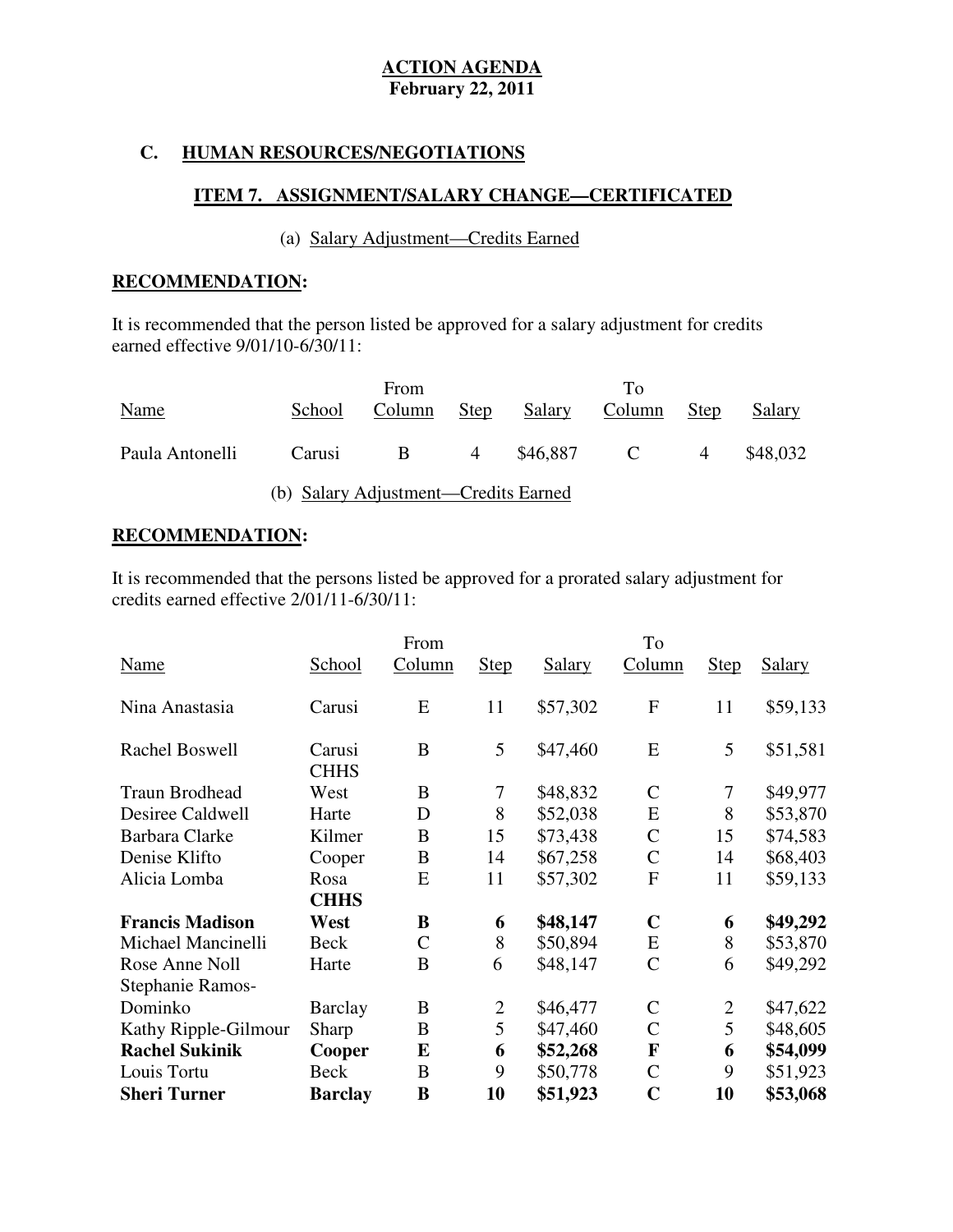## **C. HUMAN RESOURCES/NEGOTIATIONS**

### **ITEM 7. ASSIGNMENT/SALARY CHANGE—CERTIFICATED** – continued

# (c) Reassignment

## **RECOMMENDATION:**

 It is recommended that the persons listed be reassigned for the 2010-11 school year at the same salary previously approved for the 2010-11 school year in accord with the data presented:

| Name           | From                                                                                                 | To                                                                                                                        | <b>Effective Date</b> |
|----------------|------------------------------------------------------------------------------------------------------|---------------------------------------------------------------------------------------------------------------------------|-----------------------|
| Nicole Overbey | Harte-Grade 3 (budget)<br>#11-120-100-101-09-0100)                                                   | Harte-ISS Teacher<br>(temporary reassignment-<br>K. Kiehner on leave of<br>absence-budget $#11-230-$<br>$100-101-09-0100$ | $2/14/11 - 3/17/11$   |
| Rachel O'Neil  | Harte-Grade 2 (returning<br>from leave of absence-<br>budget $\#11 - 120 - 100 - 101 -$<br>$09-0100$ | Harte-Grade 3<br>(temporary reassignment of<br>N. Overbey-budget #11-<br>120-100-101-09-0100)                             | $2/14/11 - 3/17/11$   |

## **ITEM 8. ASSIGNMENT/SALARY CHANGE—NON-CERTIFICATED**

## **(a) Reassignment**

## **RECOMMENDATION:**

 **It is recommended that the persons listed be reassigned to the positions indicated for the 2010-11 school year and in accord with the data presented:** 

| <b>Name</b>      | From                                                                            | To                                                                                                               | <b>Effective Date</b> | <b>Salary/Hourly</b>                    |
|------------------|---------------------------------------------------------------------------------|------------------------------------------------------------------------------------------------------------------|-----------------------|-----------------------------------------|
| <b>Karen</b>     | <b>Woodcrest-Teacher</b>                                                        | Mann-Teacher,                                                                                                    | 2/01/11-6/30/11       | Rate<br>\$12.65                         |
| Lieberman        | <b>II, SACC</b> (13.75)<br>hrs/wk-\$11.00/hr-budget<br>#60-990-320-101-58-0001) | <b>SACC</b> (13.75 hrs/wk-<br>budget #60-990-320-101-<br><b>58-0001)</b>                                         |                       |                                         |
| Jodi             | <b>Mann-Educational</b>                                                         | <b>Mann-Resource</b>                                                                                             | 2/24/11-6/30/11       | \$47,622                                |
| <b>Rosenfeld</b> | <b>Assistant</b> (budget #11-<br>$000-217-106-24-0100$                          | <b>Room</b> (Long term<br>substitute for A. Walsh<br>on leave of absence-<br>budget #11-213-100-106-<br>24-0100) |                       | prorated<br>(Bachelors+15-<br>step $2)$ |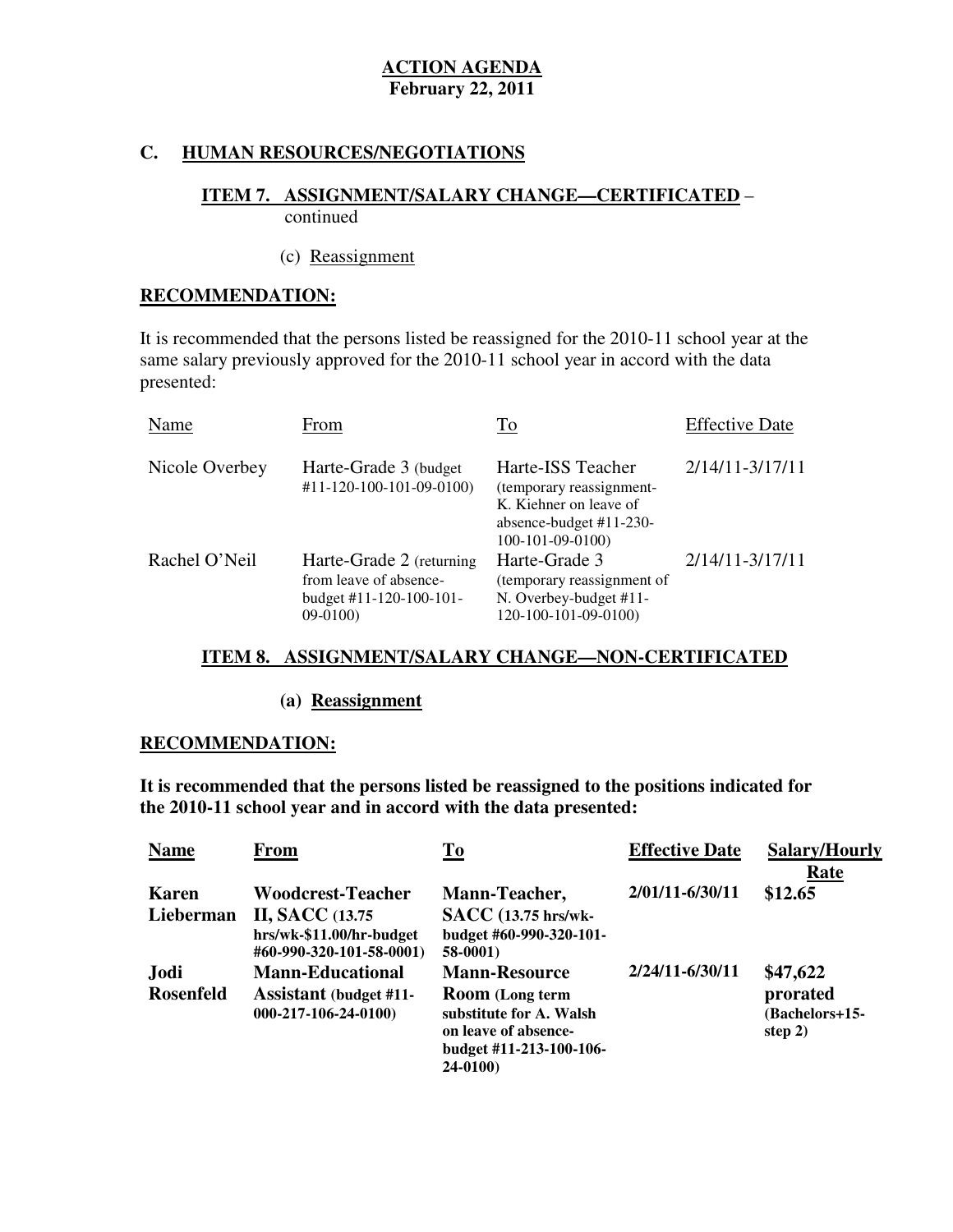## **C. HUMAN RESOURCES/NEGOTIATIONS**

## **ITEM 9. OTHER COMPENSATION—CERTIFICATED**

## (a) Tuition Reimbursement—CHASA

## **RECOMMENDATION:**

 It is recommended that the persons listed be reimbursed for successful completion of graduate credits in accord with the current agreement between the Board of Education and the Cherry Hill Association of School Administrators. Monies budgeted from account #11 000-291-290-98-0002.

| <b>Name</b>    | Amount |
|----------------|--------|
| William Marble | \$1563 |
| Joseph Meloche | \$2540 |

## **(b) Outside Learning**

# **RECOMMENDATION**:

 **It is recommended that Joanne Merriman-Miller and Renee Johnson be approved to provide outside learning effective 2/15/11-6/30/11 for a total of ninety hours at the rate of \$41.67/hour (not to exceed \$7600). Monies budgeted from account #11-000-219-104-71 0101.** 

## **(c) Payment to Presenter**

#### **RECOMMENDATION:**

 **It is recommended that the persons listed be approved as presenters for Barton Elementary Schools Title I Literacy Family Information Night at the rate of \$71.42/hr (not to exceed 2 hours each) effective 2/23/11. Monies budgeted from account #20-239-200 101-03-0101.** 

#### **Name Name**

**Violeta Katsikis Kathleen McMurtrie-Kollar**  **Jaclyn DiRenzo Christina Morrell**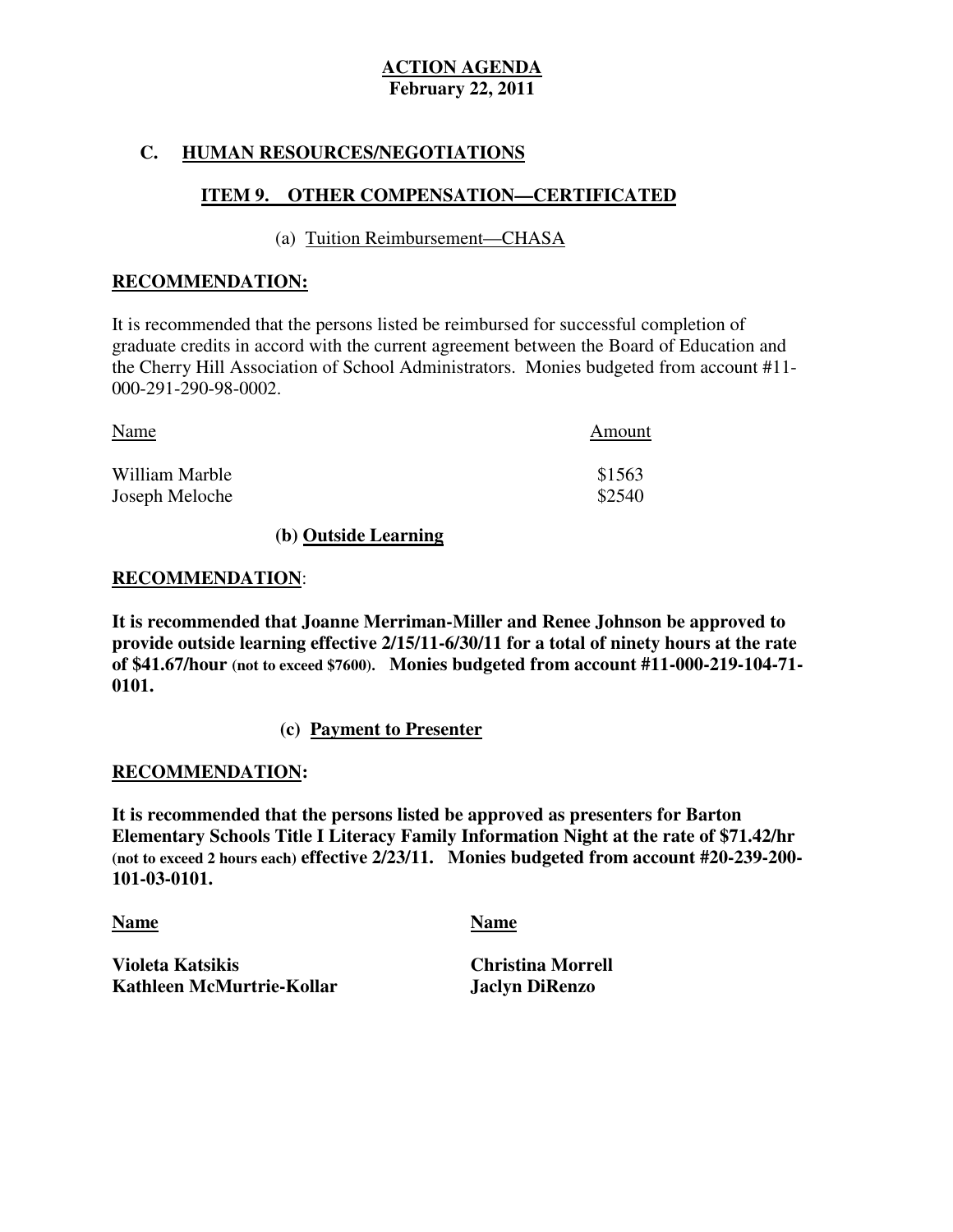## **C. HUMAN RESOURCES/NEGOTIATIONS**

## **ITEM 10. OTHER COMPENSATION—NON-CERTIFICATED**

(a) Stipend for Assuming Additional Duties

## **RECOMMENDATION:**

 It is recommended that Thomas Houck and William Thompson, District Operational Supervisors be approved for assuming additional duties at a stipend of \$2500 each during the absence of the District's Director of Facilities Management effective 1/03/11-until a determination is made regarding his return to work date. Monies budgeted from account # 11-000-262-100-86-0100.

## **ITEM 11. ABOLISHMENT OF JOB DESCRIPTIONS**

## **RECOMMENDATION:**

 It is recommended that the job descriptions which are listed in the report on file in the office of Human Resources and shall become a part of the official minutes of this meeting, be abolished as presented effective 2/23/11.

Motion Second Vote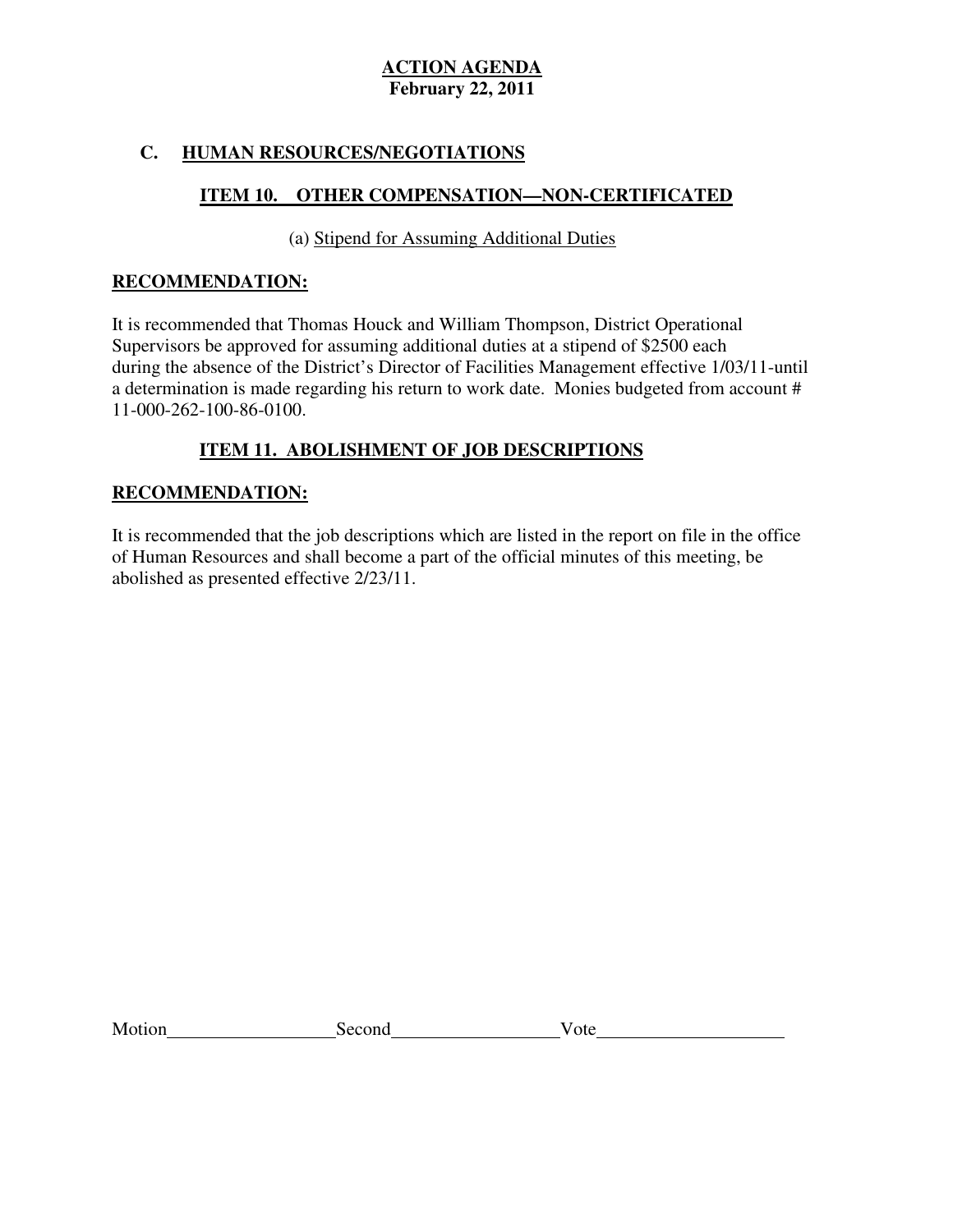## **D. POLICIES & LEGISLATION COMMITTEE**

## *Long Range Plan Goals:*

 *"Board of Education members, administrators, teachers, parents and the community work together to ensure all students are provided with academic, social and emotional support necessary to create optimal conditions for high achievement, continued growth and personal development."* 

The Superintendent recommends the following:

- 1. Approval of 2011-2012 District Calendar
- 2. Approval of Waiver of Procedure F-3: Secondary Field Trips
- 3. Approval of Requests for Physical Education Exemptions as Per Procedure P-27

## **ITEM 1. APPROVAL OF 2011-2012 DISTRICT CALENDAR**

## **RECOMMENDATION:**

It is recommended that the 2011-2012 district calendar be approved as submitted.

## **ITEM 2. APPROVAL OF WAIVER OF PROCEDURE F-3: SECONDARY FIELD TRIPS**

## **RECOMMENDATION:**

 It is recommended that the Procedure F-3: Secondary Field Trips be waived to accommodate the trip listed below.

| <b>School</b>       | <b>Trip</b> | Location    | <b>Dates</b>        | # School Days<br><b>Missed</b> |
|---------------------|-------------|-------------|---------------------|--------------------------------|
| CHHS West &<br>East | <b>DECA</b> | Cherry Hill | March 9-11,<br>2011 | ⊥ ∙∙                           |

#### **ITEM 3. APPROVAL OF REQUESTS FOR PHYSICAL EDUCATION EXEMPTIONS AS PER PROCEDURE P-27**

## **RECOMMENDATION:**

 It is recommended that the students listed in a memorandum in the office of Dr. Lawyer Chapman be granted exemption from physical education classes as per Procedure P-27: Physical Education Exemption. The memorandum will be included in the minutes of this meeting.

Motion Second Vote